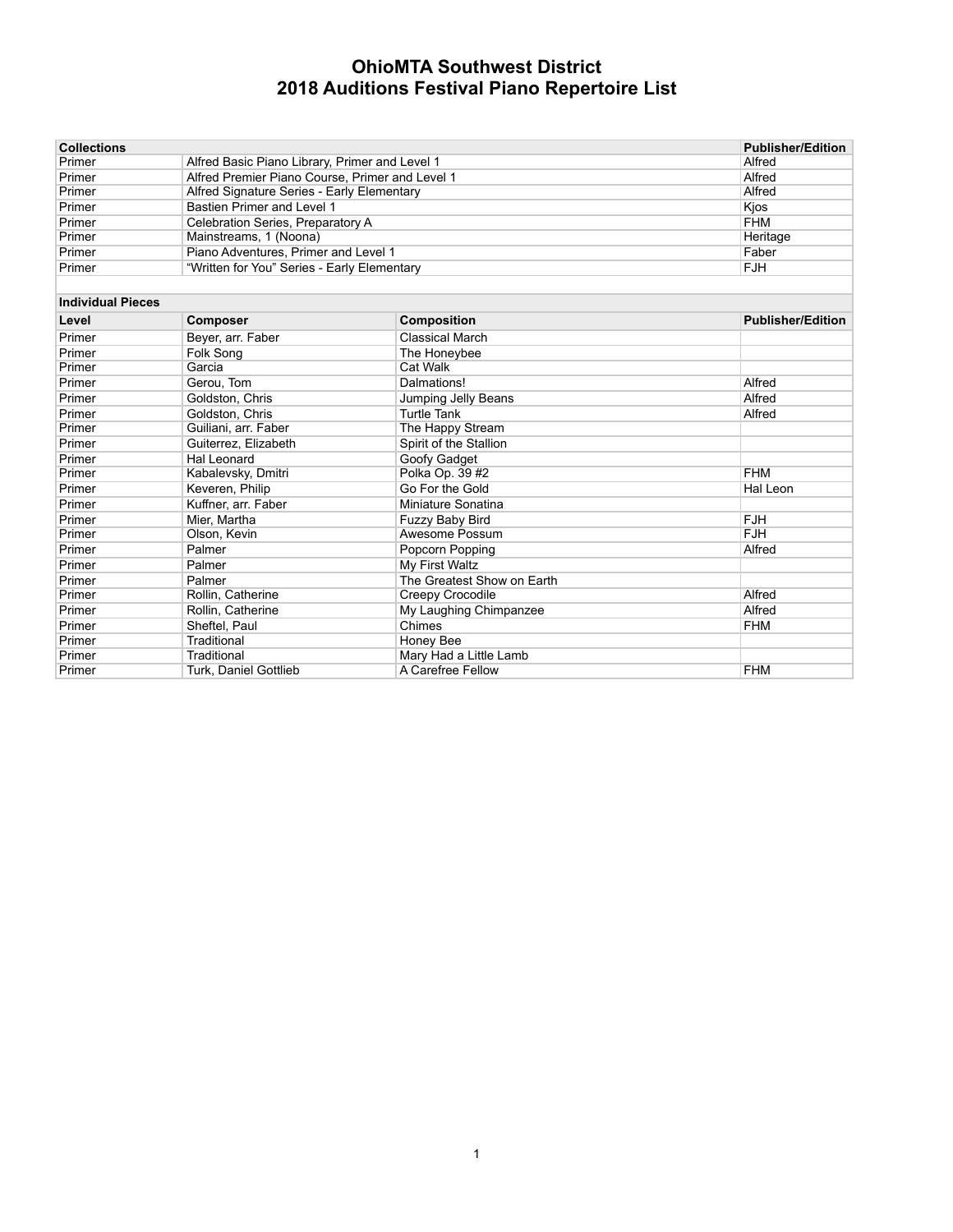| <b>Collections</b>       |                                       | <b>Publisher/Edition</b>                   |                          |
|--------------------------|---------------------------------------|--------------------------------------------|--------------------------|
| Beginner                 | Alfred Basic Piano Library, Level 2   |                                            | Alfred                   |
| Beginner                 | Alfred Premier Piano Course, Level 2  |                                            | Alfred                   |
| Beginner                 | Alfred Signature Series - Elementary  |                                            | Alfred                   |
| Beginner                 | <b>Bastien Level 2</b>                |                                            | Kjos                     |
| Beginner                 | Celebration Series, Preparatory B     | <b>FHM</b>                                 |                          |
| Beginner                 | Mainstreams, 2 (Noona)                |                                            | Heritage                 |
| Beginner                 | Piano Adventures, Level 2A and 2B     |                                            | Faber                    |
| Beginner                 | "Written for You" Series - Elementary |                                            | <b>FJH</b>               |
|                          |                                       |                                            |                          |
| <b>Individual Pieces</b> |                                       |                                            |                          |
| Level                    | <b>Composer</b>                       | Composition                                | <b>Publisher/Edition</b> |
| Beginner                 | Adair, Yvonne                         | The Bronze Bear                            | <b>FHM</b>               |
| Beginner                 | Alexander, Dennis                     | March King                                 | Alfred                   |
| Beginner                 | Alexander, Dennis                     | Space Invaders                             |                          |
| Beginner                 | Alexander, Dennis                     | Traffic Zoo!                               | Alfred                   |
| Beginner                 | arr. Faber                            | The Entertainer                            |                          |
| Beginner                 | <b>Balazs</b>                         | Trudging                                   |                          |
| Beginner                 | Barden                                | Hush Little Baby                           | Alfred                   |
| Beginner                 | Bartok, Bela                          | Melody With Accompaniment (Microcosmos 41) |                          |
| Beginner                 | <b>Bastien</b>                        | Indian Pow Wow                             |                          |
| Beginner                 | <b>Bastien</b>                        | <b>Moonlight Mist</b>                      |                          |
| Beginner                 | <b>Bastien</b>                        | Rainy Days Are Special                     |                          |
| Beginner                 | Bennett, Ronald                       | Just About to Go to Sleep                  |                          |
| Beginner                 | Bober, Melody                         | Dancing Donkey                             | FJH                      |
| Beginner                 | Brandon, Anita                        | <b>Thundering Drums</b>                    |                          |
| Beginner                 | Chatman, Stephen                      | <b>Birding</b>                             | <b>FHM</b>               |
| Beginner                 | Chwatal                               | Little Playmates                           |                          |
| Beginner                 | Clarke, arr. Faber                    | March of the English Guard                 |                          |
| Beginner                 | Clementi, Muzio                       | Arietta in C Major Op. 42 #5               | <b>FHM</b>               |
| Beginner                 | Costley                               | <b>Magnificent Sunset</b>                  |                          |
| Beginner                 | Coulthard, Jean                       | <b>Birthday Morning</b>                    | <b>FHM</b>               |
| Beginner                 | Crosby, Anne                          | Bouncing on My Bed                         | FHM                      |
| Beginner                 | Crosby, Anne                          | Starfish at Night                          | <b>FHM</b>               |
| Beginner                 | Crosby, Anne                          | To Fly Like an Eagle                       | <b>FHM</b>               |
| Beginner                 | Czerny, Carl                          | Allegro                                    | <b>FHM</b>               |
| Beginner                 | Czerny, Carl                          | C Major Etude                              |                          |
| Beginner                 | Donkin, Christine                     | The Path of the Ping-Pong Ball             | <b>FHM</b>               |
| Beginner                 | Drayton                               | <b>Tyrannosaurus Rex</b>                   |                          |
| Beginner                 | Duke, David                           | She's Like the Swallow                     | <b>FHM</b>               |
| Beginner                 | Dutton                                | <b>Christmas Day Secrets</b>               |                          |
| Beginner                 | Folk Song                             | <b>Chant Arabe</b>                         |                          |
| Beginner                 | Folk Song                             | Cuckoo                                     |                          |
| Beginner                 | Folk Song                             | Go Tell Aunt Rhody                         |                          |
| Beginner                 | Folk Song/arr. Gallant                | Sakura                                     | <b>FHM</b>               |
| Beginner                 | Gallant, Pierre                       | Sur le pont d'Avignon                      | <b>FHM</b>               |
| Beginner                 | Garcia, W.T. Skye                     | Boogie Boardin'                            |                          |
| Beginner                 | Gillock, William                      | Clowns                                     | Willis                   |
| Beginner                 | Gillock, William                      | Contra Dance                               |                          |
| Beginner                 | Gillock, William                      | Waltz                                      |                          |
| Beginner                 | Gnesina                               | Study                                      |                          |
| Beginner                 | Gnesina                               | Etude                                      |                          |
| Beginner                 | Goldston, Margaret                    | Reflections in the Pool                    | Alfred                   |
| Beginner                 | Goldston, Margaret                    | The Cantankerous Clock                     |                          |
| Beginner                 | Gurlitt, Cornelius                    | Dance                                      |                          |
| Beginner                 | Gurlitt, Cornelius                    | Vivace                                     |                          |
| Beginner                 | Hal Leonard                           | Song of the Orca                           |                          |
| Beginner                 | Hansen, Joan                          | Aeolian Lullaby                            | <b>FHM</b>               |
| Beginner                 | Haydn, arr.                           | Theme by Haydn                             |                          |
| Beginner                 | Hook, James                           | Minuetto Op. 37 #2                         | <b>FHM</b>               |
| Beginner                 | Kabalevsky, Dmitri                    | First Waltz Op. 39 #5                      | <b>FHM</b>               |
| Beginner                 | Keveren, Phillip                      | Sunlight Through the Trees                 |                          |
| Beginner                 | Kutnowski, M.                         | Sobre el Puente de Avignon                 |                          |
| Beginner                 | Last, Joan                            | An Argument                                | <b>FHM</b>               |
| Beginner                 | Last, Joan                            | By the Mill Pond                           | <b>FHM</b>               |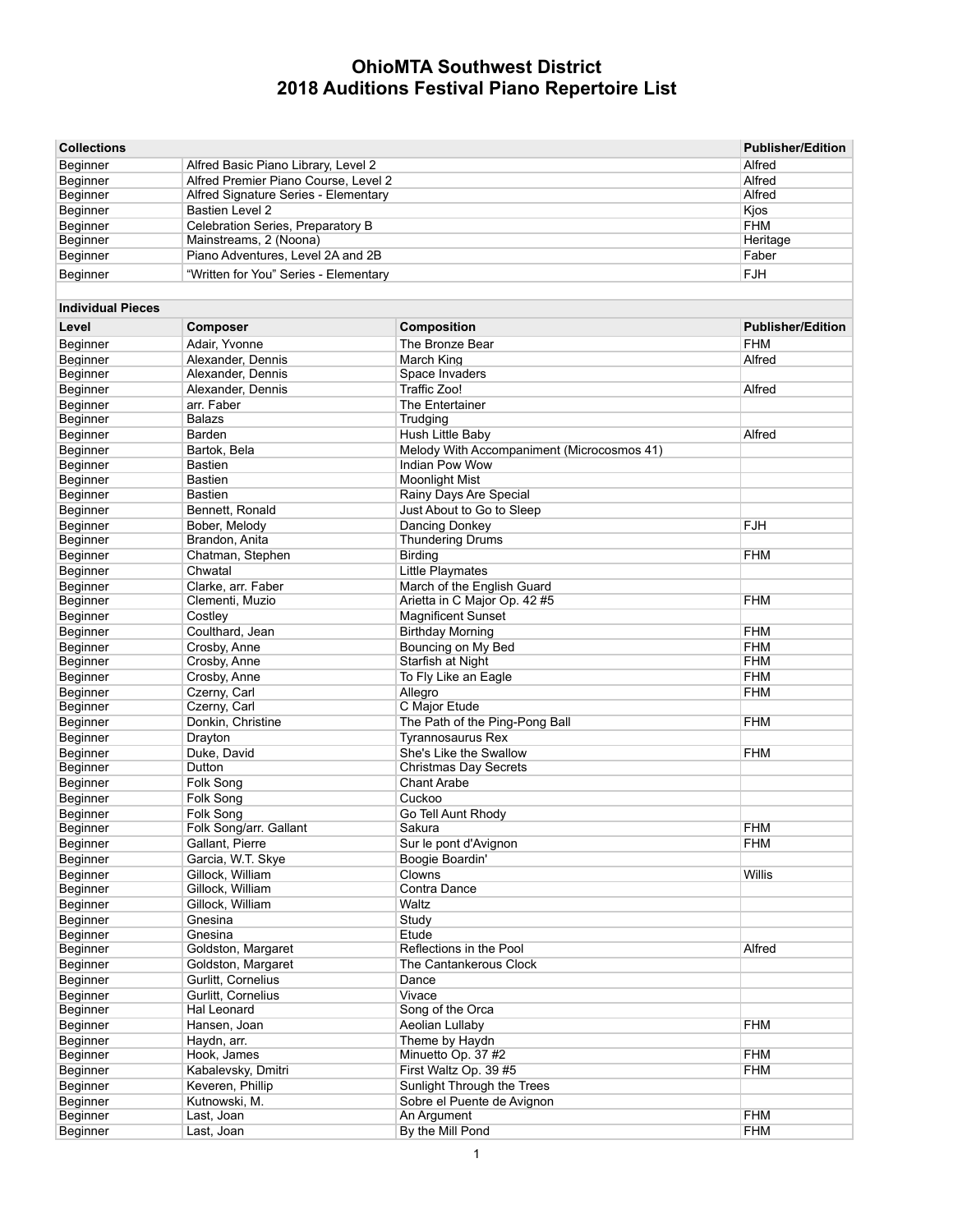| Beginner | Leaf, M.              | The Wizard in the Tower        |            |
|----------|-----------------------|--------------------------------|------------|
| Beginner | Markow, Andrew        | Jumping Jacks                  | <b>FHM</b> |
| Beginner | Mier, Martha          | Frog on a Log                  | Alfred     |
| Beginner | Mier, Martha          | <b>Katie Cricket</b>           | Alfred     |
| Beginner | Miller, Carolyn       | <b>Flashing Light</b>          | Willis     |
| Beginner | Miller, Carolyn       | <b>Rolling River</b>           | Willis     |
| Beginner | Mrozinski, Mark       | Mountains in Winter            |            |
| Beginner | Mrozinski, Mark       | The Parade                     | <b>FHM</b> |
| Beginner | Mrozinski, Mark       | On a Greek Island              | <b>FHM</b> |
| Beginner | Niamath, Linda        | Playful Puppy                  | <b>FHM</b> |
| Beginner | Niamath, Linda        | Sparklers                      | <b>FHM</b> |
| Beginner | Nikolae               | Etude                          |            |
| Beginner | Norton, Christopher   | Carol in Canon                 | <b>FHM</b> |
| Beginner | Norton, Christopher   | Duet for One                   | <b>FHM</b> |
| Beginner | Olson, Kevin          | The Hermit Crab Cha-Cha        | <b>FJH</b> |
| Beginner | Olson, Lynn Freeman   | Lady Moon                      | <b>FHM</b> |
| Beginner | Pal Kadosa            | Study in A Minor               | <b>FHM</b> |
| Beginner | Palmer et al          | Got Lotsa Rhythm               |            |
| Beginner | Palmer et al          | Hoe-Down                       |            |
| Beginner | Palmer et al          | Lone Star Waltz                |            |
| Beginner | Palmer, Willard       | A 16th-Century March           | <b>FHM</b> |
| Beginner | Pearce, Elvina        | Singin' the Blues              | <b>FHM</b> |
| Beginner | Pearce, Elvina        | Smooth Sailing                 |            |
| Beginner | Polhamus, K.          | <b>Unicorn Ride</b>            |            |
| Beginner | Poole. Clifford       | Mist                           | <b>FHM</b> |
| Beginner | Praetorius            | <b>Ancient Dance</b>           |            |
| Beginner | Reinagle              | Minuet                         |            |
| Beginner | Rollin, Catherine     | My Ducks Love to Quack!        | Alfred     |
| Beginner | Rollin, Catherine     | Gigue                          | Alfred     |
| Beginner | Rose                  | On Parade                      |            |
| Beginner | Strauss, arr. Bastien | Radetzky March                 |            |
| Beginner | Thompson              | Dublin Town                    |            |
| Beginner | Tingley, George Peter | <b>Circus March</b>            | Alfred     |
| Beginner | Traditional           | Long, Long ago                 |            |
| Beginner | Turk, Daniel Gottlieb | Sad Feelings                   | <b>FHM</b> |
| Beginner | Turk, Daniel Gottlieb | <b>Youthful Happiness</b>      | <b>FHM</b> |
| Beginner | Vandall, Robert       | <b>Blue Jeans and Boots</b>    | Alfred     |
| Beginner | Vandall, Robert       | Entrada in G Major             | Alfred     |
| Beginner | Vandall, Robert       | Ride in the Wagon              | Alfred     |
| Beginner | Vandall, Robert       | Thumper                        | Alfred     |
| Beginner | Vogt, Janet           | Hobgoblin Hop                  |            |
| Beginner | Vogt, Janet           | Simple Gifts                   | Heritage   |
| Beginner | Vogt, Janet           | The Isle of Green              |            |
| Beginner | Vogt, Janet           | The Stallion's Promenade       |            |
| Beginner | Vogt, Janet           | Where Have All the Socks Gone? | Heritage   |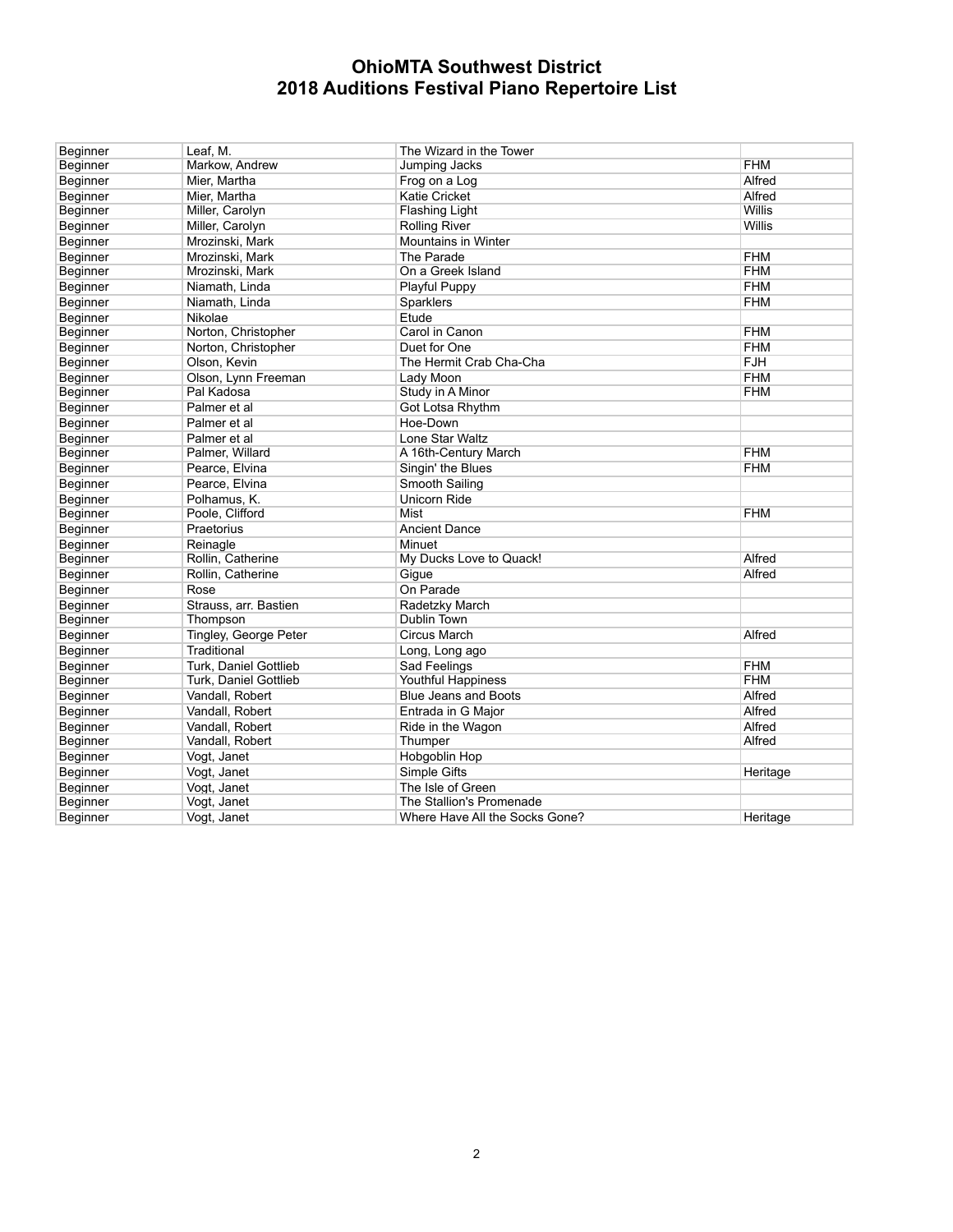| <b>Collections</b>       |                                            | <b>Publisher/Edition</b>         |                          |
|--------------------------|--------------------------------------------|----------------------------------|--------------------------|
| Elementary               | Alfred Basic Piano Library, Level 3        |                                  | Alfred                   |
| Elementary               | Alfred Premier Piano Course, Level 3       | Alfred                           |                          |
| Elementary               | Alfred Signature Series - Late Elementary  |                                  | Alfred                   |
| Elementary               | Bastien Level 3                            |                                  | Kjos                     |
| Elementary               | Celebration Series, Levels 1 and 2         | <b>FHM</b>                       |                          |
| Elementary               | Mainstreams, 3 (Noona)                     | Heritage                         |                          |
| Elementary               | Piano Adventures, Level 3A and 3B          | Faber                            |                          |
| Elementary               | Piano Jazz, Rags, and Blues Level 1        |                                  | Alfred                   |
| Elementary               | "Written for You" Series - Late Elementary |                                  | <b>FJH</b>               |
| <b>Individual Pieces</b> |                                            |                                  |                          |
| Level                    | Composer                                   | Composition                      | <b>Publisher/Edition</b> |
| Elementary               | Alexander, Dennis                          | A Wonderful Dav                  | Alfred                   |
| Elementary               | Alexander, Dennis                          | Bridge Over Nishigawa            | Alfred                   |
| Elementary               | Alexander, Dennis                          | El Zapateado                     | Alfred                   |
| Elementary               | Alexander, Dennis                          | Heather                          | Alfred                   |
| Elementary               | Alexander, Dennis                          | Mission from Outer Space         | Alfred                   |
| Elementary               | Alexander, Dennis                          | No Non-Scents                    | Alfred                   |
| Elementary               | Alexander, Dennis                          | Touch a Rainbow                  | Alfred                   |
| Elementary               | Anonymous                                  | Entrée in A Minor                | <b>FHM</b>               |
| Elementary               | Anonymous                                  | Burleske in G Major              |                          |
| Elementary               | Arnold, Samuel                             | Gavotte in C Major op. 12 #2     | <b>FHM</b>               |
| Elementary               | arr. C. Matz                               | Theme from Symphony #40          | <b>FJH</b>               |
| Elementary               | arr. Faber                                 | Colors of the Wind               |                          |
| Elementary               | arr. Faber                                 | Hava Nagila                      | FJH                      |
| Elementary               | arr. Faber                                 | In the Hall of the Mountain King |                          |
| Elementary               | arr. Faber                                 | Sakura                           |                          |
| Elementary               | Attwood                                    | Sonatina                         |                          |
| Elementary               | Austin, Glenda                             | Going Baroque                    |                          |
| Elementary               | Bach, C.P.E.                               | Minuetto II in F Minor H196/2    | <b>FHM</b>               |
| Elementary               | Bach, J. C.                                | Aria in F Major BWV Anh. 131     | <b>FHM</b>               |
| Elementary               | Bach, J. S.                                | Minuet in F Minor                |                          |
| Elementary               | Barden                                     | <b>Hide and Seek</b>             | Alfred                   |
| Elementary               | Bartok, Bela                               | Merriment (Microcosmos 84)       |                          |
| Elementary               | Bartok, Bela                               | <b>Two Dialogues</b>             |                          |
| Elementary               | Bastien                                    | August Sonatina, 1st mvt.        |                          |
| Elementary               | Baumgartner, Eric                          | Three O'Clock Jump               |                          |
| Elementary               | Beethoven, Ludwig van                      | Ecossaise in G Major             | <b>FHM</b>               |
| Elementary               | Bennett, Ronald                            | Seaside Dance                    |                          |
| Elementary               | Bennett, Ronald                            | Soft Shoe Rag                    |                          |
| Elementary               | Berkovich, Isak                            | Mazurka                          | <b>FHM</b>               |
| Elementary               | Berlin, Boris                              | March of the Goblins             | <b>FHM</b>               |
| Elementary               | Biehl                                      | Sonatina in C                    |                          |
| Elementary               | Bober, Melody                              | <b>Whirling Tarantella</b>       |                          |
| Elementary               | Bonis, Mel                                 | Madrigal                         | <b>FHM</b>               |
| Elementary               | Bonis, Mel                                 | The Flea                         | <b>FHM</b>               |
| Elementary               | Burnam                                     | Fifteen Men on a Pirate Boat     | <b>FHM</b>               |
| Elementary               | Carroll, Walter<br>Carulli                 | The Village Band                 |                          |
| Elementary               |                                            | Vivace<br>Petit canon #2         |                          |
| Elementary<br>Elementary | Champagne, Claude                          | <b>Bobsled Boogie</b>            | <b>FHM</b><br><b>FHM</b> |
| Elementary               | Chatman, Stephen<br>Chatman, Stephen       | <b>Scaly Things</b>              | <b>FHM</b>               |
|                          |                                            | <b>Silly Argument</b>            | <b>FHM</b>               |
| Elementary<br>Elementary | Chatman, Stephen<br>Christopher, Renee     | Invention in C Major             | <b>FHM</b>               |
| Elementary               | Christopher, Renee                         | The Snake                        | <b>FHM</b>               |
| Elementary               | Clarke, Jermiah                            | Minuet in D Major T 460          | <b>FHM</b>               |
| Elementary               | Cooper                                     | Autumn Moon                      |                          |
| Elementary               | Crosby, Anne                               | Celebration                      | <b>FHM</b>               |
| Elementary               | Crosby, Anne                               | Robots                           | <b>FHM</b>               |
| Elementary               | Crosby, Anne                               | The Banshee's Ball               | <b>FHM</b>               |
| Elementary               | Czerny, Carl                               | Allegretto I                     |                          |
| Elementary               | Czerny, Carl                               | Study in C Major Op. 261 #3      | <b>FHM</b>               |
| Elementary               | Diabelli, Anton                            | Allegretto                       |                          |
| Elementary               | Diabelli, Anton                            | Study in C Major Op. 125 #3      | <b>FHM</b>               |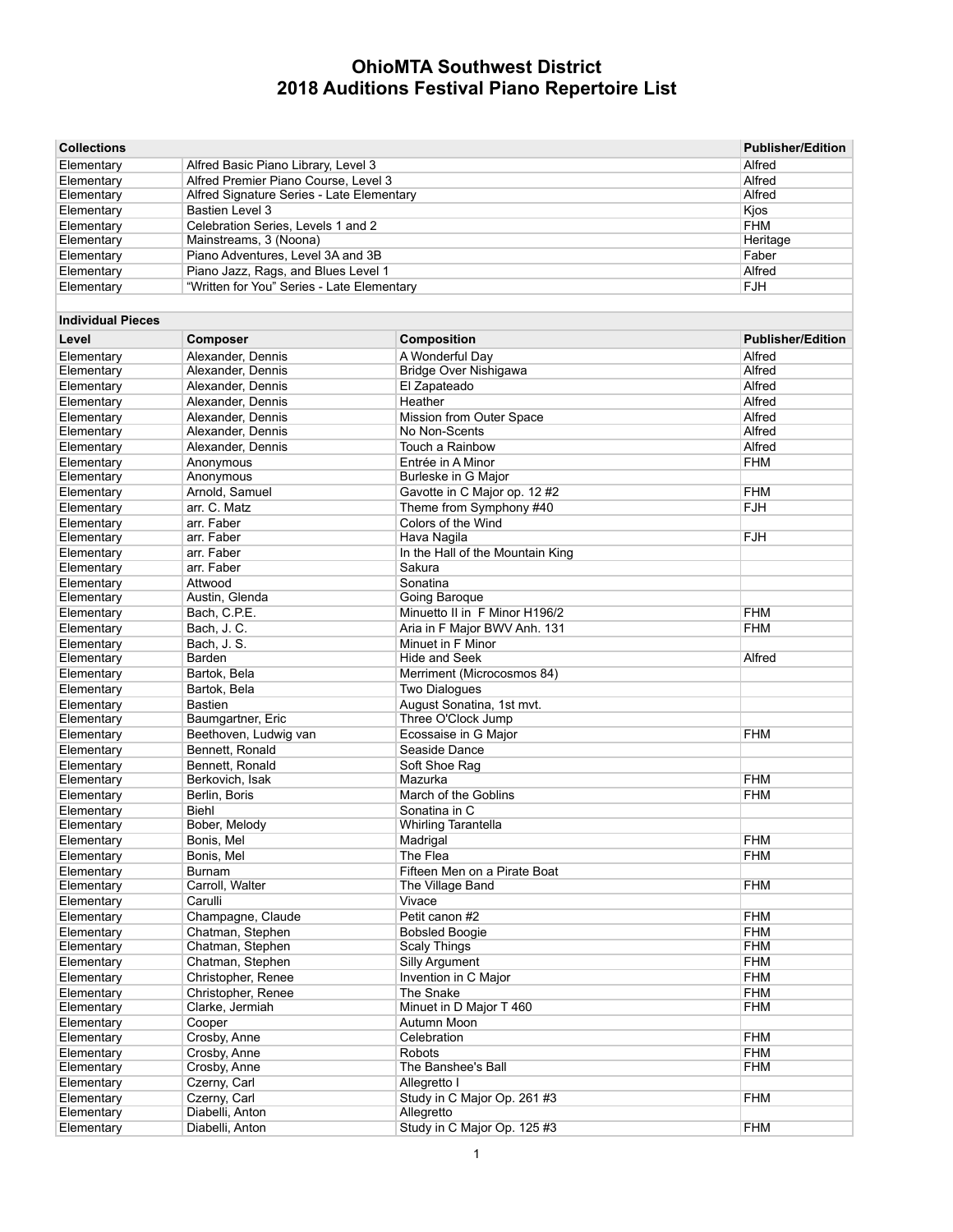| Elementary | Diemer                  | Jazz Echoes                           |            |
|------------|-------------------------|---------------------------------------|------------|
| Elementary | Donkin, Christine       | <b>Crafty Card Tricks</b>             | <b>FHM</b> |
| Elementary | Donkin, Christine       | <b>Crazy Comics</b>                   | <b>FHM</b> |
| Elementary | Donkin, Christine       | Dream Journey                         | <b>FHM</b> |
| Elementary | Donkin, Christine       | Soaring                               | <b>FHM</b> |
| Elementary | Donkin, Christine       | The Tire Turtle Express               | <b>FHM</b> |
| Elementary | Donkin, Christine       | <b>Time Travel</b>                    | <b>FHM</b> |
| Elementary | Duncombe                | The King's Fanfare                    |            |
|            |                         | The Jolly Fiddler                     | <b>FHM</b> |
| Elementary | Frid, Grigori           |                                       |            |
| Elementary | Gallant, Pierre         | "Croc" the Curmudgeon                 | <b>FHM</b> |
| Elementary | Gallant, Pierre         | Jazz Invention #1 AND #2 (play both)  | <b>FHM</b> |
| Elementary | Gallant, Pierre         | <b>Little Lopsided Waltz</b>          | <b>FHM</b> |
| Elementary | Gallant, Pierre         | Paper Tigers                          | <b>FHM</b> |
| Elementary | Garscia, Janina         | The Clock                             | <b>FHM</b> |
| Elementary | Garztecka, Irena        | A Ball                                | <b>FHM</b> |
| Elementary | George, Jon             | Relay Race'                           | <b>FHM</b> |
| Elementary | Gillock, William        | A Music Box Waltz                     |            |
| Elementary | Goedike                 | Dance                                 |            |
| Elementary | Goldston, Chris         | <b>Enchanted Stream</b>               |            |
| Elementary | Goldston, Margaret      | <b>Flashy Fingers</b>                 | Alfred     |
| Elementary | Gounod, arr. Faber      | Funeral March of a Marionette         | <b>FJH</b> |
| Elementary | Graupner, Christoph     | Bouree in D Minor                     | <b>FHM</b> |
| Elementary | Grechaninov, Alexandr   | My Little Horse                       |            |
|            |                         |                                       |            |
| Elementary | Grechaninov. Alexandr   | Waltz<br>Raindrops in the Garden Pool |            |
| Elementary | Greenleaf, Elizabeth    |                                       |            |
| Elementary | Guaraldi arr.           | Linus and Lucy                        |            |
| Elementary | Gurlitt. Cornelius      | Canon                                 | <b>FHM</b> |
| Elementary | Gurlitt, Cornelius      | Etude in D Minor Op. 82 #65           | <b>FHM</b> |
| Elementary | Hall-Haydn              | <b>Military Minuet</b>                |            |
| Elementary | Handel, George Frederic | Impertinence HWV 494                  | <b>FHM</b> |
| Elementary | Hartsell, Randall       | <b>River Dance</b>                    | Alfred     |
| Elementary | Hassler, Johann Wilhelm | Minuet in C Major Op. 38 #4           | <b>FHM</b> |
| Elementary | Hassler, Johann Wilhelm | Moderato in C Major Op. 38 #5         | <b>FHM</b> |
| Elementary | Haydn, Franz Joseph     | German Dance                          | <b>FHM</b> |
| Elementary | Haydn, Franz Joseph     | Quadrille                             | <b>FHM</b> |
| Elementary | Haydn, Franz Joseph     | Minuet in G Major                     | <b>FHM</b> |
| Elementary | Hudelson                | Bird on a Hot Wire                    |            |
| Elementary | Hudelson                | <b>Galloping Ponies</b>               |            |
| Elementary |                         | Tarantella Terrifique                 |            |
|            | Hudelson                | Ecossaise                             |            |
| Elementary | Hummel                  |                                       |            |
| Elementary | Kabalevsky, Dmitri      | A Little Joke                         |            |
| Elementary | Kabalevsky, Dmitri      | A Little Porcupine, Op. 89 #8         |            |
| Elementary | Kabalevsky, Dmitri      | A Little Song Op. 27 #2               | <b>FHM</b> |
| Elementary | Kabalevsky, Dmitri      |                                       |            |
| Elementary |                         | March Op. 39 #10                      | <b>FHM</b> |
|            | Kabalevsky, Dmitri      | Scherzo Op. 39 #12                    | <b>FHM</b> |
| Elementary | Kabalevsky, Dmitri      | <b>Skipping Rope</b>                  | <b>FHM</b> |
| Elementary | Kaplan                  | Boogie Woogie Witch                   |            |
| Elementary | Karp, David             | Fire Dance                            | Alfred     |
| Elementary | Kelsey                  | <b>Firefly Serenade</b>               |            |
| Elementary | Kern                    | Fresh Start                           |            |
| Elementary | Kimberger               | Cradle Song                           |            |
|            |                         |                                       |            |
| Elementary | Kohler, Christian Louis | Melodic Tune, Op. 218 #20             |            |
| Elementary | Kohler, Christian Louis | Study in F Major Op. 109 #27          | <b>FHM</b> |
| Elementary | Krausas, Veronika       | Kangaroos                             | <b>FHM</b> |
| Elementary | Krausas, Veronika       | The Alligator                         | <b>FHM</b> |
| Elementary | Krebs, Johann Ludwig    | Minuet in B Minor                     | <b>FHM</b> |
| Elementary | Krieger, Johann         | Minuet in A Minor                     | <b>FHM</b> |
| Elementary | Last, Joan              | Sailing by Moonlight                  | <b>FHM</b> |
| Elementary | Le Couppey, Felix       | Study in C Major Op. 17 #6            | <b>FHM</b> |
| Elementary | Lichner                 | A Short Story                         |            |
| Elementary | Lichner                 | Sonatina, op. 49 #1, 3rd mvt.         |            |
| Elementary | Markow, Andrew          | <b>Teapot Invention</b>               | <b>FHM</b> |
| Elementary | Markow, Andrew          | Where did the Sun Go?                 | FHM        |
| Elementary | Maykapar                | Waltz, Op. 33 #1                      |            |
| Elementary | McCreary                | Movin' Along                          |            |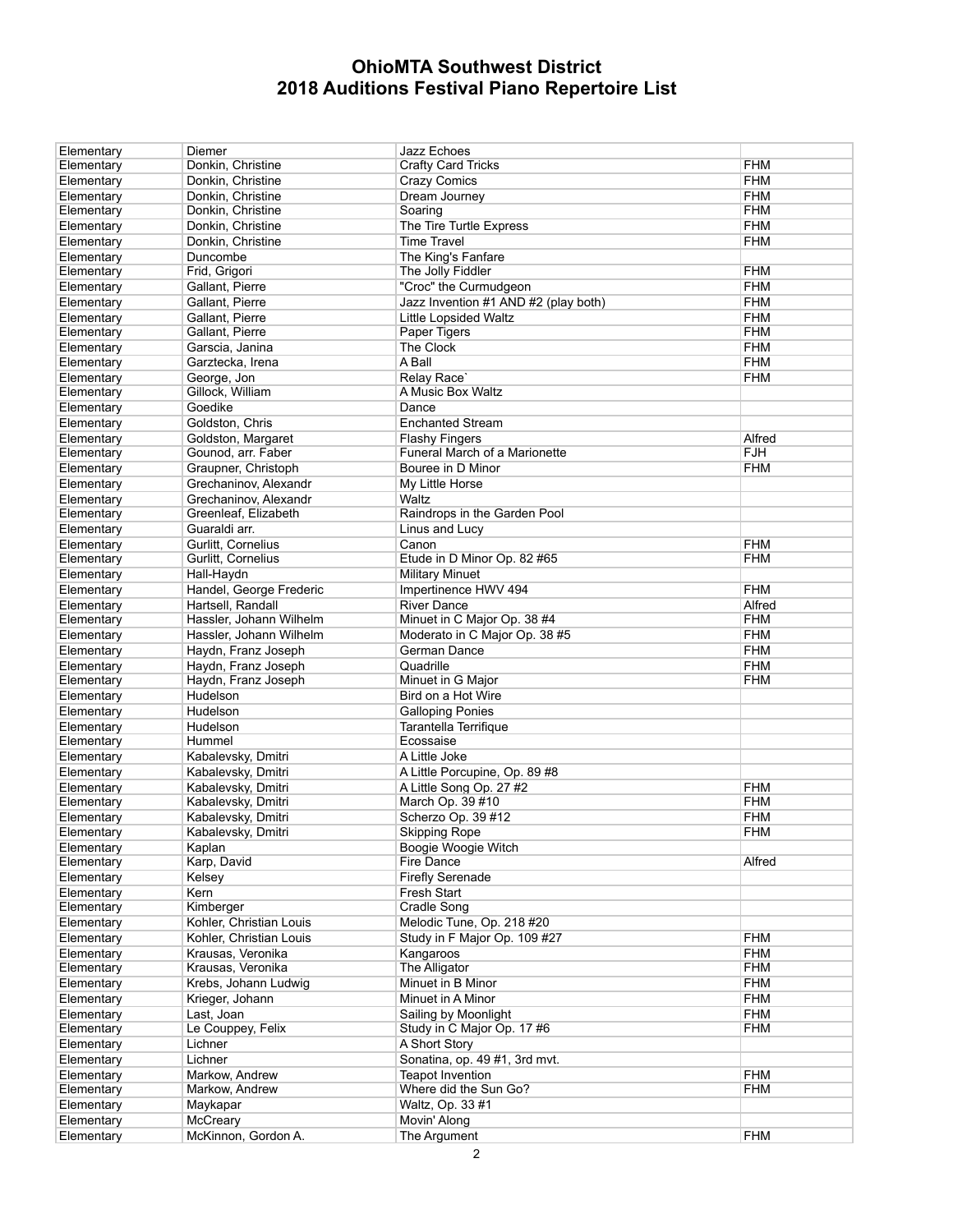| Elementary | Mendelssohn, arr. Perry   | Sweet Souvenirs, Op. 19#1         |            |
|------------|---------------------------|-----------------------------------|------------|
| Elementary | Mier, Martha              | <b>Busy Fingers</b>               | Alfred     |
| Elementary | Mier, Martha              | Crazy 'Bout You                   | Alfred     |
| Elementary | Mier, Martha              | Green Dragonflies                 | Alfred     |
| Elementary | Mier, Martha              | Penquin Patrol                    |            |
| Elementary | Mier, Martha              | <b>Tambourine Dance</b>           |            |
| Elementary | Miller, Carolyn           | Fireflies                         |            |
| Elementary | Miller, Carolyn           | Gentle Breeze                     |            |
|            | Miller, Carolyn           | <b>Indian Dance</b>               |            |
| Elementary |                           |                                   |            |
| Elementary | Miller, Carolyn           | Little Dance in A Minor           | Willis     |
| Elementary | Milne, E                  | "Mozzie" from Easy Little Peppers |            |
| Elementary | Montgomery                | <b>Whimsical Wizard</b>           | Alfred     |
| Elementary | Mozart, Leopold           | Minuet in F Major                 |            |
| Elementary | Mozart, Leopold           | Musette                           |            |
| Elementary | Mozart, Wolfgang Amadeus  | Arietta                           |            |
| Elementary | Mozart, Wolfgang Amadeus  | Menuetto I in C Major             | <b>FHM</b> |
| Elementary | Mozart, Wolfgang Amadeus  | Minuet in C Major                 |            |
| Elementary | Mozart, Wolfgang Amadeus  | Minuet in F Major, K2             |            |
| Elementary | Mrozinski, Mark           | Fanfare Sonatina                  | <b>FHM</b> |
| Elementary | Mrozinski, Mark           | Old Friends                       | <b>FHM</b> |
| Elementary | Mrozinski, Mark           | Spanish Dance                     | <b>FHM</b> |
|            | Mrozinski, Mark           | <b>Street Performers</b>          |            |
| Elementary |                           |                                   |            |
| Elementary | Mrozinsky, Mark           | <b>Turkish Bazaar</b>             | <b>FHM</b> |
| Elementary | Nakada, Yoshinao          | So Long, See You Tomorrow         | <b>FHM</b> |
| Elementary | Neefe, Christian Gottlieb | Allegretto in C Major             | <b>FHM</b> |
| Elementary | Niamath, Linda            | <b>Autumn Leaves</b>              | <b>FHM</b> |
| Elementary | Niamath, Linda            | <b>Baseball Practice</b>          | <b>FHM</b> |
| Elementary | Niamath, Linda            | Celebration                       | <b>FHM</b> |
| Elementary | Niamath, Linda            | Hide and Seek                     | <b>FHM</b> |
| Elementary | Niamath, Linda            | Penguins                          | <b>FHM</b> |
| Elementary | Noona                     | The Daring Cossack                |            |
| Elementary | Norton, Christopher       | Asteroids                         | <b>FHM</b> |
| Elementary | Norton, Christopher       | Coconut Rag                       | <b>FHM</b> |
| Elementary | Norton, Christopher       | Drum Dance                        |            |
|            | Norton, Christopher       | <b>Morning Songs</b>              | <b>FHM</b> |
| Elementary | Norton, Christopher       |                                   | <b>FHM</b> |
| Elementary |                           | On the Right Lines                |            |
| Elementary | Norton, Christopher       | Rag Time                          | <b>FHM</b> |
| Elementary | Norton, Christopher       | Space Fleet                       | <b>FHM</b> |
| Elementary | Norton, Christopher       | Struttin'                         | <b>FHM</b> |
| Elementary | Norton, Christopher       | <b>Two-Handed Blues</b>           | <b>FHM</b> |
| Elementary | Norton, Christopher       | You've Got Mail                   |            |
| Elementary | Olson, Kevin              | <b>Elephant Stomp</b>             | <b>FJH</b> |
| Elementary | Olson, Kevin              | Make It Snappy                    |            |
| Elementary | Olson, Lynn Freeman       | <b>Italian Festival</b>           | Hal Leon   |
| Elementary | Palmer                    | I've Been Wishin'                 | Alfred     |
| Elementary | Palmer                    | Soaring                           | Alfred     |
| Elementary | Palmer et al              | A Day in Vienna                   |            |
| Elementary | Palmer et al              | Fandango                          |            |
| Elementary | Palmer et al              | Spanish Dance                     |            |
|            |                           | Rondino                           |            |
| Elementary | Palmer et al              |                                   | Alfred     |
| Elementary | Palmer et al              | <b>Waltz Pantomime</b>            |            |
| Elementary | Paterson, Lorna           | Gremlins                          | <b>FHM</b> |
| Elementary | Pearce                    | Dancin' Shoes                     |            |
| Elementary | Pleyel                    | Sonatina in C, mvt. 3             |            |
| Elementary | Poole, Clifford           | Parade                            |            |
| Elementary | Poole, Clifford           | Spooks                            | <b>FHM</b> |
| Elementary | Poole, Clifford           | The Mouse in the Coal Bin         | <b>FHM</b> |
| Elementary | Rameau, Jean-Philippe     | Menuet en rondeau                 | <b>FHM</b> |
| Elementary | Reubert, Dale             | Square Dance                      | <b>FHM</b> |
| Elementary | Rollin, Catherine         | Fiesta de Seville                 |            |
| Elementary | Rollin, Catherine         | Hoedown                           |            |
| Elementary | Rollin, Catherine         | Jazz Cat                          |            |
| Elementary | Rollin, Catherine         | Kitten 'n' Mousin' on the Keys    | Alfred     |
|            | Rollin, Catherine         | Stars and Wind                    | Alfred     |
| Elementary |                           |                                   |            |
| Elementary | Rollin, Catherine         | Tarantella Italiana               |            |
| Elementary | Sarasate arr.Faber        | Malaguena                         | <b>FJH</b> |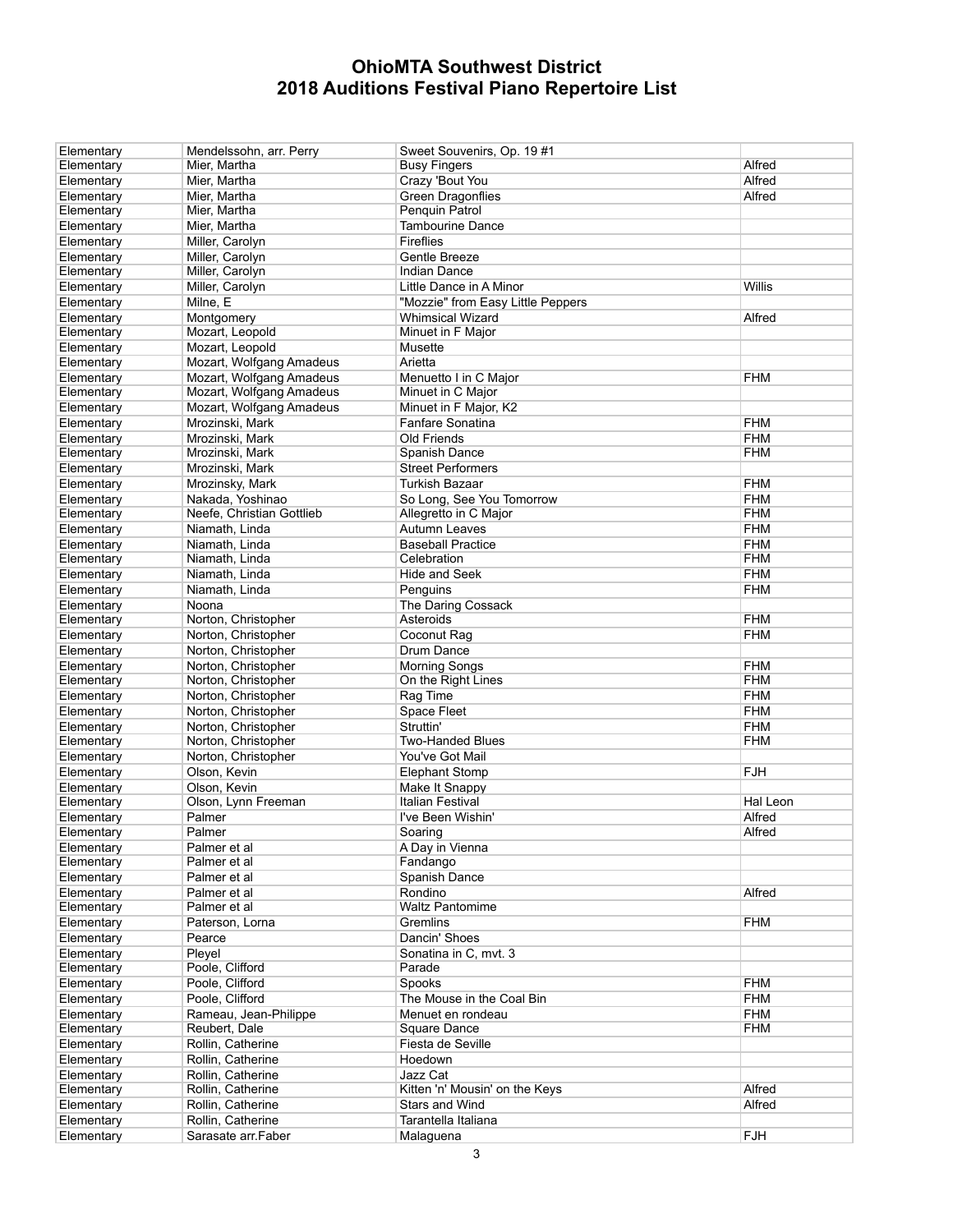| Elementary | Schnittke, Alfred       | Folk Song                | <b>FHM</b> |
|------------|-------------------------|--------------------------|------------|
| Elementary | Schytte, Ludwig         | Minuetto                 |            |
| Elementary | Shostakovich, Dmitri    | March                    |            |
| Elementary | Silvester, Frederick    | Invention in A Minor     | <b>FHM</b> |
| Elementary | Sowash, Bradley         | Sneaky Swing             |            |
| Elementary | Suzuki                  | Allegro                  |            |
| Elementary | Szelenyi, Istvan        | Faraway Regions          | <b>FHM</b> |
| Elementary | Tan, Chee-Hwa           | The Wind                 | <b>FHM</b> |
| Elementary | Tansman, Alexander      | <b>Both Ways</b>         | <b>FHM</b> |
| Elementary | Taranta, Italo          | A Starry Night           | <b>FHM</b> |
| Elementary | Telemann, Georg Philipp | Andante in G Minor       | <b>FHM</b> |
| Elementary | Telfer, Nancy           | Crocodile Teeth          | <b>FHM</b> |
| Elementary | Telfer, Nancy           | <b>Skeleton Dance</b>    | <b>FHM</b> |
| Elementary | Telfer, Nancy           | The Great Fire           | <b>FHM</b> |
| Elementary | Telfer, Nancy           | The Silent Moon          | <b>FHM</b> |
| Elementary | Telfer, Nancy           | The Sleeping Dragon      | <b>FHM</b> |
| Elementary | Turk, Daniel Gottlieb   | A Cheerful Spirit        | <b>FHM</b> |
| Elementary | Turk, Daniel Gottlieb   | Arioso in F Major        | <b>FHM</b> |
| Elementary | Vandall, Robert         | Crooked Run Rag          | Alfred     |
| Elementary | Vandall, Robert         | Drifting                 | Alfred     |
| Elementary | Vandall, Robert         | Grandma's Ginger Cookies | Alfred     |
| Elementary | Vandall, Robert         | Hurry-Scurry             | Alfred     |
| Elementary | Vandall, Robert         | In a Jam                 | Alfred     |
| Elementary | Vandall, Robert         | Snow Chase               | Alfred     |
| Elementary | Vandall, Robert         | Splashes                 | Alfred     |
| Elementary | Vandall, Robert         | Super Sleuth             | Alfred     |
| Elementary | Wolfahrt, Franz         | Study in G Major         | <b>FHM</b> |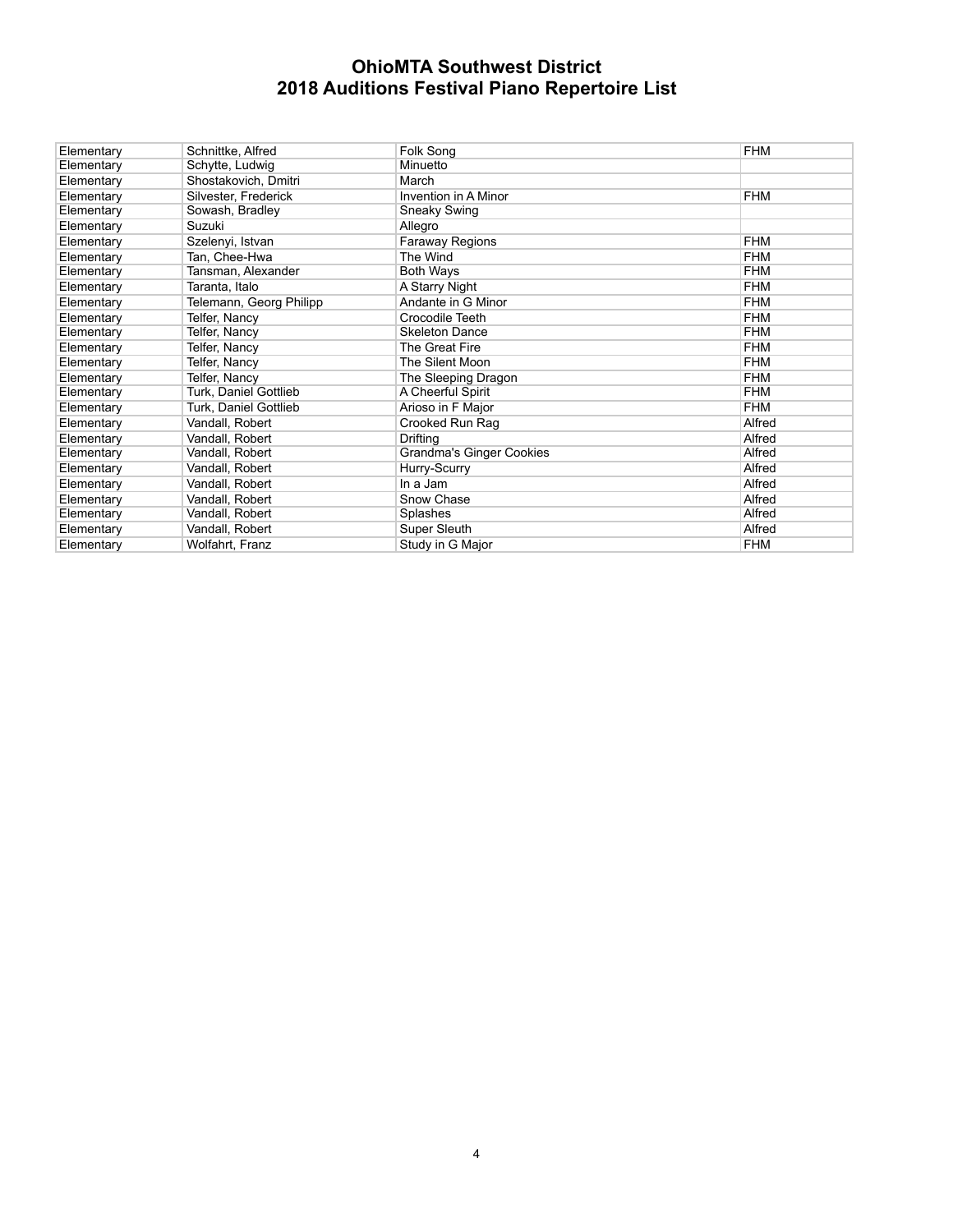| <b>Collections</b>                       |                                                     |                                                   | <b>Publisher/Edition</b> |
|------------------------------------------|-----------------------------------------------------|---------------------------------------------------|--------------------------|
| Early Intermediate                       | Alfred Basic Piano Library, Level 4                 |                                                   | Alfred                   |
| Early Intermediate                       | Alfred Premier Piano Course, Level 4                |                                                   | Alfred                   |
| Early Intermediate                       | Alfred Signature Series - Early Intermediate        |                                                   | Alfred                   |
| Early Intermediate                       | Bastien Level 4                                     |                                                   | Kjos                     |
| Early Intermediate                       | Celebration Series, Levels 3 and 4                  |                                                   | <b>FHM</b>               |
| Early Intermediate                       | Mainstreams, 4 (Noona)                              |                                                   | Heritage                 |
| Early Intermediate                       | Piano Adventures, 4                                 |                                                   | Faber                    |
| Early Intermediate                       | Piano Jazz, Rags, and Blues Level 2                 |                                                   | Alfred                   |
| Early Intermediate                       | "Written for You" Series - Early Intermediate       |                                                   | <b>FJH</b>               |
| <b>Individual Pieces</b>                 |                                                     |                                                   |                          |
| Level                                    | Composer                                            | Composition                                       | <b>Publisher/Edition</b> |
| Early Intermediate                       | Alexander, Dennis                                   | <b>Buffoons</b>                                   | Alfred                   |
| Early Intermediate                       | Alexander, Dennis                                   | <b>Busy Body</b>                                  | Alfred                   |
| Early Intermediate                       | Alexander, Dennis                                   | Frenzy                                            | Alfred                   |
| Early Intermediate                       | Archer, Violet                                      | Jig                                               | <b>FHM</b>               |
| Early Intermediate                       | Babell, William                                     | Rigadoon in A Minor                               | <b>FHM</b>               |
| Early Intermediate                       | Bach, C.P.E.                                        | March in D Major BWV Anh. 122                     | <b>FHM</b>               |
| Early Intermediate                       | Bach, J. S.                                         | Minuet in D Minor BWV Anh. 132                    | <b>FHM</b>               |
| Early Intermediate                       | Bach, J. S. / Petzold, C                            | Minuet in G Major BWV Anh. 114                    | <b>FHM</b>               |
| Early Intermediate                       | Bach, J. S. / Petzold, C.                           | Minuet in G Minor BWV Anh. 115                    |                          |
| Early Intermediate                       | Bach, J. S.                                         | Musette in D Major, BWV Anh. 126                  |                          |
| Early Intermediate                       | Balaz, Arpad                                        | Game                                              | <b>FHM</b>               |
| Early Intermediate                       | Bartok, Bela                                        | Children's Game                                   | <b>FHM</b>               |
| Early Intermediate                       | Bartok, Bela                                        | Minuet                                            | <b>FHM</b>               |
| Early Intermediate                       | Bartok, Bela                                        | Play                                              | <b>FHM</b>               |
| Early Intermediate                       | <b>Bastien</b>                                      | Sonatina in C                                     |                          |
| Early Intermediate                       | Beethoven, Ludwig van                               | Sonatina in G Major (any one mvt.)                | <b>FHM</b>               |
| Early Intermediate                       | Benda                                               | Allegro Assai                                     |                          |
| Early Intermediate                       | Berlin, Boris                                       | Monkeys in the Tree                               | <b>FHM</b>               |
| Early Intermediate                       | Berlin, Boris                                       | The Haunted Castle                                | <b>FHM</b>               |
| Early Intermediate<br>Early Intermediate | Bernstein, Seymour<br>Bober, Melody                 | The Elegant Toreador<br>All Aboard                | <b>FHM</b>               |
| Early Intermediate                       | Bober, Melody                                       | Medieval Kingdom                                  |                          |
| Early Intermediate                       | Bober, Melody                                       | <b>Mysterious Rider</b>                           |                          |
| Early Intermediate                       | Bober, Melody                                       | <b>Wild Apaloosa</b>                              |                          |
| Early Intermediate                       | Bonis, Mel                                          | Douce amie                                        | <b>FHM</b>               |
| Early Intermediate                       | Bonis, Mel                                          | La toupie / The Top                               | <b>FHM</b>               |
| Early Intermediate                       | Bonis, Mel                                          | Marionnettes                                      | <b>FHM</b>               |
| Early Intermediate                       | <b>Brown</b>                                        | Danza Espanola                                    |                          |
| Early Intermediate                       | Burgmuller, Johann Friedrich                        | Ballade, Op. 100 #15                              |                          |
| Early Intermediate                       | Burgmuller, Johann Friedrich                        | The Chatterbox, op. 100                           |                          |
| Early Intermediate                       | Burgmuller, Johann Friedrich                        | Arabesque Op. 100 #2                              |                          |
| Early Intermediate                       | Burgmuller, Johann Friedrich                        | The Wagtail Op. 100 #11                           | <b>FHM</b>               |
| Early Intermediate                       | Casella                                             | Galop                                             |                          |
| Early Intermediate                       | Chatman, Stephen                                    | Echoes of November                                | <b>FHM</b>               |
| Early Intermediate                       | Chatman, Stephen                                    | Hotshot                                           | <b>FHM</b>               |
| Early Intermediate                       | Clementi, Muzio                                     | Sonatina in C Major Op. 36 #1 (any one mvt)       | <b>FHM</b>               |
| Early Intermediate                       | Clementi, Muzio                                     | Sonatina in G Major Op. 36 #2 (any one mvt)       |                          |
| Early Intermediate                       | Concone, Giuseppe                                   | Allegro Brillante, op. 24 #25                     |                          |
| Early Intermediate                       | Crawley, Clifford                                   | Yes Sir!                                          | <b>FHM</b>               |
| Early Intermediate                       | Crawley, Clifford                                   | You're Joking                                     | FHM                      |
| Early Intermediate                       | Crosby, Anne                                        | Dreamcatcher                                      | <b>FHM</b>               |
| Early Intermediate                       | Crosby, Anne                                        | Funny Puppy                                       | <b>FHM</b>               |
| Early Intermediate                       | Czerny, Carl                                        | Study in Bb Major, Op. 599 #83                    | <b>FHM</b>               |
| Early Intermediate                       | Czerny, Carl                                        | Study in C Major Op. 261 #81                      | <b>FHM</b>               |
| Early Intermediate                       | Czerny, Carl                                        | Study in D Minor Op. 261 #53                      | <b>FHM</b>               |
| Early Intermediate                       | Czerny, Carl<br>DeVorzon & Botkin, arr. Baumgartner | Study in Eb Major op. 139 #49<br>Nadia's Theme    | <b>FHM</b>               |
| Early Intermediate<br>Early Intermediate | Diabelli, Anton                                     | Sonatina in F Major Op. 168 #1 mvt 1              | <b>FHM</b>               |
| Early Intermediate                       | Diabelli, Anton                                     | Sonatina in G Major Op. 168 #2 - Allegro Moderato | Kjos                     |
| Early Intermediate                       | Diabelli, Anton                                     | Sonatina in G, Op. 151 #1                         |                          |
| Early Intermediate                       | Donkin, Christine                                   | <b>Computer Chatter</b>                           | <b>FHM</b>               |
| Early Intermediate                       | Donkin, Christine                                   | Witches and Wizards                               | <b>FHM</b>               |
|                                          |                                                     |                                                   |                          |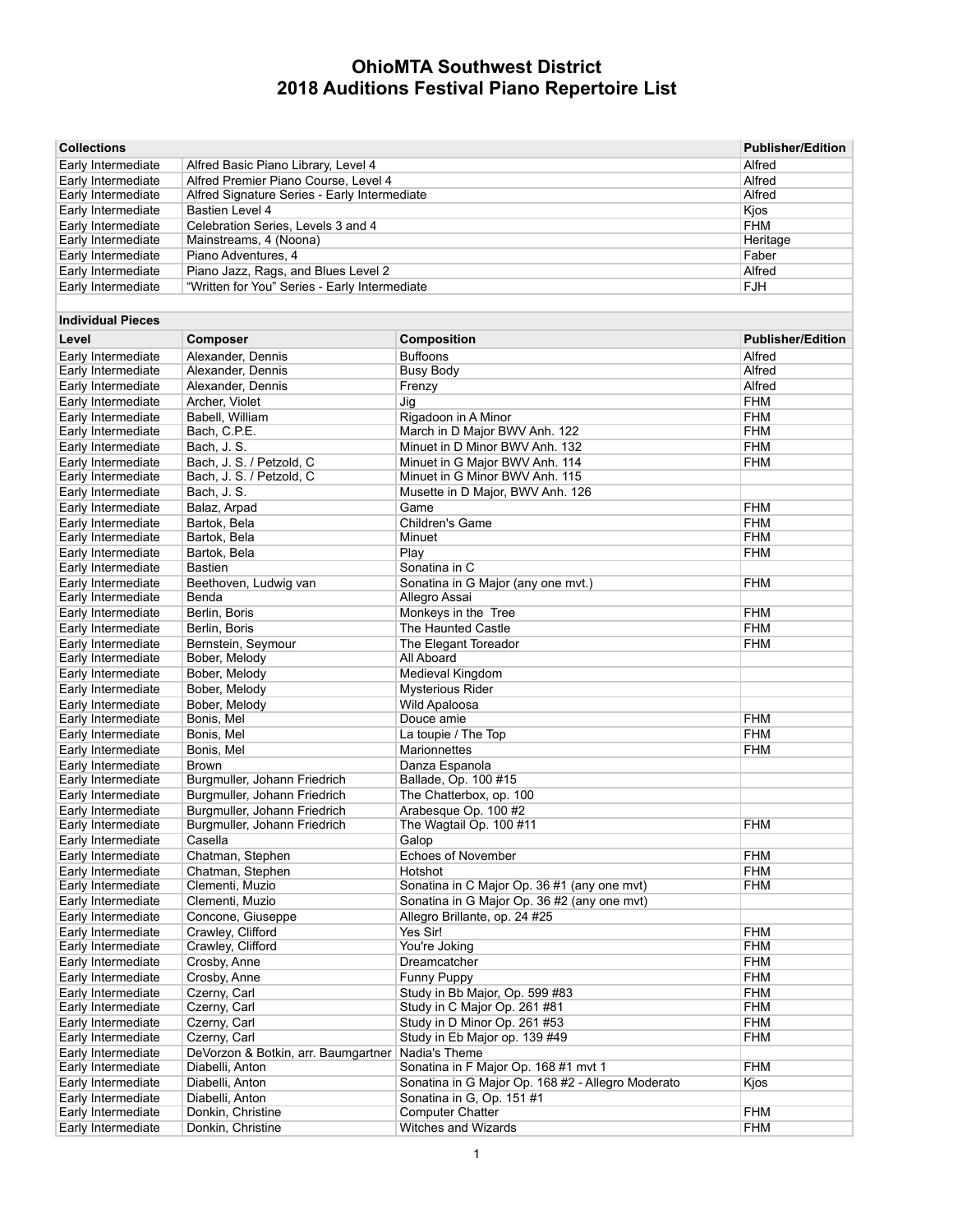| Early Intermediate | Duke, David                | Barcarole                                      | FHM        |
|--------------------|----------------------------|------------------------------------------------|------------|
| Early Intermediate | Duvernoy, Jean-Baptiste    | Study in A Major Op. 176 #15                   | FHM        |
|                    |                            |                                                |            |
| Early Intermediate | Duvernoy, Jean-Baptiste    | Study in C Major Op. 176 #24                   | <b>FHM</b> |
| Early Intermediate | Ellmenreich                | Spinning Song, op.14 #4                        |            |
| Early Intermediate | Faber                      | The Tempest                                    | FJH        |
| Early Intermediate | Faber                      | Whispers of the Wind                           |            |
| Early Intermediate | Fitch, Gem                 | <b>Chinese Kites</b>                           | <b>FHM</b> |
|                    |                            | Sonatina in C Major Op. 36 #20                 |            |
| Early Intermediate | Gedike, Alexander          |                                                | FHM        |
| Early Intermediate | Gillock, William           | Barcarolle                                     |            |
| Early Intermediate | Gillock, William           | Capriccietto                                   |            |
| Early Intermediate | Gillock, William           | Dragon Fly                                     | <b>FHM</b> |
| Early Intermediate | Gillock, William           | Fiesta                                         | Willis     |
| Early Intermediate | Gillock, William           | Flamenco                                       |            |
|                    |                            |                                                |            |
| Early Intermediate | Gillock, William           | Sonatine, mvt 3                                | Willis     |
| Early Intermediate | Gillock, William           | Summer Storm                                   |            |
| Early Intermediate | Goldston, Margaret         | Sleet on the Windowpane (from "Seasons")       | Alfred     |
| Early Intermediate | Goldston, Margaret         | Prelude Majestic (Variations on a Ground Bass) | Alfred     |
| Early Intermediate | Goldston, Margaret         | Serenate                                       |            |
| Early Intermediate | Grechaninov, Alexandr      | After the Ball Op.95 #13                       | <b>FHM</b> |
|                    |                            |                                                |            |
| Early Intermediate | Grechaninov, Alexandr      | Happy Meeting Op. 119 #15                      | <b>FHM</b> |
| Early Intermediate | Gurlitt, Cornelius         | Dancing on the Green                           | FHM        |
| Early Intermediate | Gurlitt, Cornelius         | Night Ride                                     |            |
| Early Intermediate | Gurlitt, Cornelius         | Sonatina in A Minor Op. 214 #4 (mvt. 2)        | <b>FHM</b> |
| Early Intermediate | Gurlitt. Cornelius         | <b>Storm and Stress</b>                        |            |
|                    | Gurlitt, Cornelius         |                                                | <b>FHM</b> |
| Early Intermediate |                            | Study in A Minor                               |            |
| Early Intermediate | Gurlitt, Cornelius         | The Fair                                       |            |
| Early Intermediate | Handel, George Frederic    | Air in D Minor HWV 461                         | FHM        |
| Early Intermediate | Handel, George Frederic    | Gavotte in G Major HWV 491                     | FHM        |
| Early Intermediate | Hanna et all, arr. Burt    | Top Cat!                                       |            |
| Early Intermediate | Haslinger                  | Sonatina in C Major, mvt 1                     |            |
|                    |                            |                                                |            |
| Early Intermediate | Hassler, Johann Wilhelm    | Allegretto in E Minor Op. 38 #24               | <b>FHM</b> |
| Early Intermediate | Hassler, Johann Wilhelm    | Allegro in G Major                             | <b>FHM</b> |
| Early Intermediate | Hassler, Johann Wilhelm    | Andantino in A Major op. 38 #31                | FHM        |
| Early Intermediate | Haydn, Franz Joseph        | Allegro Scherzando                             |            |
| Early Intermediate | Haydn, Franz Joseph        | Sonata in F Major Hob. XVI:9 Scherzo           | <b>FHM</b> |
| Early Intermediate | Haydn, Franz Joseph        | Sonata in F, Hob:XVI:9, Scherzo                |            |
|                    |                            |                                                |            |
| Early Intermediate | Heller, Stephen            | Tarantella                                     |            |
| Early Intermediate | Heller, Stephen            | The Avalanche Op. 45 #2                        | FHM        |
| Early Intermediate | Johnson                    | Chromatic Jazz                                 |            |
| Early Intermediate | Kabalevsky, Dmitri         | Chastushka Op. 89 #25                          | FHM        |
| Early Intermediate | Kabalevsky, Dmitri         | Clowns                                         | FHM        |
|                    | Kasschau                   | <b>Frisky Fingers</b>                          |            |
| Early Intermediate |                            |                                                |            |
| Early Intermediate | Kirnberger, Johann Philipp | Bouree in D Major                              | <b>FHM</b> |
| Early Intermediate | Krebs, Johann Ludwig       | Harlequinade                                   | FHM        |
| Early Intermediate | Kuhlau, Friedrich          | Variations in G                                |            |
| Early Intermediate | Labenske                   | Ocean Dreams                                   |            |
| Early Intermediate | Linn                       | Toccata Festivo                                |            |
| Early Intermediate | Loeschhorn, Carl Albert    | Study in E Minor Op. 65 #42                    | FHM        |
|                    |                            |                                                |            |
| Early Intermediate | Lynes                      | Sonatina in C                                  |            |
| Early Intermediate | Matz, Carol                | Waltz of the Vampires                          | FJH        |
| Early Intermediate | Merlartin, Erkki           | Sonatina                                       | <b>FHM</b> |
| Early Intermediate | Mier, Martha               | A Waltz to Remember                            |            |
| Early Intermediate | Mier, Martha               | Apaloosa Pony                                  |            |
| Early Intermediate |                            | Fiesta Time                                    |            |
|                    | Mier, Martha               |                                                |            |
| Early Intermediate | Mier, Martha               | <b>Misty Night Blues</b>                       | Alfred     |
| Early Intermediate | Mier, Martha               | Persistent Rhythm                              |            |
| Early Intermediate | Mier, Martha               | Slippin' Around                                |            |
| Early Intermediate | Mier, Martha               | Whistlin' Joe                                  |            |
| Early Intermediate | Mier, Martha               | <b>Winter Starlight</b>                        |            |
|                    | Miller, Carolyn            |                                                |            |
| Early Intermediate |                            | <b>Bubbling Brook</b>                          |            |
| Early Intermediate | Miller, Carolyn            | Dance of the Leprechauns                       |            |
| Early Intermediate | Miller, Carolyn            | Etude in C Minor                               | <b>FJH</b> |
| Early Intermediate | Miller, Carolyn            | More Fireflies                                 | FJH        |
| Early Intermediate | Miller, Carolyn            | Prelude #3                                     |            |
| Early Intermediate | Miller, Carolyn            | Sadness                                        |            |
|                    |                            |                                                |            |
| Early Intermediate | Miller, Carolyn            | The Matador                                    | FJH        |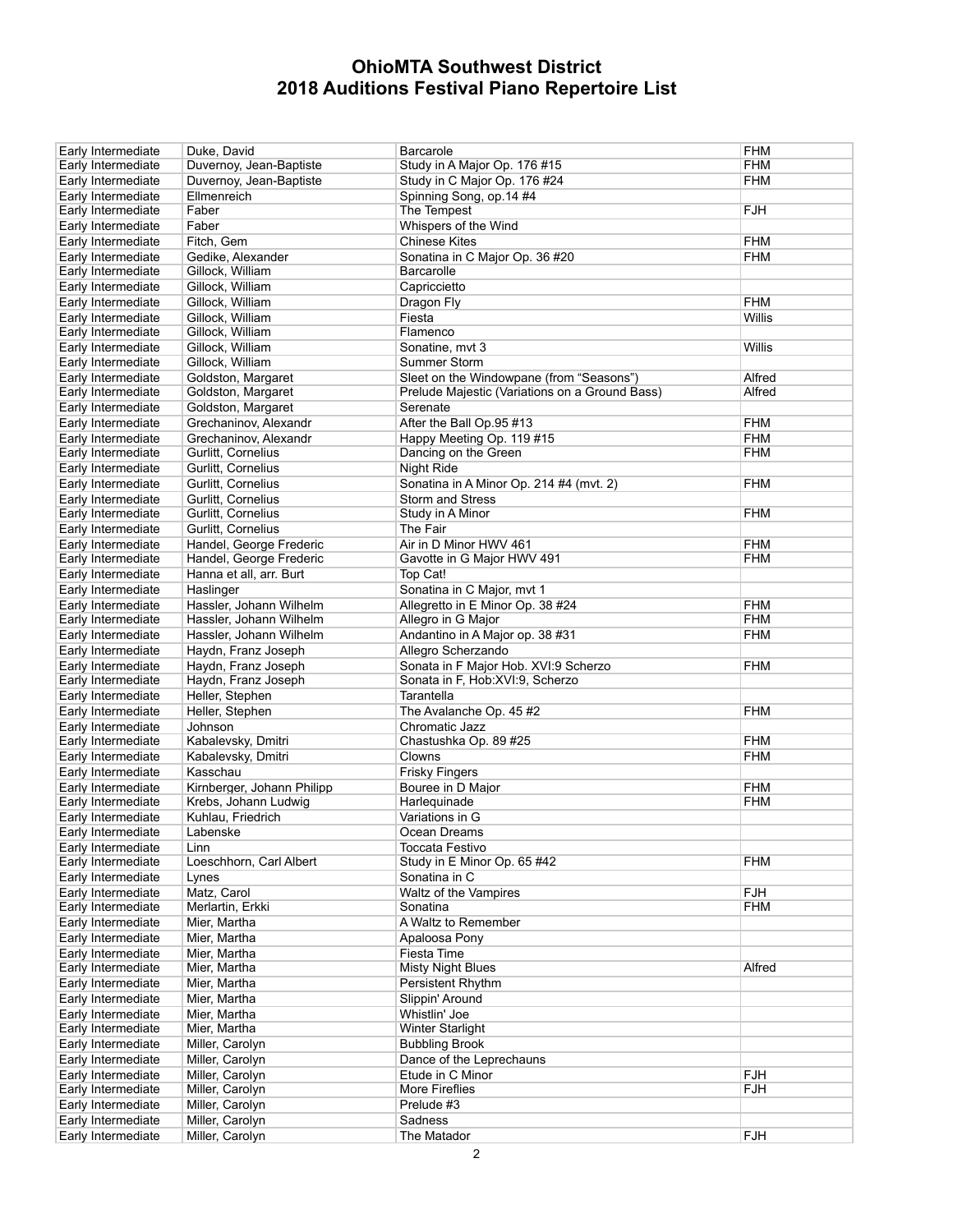| Early Intermediate | Miller, Carolyn                  | <b>Under Shooting Stars</b>                  |            |
|--------------------|----------------------------------|----------------------------------------------|------------|
| Early Intermediate | Mozart, Wolfgang Amadeus         | Menuetto II in F Major                       | <b>FHM</b> |
| Early Intermediate | Mozart, Wolfgang Amadeus         | Rondo from Divertimento in D, K. 334         |            |
| Early Intermediate | Muczynski, Robert                | Fable Op. 21 #3                              | <b>FHM</b> |
| Early Intermediate | Nakada, Yoshinao                 | A Winter Melody                              | <b>FHM</b> |
| Early Intermediate | Nakada, Yoshinao                 | The Song of Twilight                         | <b>FHM</b> |
| Early Intermediate | Niamath, Linda                   | All Aboard                                   | <b>FHM</b> |
| Early Intermediate | Niamath, Linda                   | <b>Bike Ride</b>                             | <b>FHM</b> |
| Early Intermediate | Niamath, Linda                   | Masquerade                                   | <b>FHM</b> |
|                    |                                  |                                              |            |
| Early Intermediate | Noona                            | <b>Midnight Riders</b>                       |            |
| Early Intermediate | Noona, Walter and Carol          | The All-American Hometown Band               | Heritage   |
| Early Intermediate | Norton, Christopher              | Gazelle                                      |            |
| Early Intermediate | Norton, Christopher              | Blues #1                                     | <b>FHM</b> |
| Early Intermediate | Norton, Christopher              | Inter City Stomp                             |            |
| Early Intermediate | Norton, Christopher              | Play It Again                                | <b>FHM</b> |
| Early Intermediate | Norton, Christopher              | <b>White Sand</b>                            | <b>FHM</b> |
| Early Intermediate | Palmer                           | <b>Light and Blue</b>                        | Alfred     |
| Early Intermediate | Palmer et al                     | <b>Gypsy Dance</b>                           |            |
| Early Intermediate | Papp, Lajos                      | The Rooster Crows                            | <b>FHM</b> |
| Early Intermediate | Paterson, Lorna                  | Rush Hour                                    | <b>FHM</b> |
| Early Intermediate | Petzold, C                       | Minuet in G Major                            |            |
| Early Intermediate | Petzold, C                       | Minuet in G Minor                            |            |
| Early Intermediate | Purcell, Henry                   | Hornpipe in Bb Major Z T683                  | <b>FHM</b> |
| Early Intermediate | Reubert, Dale                    | <b>Bike Ride</b>                             | <b>FHM</b> |
| Early Intermediate | Reubert, Dale                    | Thinguma Jig                                 | <b>FHM</b> |
| Early Intermediate | Rollin, Catherine                | <b>Hungarian Variations</b>                  |            |
| Early Intermediate | Rollin, Catherine                | Secret Agent of the 88s                      | Alfred     |
| Early Intermediate | Rowley, Alec                     | The Lake Op. 42 #9                           | <b>FHM</b> |
| Early Intermediate | Saint-Saens                      | My Heart at Sweet Voice                      |            |
| Early Intermediate | Scarlatti, arr. Faber            | Dance Theme and Variations                   |            |
| Early Intermediate | Schtiebelt                       | Adagio                                       |            |
| Early Intermediate | Schtogarenko                     | The Butterfly                                |            |
| Early Intermediate | Schumann, Robert                 | Merry Farmer Op. 68 #10                      |            |
| Early Intermediate | Schumann, Robert                 | Siciliano                                    |            |
|                    | Schumann, Robert                 |                                              | <b>FHM</b> |
| Early Intermediate |                                  | The Wild Horseman Op. 68 #8                  | <b>FHM</b> |
| Early Intermediate | Schytte, Ludwig<br>Sheftel, Paul | Study in A Minor Op. 108 #5                  | <b>FHM</b> |
| Early Intermediate |                                  | Nocturne                                     |            |
| Early Intermediate | Small                            | Tarantella in A Minor                        |            |
| Early Intermediate | Spindler                         | Tarantella, op.157 #1, 2nd mvt.              |            |
| Early Intermediate | Springer, Mike                   | Reflections in the Moonlight                 | Hal Leon   |
| Early Intermediate | <b>Steibelt</b>                  | Rondo                                        |            |
| Early Intermediate | Strickland                       | Rabbit in a Hat                              |            |
| Early Intermediate | Szelenyi, Istvan                 | <b>Changing Bars</b>                         | <b>FHM</b> |
| Early Intermediate | Tansman, Alexander               | Melodie                                      | <b>FHM</b> |
| Early Intermediate | Tchaikovsky, Pyotr II'yich       | Morning Prayer Op. 39 #1                     | <b>FHM</b> |
| Early Intermediate | Tchaikovsky, Pyotr II'yich       | Old French Song                              |            |
| Early Intermediate | Telemann, Georg Philipp          | Fantasia in E Minor TWV 33:21 (play repeats) | <b>FHM</b> |
| Early Intermediate | Telfer, Nancy                    | The Milky Way                                | <b>FHM</b> |
| Early Intermediate | Turk, Daniel Gottlieb            | German Song                                  | <b>FHM</b> |
| Early Intermediate | Vandall. Robert                  | <b>Courtly Dance</b>                         | Alfred     |
| Early Intermediate | Vandall, Robert                  | Exultation                                   | Alfred     |
| Early Intermediate | Vandall, Robert                  | <b>Light Syncopations</b>                    | Alfred     |
| Early Intermediate | Vandall, Robert                  | Mystic Tarantella                            | Alfred     |
| Early Intermediate | Vandall, Robert                  | Propulsion                                   | Alfred     |
| Early Intermediate | Vandall, Robert                  | Tarantella                                   | Alfred     |
| Early Intermediate | Vandall, Robert                  | <b>Tarantella Brillante</b>                  | Alfred     |
| Early Intermediate | Vandall, Robert                  | The Night Ride                               | Myklas     |
| Early Intermediate | Volkmann, Friedrich Robert       | Grandmother's Song Op. 27 #10                | <b>FHM</b> |
| Early Intermediate | Warren, L.                       | The Sultan's Ride                            |            |
|                    |                                  |                                              |            |
| Early Intermediate | Wesley, Samuel                   | Sonatina in Bb Major Op. 4 #8                | <b>FHM</b> |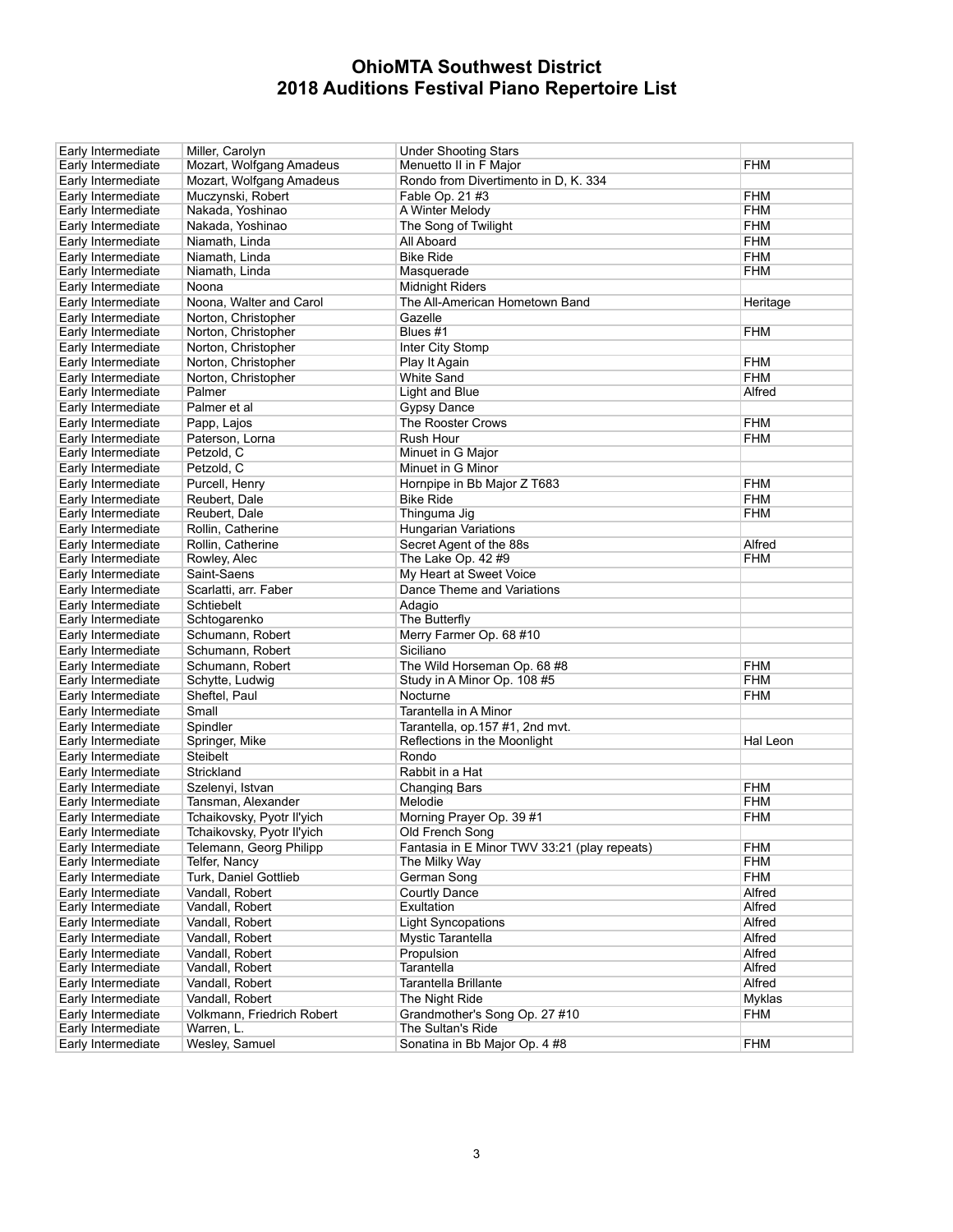| <b>Collections</b>           |                                         |                                                                           | <b>Publisher/Edition</b> |
|------------------------------|-----------------------------------------|---------------------------------------------------------------------------|--------------------------|
| Intermediate                 | Alfred Basic Piano Library, Level 5     |                                                                           | Alfred                   |
| Intermediate                 | Alfred Premier Piano Course, Level 5    | Alfred                                                                    |                          |
| Intermediate                 | Alfred Signature Series - Intermediate  | Alfred                                                                    |                          |
| Intermediate                 | Celebration Series, Levels 5 and 6      |                                                                           | <b>FHM</b>               |
| Intermediate                 | Piano Adventures, 5                     | Faber                                                                     |                          |
| Intermediate                 | Piano Jazz, Rags, and Blues Level 3     |                                                                           | Alfred                   |
| Intermediate                 | "Written for You" Series - Intermediate |                                                                           | <b>FJH</b>               |
|                              |                                         |                                                                           |                          |
| <b>Individual Pieces</b>     |                                         |                                                                           |                          |
| Level                        | <b>Composer</b>                         | Composition                                                               | <b>Publisher/Edition</b> |
| Intermediate                 | Alexander, Dennis                       | Gardens in the Mist                                                       |                          |
| Intermediate                 | Alexander, Dennis                       | Perpetual Motion                                                          |                          |
| Intermediate                 | Alexander, Dennis                       | Tempest                                                                   |                          |
| Intermediate                 | Alexander, Dennis                       | Terra-Toccata                                                             | Alfred                   |
| Intermediate                 | Bach, J. C. F.                          | Allegretto in F Major                                                     | <b>FHM</b>               |
| Intermediate                 | Bach, J. C. F.                          | Scherzo                                                                   | <b>FHM</b>               |
| Intermediate                 | Bach, J. S.                             | Allemande in G Minor BWV 836                                              | <b>FHM</b>               |
| Intermediate                 | Bach, J. S.                             | Little Prelude in C Major BWV 939                                         | <b>FHM</b>               |
| Intermediate                 | Bach, J. S.                             | Little Prelude in E Minor BWV 941                                         | <b>FHM</b>               |
| Intermediate                 | Bach, J. S.                             | Prelude in C Minor, BWV 999                                               |                          |
| Intermediate                 | Bach, J. S.                             | Prelude in D min, BWV 926                                                 |                          |
| Intermediate                 | Bartok, Bela                            | Jest                                                                      |                          |
| Intermediate                 | Bartok. Bela                            | Pentatonic Tune                                                           |                          |
| Intermediate                 | Baumgartner, Eric                       | <b>Bayou Blues</b>                                                        |                          |
| Intermediate                 | Beethoven, Ludwig van                   | Sonatina in F Major (one mvt)                                             | <b>FHM</b>               |
| Intermediate                 | Beethoven, Ludwig van                   | <b>Two German Dances</b>                                                  |                          |
| Intermediate                 | Benda, Georg                            | Sonatina in A Minor                                                       | Alfred                   |
| Intermediate                 | Bernstein, Leonard                      | For Susanna Kyle                                                          | <b>FHM</b>               |
| Intermediate                 | Bertini, Henri Jerome                   | Etude in C Minor Op. 29 #7                                                | <b>FHM</b>               |
| Intermediate                 | Bertini, Henri Jerome                   | Study in E Minor Op. 29 #14                                               | <b>FHM</b>               |
| Intermediate                 | Bertini, Henri Jerome                   | Study in G Major Op. 166 #7                                               | <b>FHM</b>               |
| Intermediate                 | Bober, Melody                           | Cyclone                                                                   |                          |
| Intermediate                 | Bober, Melody                           | Sea Winds                                                                 |                          |
| Intermediate                 | Bober, Melody                           | Summer Romance                                                            |                          |
| Intermediate                 | Bortkevich, Sergei/Magrath              | Spain Op. 21 #10                                                          | Alfred                   |
| Intermediate                 | Braga                                   | Angel's Serenade                                                          |                          |
| Intermediate                 | Burgmuller, Johann Friedrich            | Sweet Sorry Op. 100 #16                                                   | <b>FHM</b>               |
| Intermediate                 | Burgmuller, Johann Friedrich            | Tarantelle, Op. 100 #20                                                   |                          |
| Intermediate                 | Burgmuller, Johann Friedrich            | The Knight Errant, op.100 #25                                             |                          |
| Intermediate                 | Casella, Alfredo/Magrath                | Bolero                                                                    | Alfred                   |
| Intermediate                 | Casella, Alfredo/Magrath                | Siciliana                                                                 | Alfred                   |
| Intermediate                 | Chopin, Frederic                        | Mazurka in F Major Op. 68 #3                                              | Paderewski               |
| Intermediate                 | Chopin, Frederic                        | Mazurka in G Minor Op. 67 #2                                              | Paderewski               |
| Intermediate                 | Chopin, Frederic                        | Polonaise in G Minor, BI:1                                                | Paderewski               |
| Intermediate                 | Chopin, Frederic                        | Prelude in A Major Op. 28 #7                                              | Paderewski               |
| Intermediate                 | Chopin, Frederic                        | Prelude in C Minor Op. 28 #20                                             | Paderewski               |
| Intermediate                 | Chopin, Frederic                        | Waltz in A Minor, Op. posth.                                              | Paderewski               |
| Intermediate                 | Cimarosa, Domenico                      | Sonata in A Minor                                                         | FHM                      |
| Intermediate                 | Clementi, Muzio                         | Sonatina in C Major Op. 36 #3 mvt. #1 or #3                               | Kjos                     |
| Intermediate                 | Clementi, Muzio                         | Sonatina in F Major Op. 36 #4 (Any one mvt)                               | Kjos                     |
| Intermediate                 | Concone, Giuseppe                       | Study in Bb Major Op. 24 #5                                               | FHM                      |
| Intermediate                 | Concone, Giuseppe                       | Study in C Major Op. 24 #10                                               | FHM                      |
| Intermediate                 | Coulthard, Jean                         | <b>Star Gazing</b>                                                        | <b>FHM</b>               |
| Intermediate                 | Crosby, Anne                            | Dragonfly Scherzo                                                         | <b>FHM</b>               |
| Intermediate                 | Czerny, Carl                            | Study in Ab Major Op. 139 #51                                             | <b>FHM</b>               |
| Intermediate                 | Czerny, Carl                            | Study in G Major Op. 139 #38                                              | FHM                      |
| Intermediate                 | Dello Joio, Norman                      | Lyric Pieces for the Young (Any one Mvt)                                  | Marks                    |
| Intermediate                 | Diabelli, Anton                         | Sonatina #1, mvt. 3                                                       |                          |
| Intermediate<br>Intermediate | Diabelli, Anton<br>Diabelli, Anton      | Sonatina in D Major Op. 168 #5 mvt. #1<br>Sonatina in F, op. 168 #1 mvt 3 | Alfred<br>FHM            |
| Intermediate                 | Dieupart, Charles                       | Passepied in D Major                                                      | <b>FHM</b>               |
| Intermediate                 | Dussek, Jan Ladislav                    | Sonatina in G Major Op. 20 #1 mvt. 1 or 3                                 | Alfred                   |
| Intermediate                 | Faber                                   | Poetic Theme and Variations                                               |                          |
| Intermediate                 | Faber                                   | <b>Shimmering Waterfalls</b>                                              |                          |
|                              |                                         |                                                                           |                          |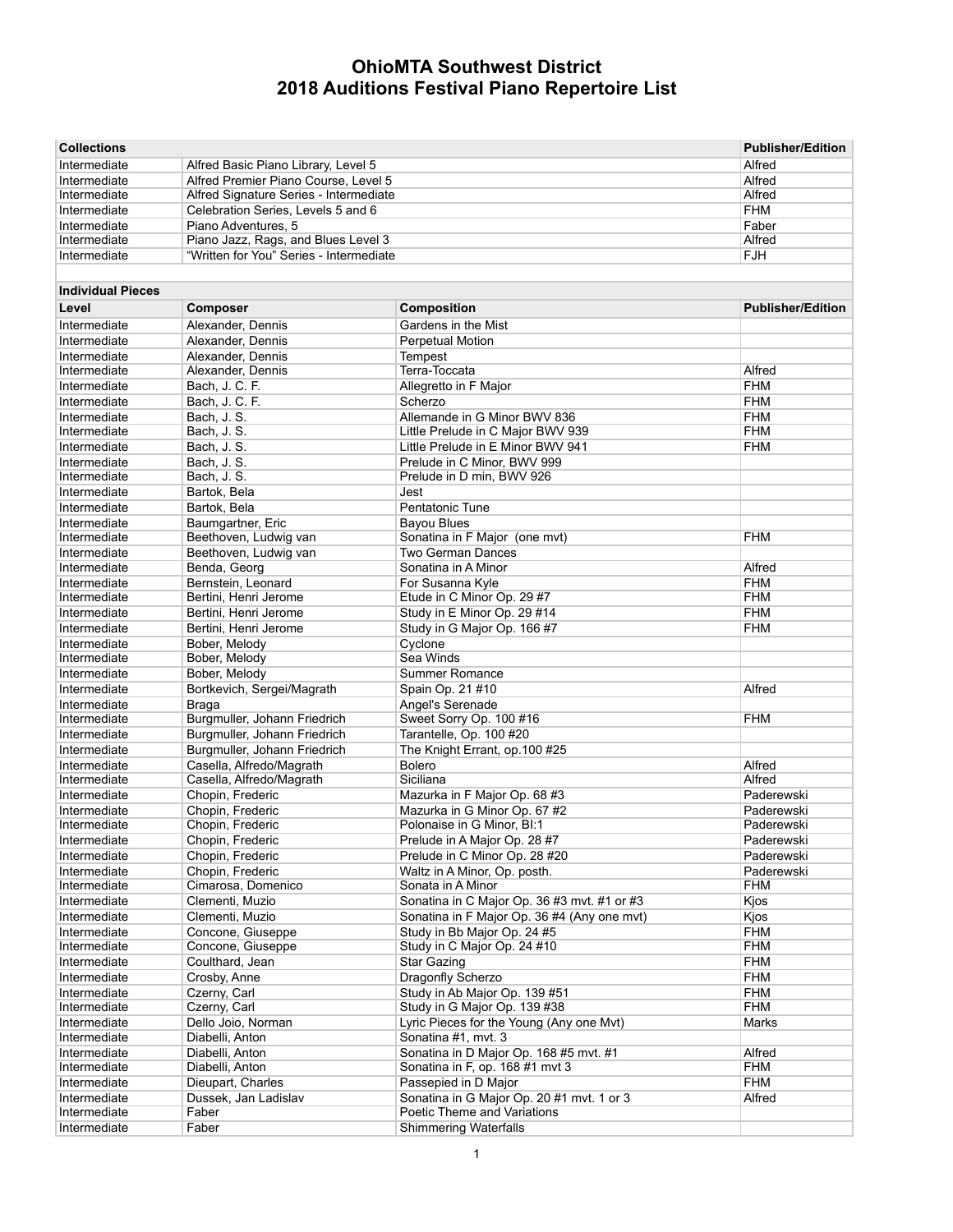| Intermediate | Faber                      | Vivaldi's Spring                                     |            |
|--------------|----------------------------|------------------------------------------------------|------------|
| Intermediate | Fiala, George              | Postlude (a la Shostakovich) Op. 7#6                 | <b>FHM</b> |
| Intermediate | Fibich, Zdenek             | Childhood-Spring                                     | <b>FHM</b> |
| Intermediate | Filtz, Bohdana             | An Ancient Tale                                      | <b>FHM</b> |
| Intermediate | Finch, Douglas             | Cancan                                               | <b>FHM</b> |
| Intermediate | Finney, Ross Lee           | <b>Playing Ball</b>                                  | <b>FHM</b> |
| Intermediate | Fuchs, Robert              | The Little Trumpeter Op. 32 #4                       | <b>FHM</b> |
| Intermediate | Gedike, Alexander          | Study in C Major Op. 32 #16                          | <b>FHM</b> |
| Intermediate | Gillock, William           | Soaring                                              |            |
| Intermediate | Gillock, William           | Fountain in the Rain                                 | Willis     |
| Intermediate | Gillock, William           | Gardens in the Rain                                  |            |
| Intermediate | Gillock, William           | Polynesian Nocturne                                  |            |
| Intermediate | Gillock, William           | Sonatine, mvt. 1                                     |            |
| Intermediate | Gillock, William           | <b>Winter Scene</b>                                  | <b>FHM</b> |
| Intermediate | Gliere, Reinhold           | Prayer Op. 43 #2                                     | <b>FHM</b> |
| Intermediate | Glinka, Michael            | Tarantella                                           |            |
| Intermediate | Gnesina, Yelena Fabianovna | <b>Skipping Rope</b>                                 | <b>FHM</b> |
|              |                            |                                                      | <b>FHM</b> |
| Intermediate | Gnesina, Yelena Fabianovna | Song of the Brook                                    |            |
| Intermediate | Gnesina, Yelena Fabianovna | Spinning Top                                         | <b>FHM</b> |
| Intermediate | Godard, Benjamin           | First Sorrow Op. 149 #6                              | <b>FHM</b> |
| Intermediate | Goedike                    | Petit Piece, Op. 6 #17                               |            |
| Intermediate | Goldston, Chris            | Summer Rain                                          | Alfred     |
| Intermediate | Granados, Enrique          | Vals sentimental #6 from Valses Poetico              | Alfred     |
| Intermediate | Graupner, Christoph        | Intrada                                              |            |
| Intermediate | Grieg, Edvard              | Arietta Op. 12 #1                                    | <b>FHM</b> |
| Intermediate | Grieg, Edvard              | Elfin Dance, op. 12 #4                               |            |
| Intermediate | Grieg, Edvard              | Norwegian Air #6                                     |            |
| Intermediate | Grieg, Edvard              | Waltz, Op. 12 #2                                     |            |
| Intermediate | Gurlitt, Cornelius         | Con Moto, Op. 107 #6                                 |            |
| Intermediate | Gurlitt, Cornelius         | Sonatina in A Minor Op. 214 #4 (mvt. 1 or 3)         | <b>FHM</b> |
| Intermediate | Gurlitt, Cornelius         | Sonatina in G Major Op. 214 #3 mvt. 1                | <b>FHM</b> |
| Intermediate | Gurlitt, Cornelius         | The Merry Wanderer Op. 210 #29                       | <b>FHM</b> |
| Intermediate | Haydn, Franz Joseph        | Divertimento in G Major Hob. XVI:8 (mvt 1 or 3)      | <b>FHM</b> |
| Intermediate | Heller, Stephen            | Barcarole Op. 138 #5                                 | <b>FHM</b> |
|              | Heller, Stephen            |                                                      | <b>FHM</b> |
| Intermediate | Heller, Stephen            | Fluttering Leaves Op. 46 #11<br>Tarantella Op. 46 #7 | Alfred     |
| Intermediate |                            |                                                      |            |
| Intermediate | Henderson, Ruth Watson     | Toccatina                                            | <b>FHM</b> |
| Intermediate | Hofmann, Heinrich          | On the Lake Op. 77 #12                               | <b>FHM</b> |
| Intermediate | Hook, James                | Sonatina in D Major Op. 12 #1 mvtmvt. 1              | <b>FHM</b> |
| Intermediate | Kabalevsky, Dmitri         | A Slow Waltz Op. 39 #23                              | <b>FHM</b> |
| Intermediate | Kabalevsky, Dmitri         | Etude Op. 27 #3                                      | <b>FHM</b> |
| Intermediate | Kabalevsky, Dmitri         | Prelude Op. 39 #19                                   | <b>FHM</b> |
| Intermediate | Kabalevsky, Dmitri         | Sonatina, Op. 27 #18                                 |            |
| Intermediate | Kabalevsky, Dmitri         | Song of the Cavalry Op. 27 #29                       | <b>FHM</b> |
| Intermediate | Kabalevsky, Dmitri         | Toccatina Op. 27 #12                                 | <b>FHM</b> |
| Intermediate | Kadosa, Paul               | Vivo                                                 | <b>FHM</b> |
| Intermediate | Karganov, Genari           | Arabesque Op. 6 #2                                   | <b>FHM</b> |
| Intermediate | Karganov, Genari           | Game of Patience Op. 25 #2                           | <b>FHM</b> |
| Intermediate | Khachaturian, Aram         | Ivan is Busy                                         |            |
| Intermediate | Khachaturian, Aram         | Ivan Sings                                           |            |
| Intermediate | Kenins, Talivaldis         | Little March                                         | <b>FHM</b> |
| Intermediate | Kirnberger, Johann Philipp | Gigue in D Major                                     | <b>FHM</b> |
| Intermediate | Kirnberger, Johann Philipp | Les Carillons                                        | <b>FHM</b> |
| Intermediate | Krebs, Johann Ludwig       | Burlesca in D Major                                  | <b>FHM</b> |
| Intermediate | Kuhlau, Friedrich          | Sonatina in C Major Op. 20 #1 mvt. 1                 | <b>FHM</b> |
| Intermediate | Kuhlau, Friedrich          | Sonatina in C Major Op. 55 #1 (either mvt)           | <b>FHM</b> |
| Intermediate | Kuhlau, Friedrich          | Sonatina in D Op. 55 #5 mvt. 2                       |            |
|              |                            |                                                      |            |
| Intermediate | Kuzmenko, Larysa           | Romance                                              | <b>FHM</b> |
| Intermediate | Leaf                       | Serenata de Siers                                    |            |
| Intermediate | Liebermann, Lowell         | Album for the Young - Starry, Starry Night           | Pressor    |
| Intermediate | MacDowell, Edward          | To a Wild Rose                                       |            |
| Intermediate | Maikapar, Samuel           | Staccato Prelude op. 31, #6                          | <b>FHM</b> |
| Intermediate | Martin                     | <b>Three-Quarter Moontime</b>                        |            |
| Intermediate | McKay                      | Cowboy Song                                          |            |
| Intermediate | Mendelssohn, Felix         | Song Without Words Op. 19 #4 or Op. 19 #6            |            |
| Intermediate | Merath, Siegfried          | Cha-Cha                                              | <b>FHM</b> |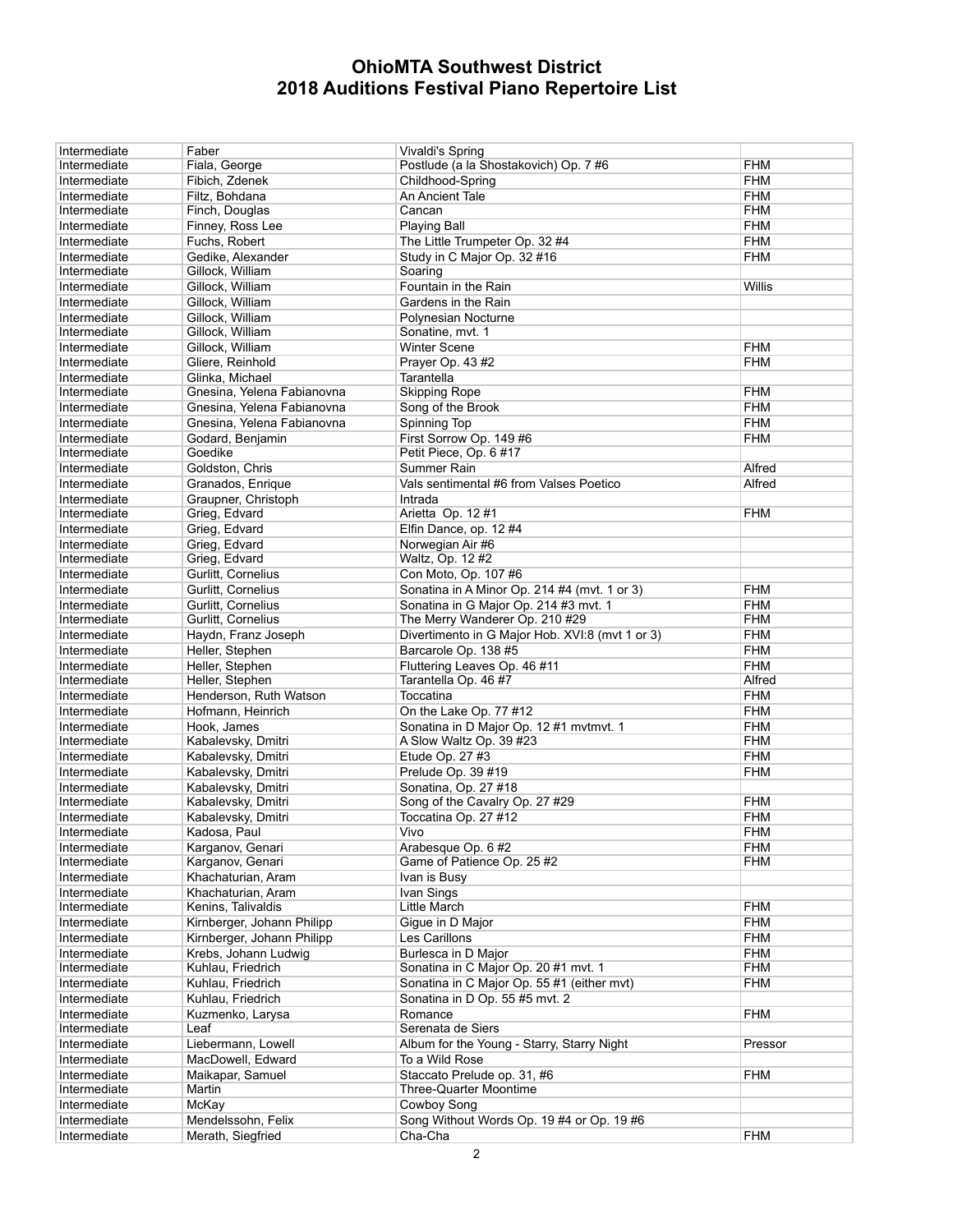| Intermediate                 | Mier, Martha                                       | Scherzo                                                              |            |
|------------------------------|----------------------------------------------------|----------------------------------------------------------------------|------------|
| Intermediate                 | Mier, Martha                                       | Toccata Vivo                                                         |            |
| Intermediate                 | Miller, Carolyn                                    | Allegro in D Minor                                                   |            |
| Intermediate                 | Miller, Carolyn                                    | The Quest                                                            | <b>FJH</b> |
| Intermediate                 | Nakada, Yoshinao                                   | The Gear Wheels of a Watch                                           | <b>FHM</b> |
| Intermediate                 | Nolck, August                                      | Good Humored Op. 194 #4                                              | <b>FHM</b> |
| Intermediate                 | Norton, Christopher                                | Scamp                                                                | <b>FHM</b> |
| Intermediate                 | Olson, Kevin                                       | Sonatina in Colors (any one mvt)                                     | <b>FJH</b> |
| Intermediate                 | Olson, Kevin                                       | Sonatina in Seasons (any one mvt)                                    | <b>FJH</b> |
| Intermediate                 | Papp, Lajos                                        | Hungarian Dance                                                      | <b>FHM</b> |
| Intermediate                 | Papp, Lajos                                        | Pebbles in the Water                                                 | <b>FHM</b> |
| Intermediate                 | Pinto, Octavio                                     | <b>Playing Marbles</b>                                               | Boosey     |
| Intermediate                 | Previn, Andre                                      | <b>Mechanical Toy</b>                                                | <b>FHM</b> |
| Intermediate                 | Previn, Andre                                      | Roundup                                                              | <b>FHM</b> |
| Intermediate                 | Prokofiev, Sergei                                  | March, op.65                                                         |            |
|                              |                                                    |                                                                      |            |
| Intermediate<br>Intermediate | Prokofiev, Sergei<br>Rebikov, Vladimir Ivanovich   | Tarantella, op. 65<br>Valse miniature Op. 10 #10                     | <b>FHM</b> |
| Intermediate                 | Rohde, E.                                          |                                                                      | <b>FHM</b> |
|                              |                                                    | Dance of the Dragonflies Op. 76 #7                                   |            |
| Intermediate                 | Rollin, Catherine                                  | Summer's Nocturne                                                    | Alfred     |
| Intermediate                 | Rosetti, Antonio                                   | Sonata in G Major II: Romance                                        | <b>FHM</b> |
| Intermediate                 | Rybicki, Feliks                                    | Our Little Garden                                                    | <b>FHM</b> |
| Intermediate                 | Scharwenka, Xaver                                  | A Tale Op. 62 #3                                                     | <b>FHM</b> |
| Intermediate                 | Schoenmehl, Mike                                   | Chicken Talk                                                         | <b>FHM</b> |
| Intermediate                 | Schoenmehl, Mike                                   | Cyclone                                                              | <b>FHM</b> |
| Intermediate                 | Schoenmehl, Mike                                   | <b>Melancholy Reflections</b>                                        | <b>FHM</b> |
| Intermediate                 | Schoenmehl, Mike                                   | The Broken Record                                                    | <b>FHM</b> |
| Intermediate                 | Schumann, Robert                                   | <b>Fantasy Dance</b>                                                 |            |
| Intermediate                 | Schumann, Robert                                   | Waltz in A Minor Op. 124 #4                                          | <b>FHM</b> |
| Intermediate                 | Seixas, Jose Antonio de                            | Toccata in C Minor                                                   |            |
| Intermediate                 | Shostakovich, Dmitri                               | Dance                                                                | <b>FHM</b> |
| Intermediate                 | Shurovsky                                          | Dance                                                                |            |
| Intermediate                 | Starer, Robert                                     | <b>Bright Orange</b>                                                 | <b>FHM</b> |
|                              |                                                    |                                                                      |            |
| Intermediate                 | Starer, Robert                                     | Shades of Blue                                                       | Hal Leon   |
| Intermediate                 | Starer, Robert                                     | Sketches in Color, set 1 (any one)                                   | Hal Leon   |
| Intermediate                 | Stecher, Horowitz, Gordon                          | Shangrila                                                            |            |
| Intermediate                 | Stolzel, Gottfried Heinrich                        | Bourree in G Minor                                                   | <b>FHM</b> |
| Intermediate                 | Stolzel, Gottfried Heinrich                        | Minuet in G Minor                                                    | <b>FHM</b> |
| Intermediate                 | Streabogg                                          | <b>Distant Bells</b>                                                 |            |
| Intermediate                 | Streabogg                                          | Serenade, op. 140 #18                                                |            |
| Intermediate                 | Streabogg                                          | The Orphan, op. 64 #4                                                |            |
| Intermediate                 | Swinstead, Felix                                   | Study in G Major                                                     | <b>FHM</b> |
| Intermediate                 | Takacs, Jeno                                       | Sounding the Accordian                                               | <b>FHM</b> |
| Intermediate                 | Takacs, Jeno                                       | The Little Fly                                                       | <b>FHM</b> |
| Intermediate                 | Tchaikovsky, Pyotr II'yich                         | In Church Op. 39 #24                                                 | <b>FHM</b> |
| Intermediate                 | Tchaikovsky, Pyotr II'yich                         | <b>Sweet Dreams</b>                                                  |            |
| Intermediate                 | Tchaikovsky, Pyotr II'yich                         | Waltz in Eb Major, Op. 39                                            |            |
| Intermediate                 |                                                    | Aria                                                                 | <b>FHM</b> |
| Intermediate                 | Telemann, Georg Philipp<br>Telemann, Georg Philipp | Fantasia in C Major TWV 33:14                                        | <b>FHM</b> |
| Intermediate                 | Telfer, Nancy                                      | Fantasy                                                              | <b>FHM</b> |
| Intermediate                 | Telfer, Nancy                                      | Supernova                                                            | <b>FHM</b> |
| Intermediate                 | Telfer, Nancy                                      | When Rivers Flowed on Mars                                           | <b>FHM</b> |
| Intermediate                 | Vandall, Robert                                    | Ohio Skylines (Any One Mvt)                                          | Alfred     |
| Intermediate                 | Vandall, Robert                                    | Toccata in F Minor                                                   | Alfred     |
| Intermediate                 | Vandall, Robert                                    | Whirlwind                                                            |            |
| Intermediate                 | Vandall, Robert                                    | Winter Nocturne                                                      | Alfred     |
| Intermediate                 | Voriseck                                           | Rondo, Op. 18                                                        |            |
|                              |                                                    |                                                                      |            |
| Intermediate<br>Intermediate | Wesley, Samuel                                     | Sonatina in A Major Op. 5 #1, Mvt 1<br>Sonatina in Eb Major Op. 4 #7 | <b>FHM</b> |
| Intermediate                 | Wesley, Samuel<br>Zipoli, Domenico                 | Verso in E Minor                                                     | <b>FHM</b> |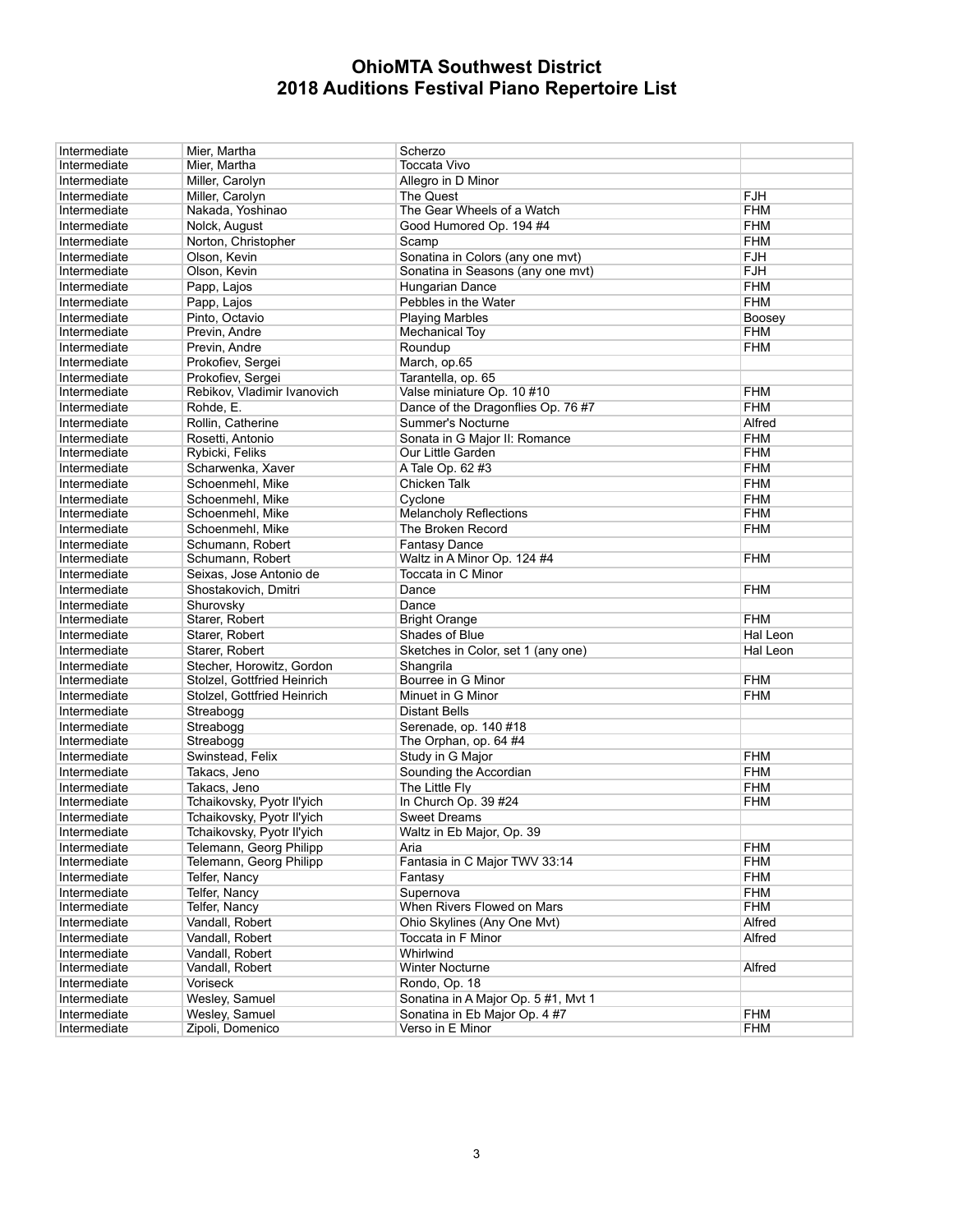| <b>Collections</b> |                                    | <b>Publisher/Edition</b> |
|--------------------|------------------------------------|--------------------------|
| Late Intermediate  | Celebration Series, Levels 7 and 8 | <b>FHM</b>               |

| <b>Individual Pieces</b> |                              |                                                                                 |                          |
|--------------------------|------------------------------|---------------------------------------------------------------------------------|--------------------------|
| Level                    | Composer                     | Composition                                                                     | <b>Publisher/Edition</b> |
| Late Intermediate        | Agababov                     | Prelude                                                                         |                          |
| Late Intermediate        | Alexander, Dennis            | <b>Planet Earth</b>                                                             | Alfred                   |
| Late Intermediate        | Alexander, Dennis            | Toccata Spirito                                                                 | Alfred                   |
| Late Intermediate        | Arnold, Samuel               | Sonata in D Major Op. 12 #3 mvt. 1                                              | <b>FHM</b>               |
| Late Intermediate        | Bach, C.P.E.                 | Solfeggietto in C Minor Wq. 117/2                                               | Alfred                   |
| Late Intermediate        | Bach, C.P.E.                 | Sonata in E Minor Wq 62/12 H 66 Sarabande                                       | <b>FHM</b>               |
|                          |                              |                                                                                 |                          |
| Late Intermediate        | Bach, J. S.                  | Little Preludes BWV 925, 927, 928, 933, 935, 936, 937, 938,<br>or 942 (any one) | <b>FHM</b>               |
| Late Intermediate        | Bach, J. S.                  | Partita in Bb, Gigue                                                            |                          |
| Late Intermediate        | Bach, J. S.                  | Prelude in C major BWV 846                                                      |                          |
| Late Intermediate        | Bach, J. S.                  | Two Part Inventions (any one)                                                   | Peters                   |
| Late Intermediate        | Bartok, Bela                 | Romanian Folk Dance #1 and #6                                                   |                          |
| Late Intermediate        | Bartok, Bela                 | Sonatina, mvt. 3                                                                |                          |
| Late Intermediate        | Bartok, Bela                 | <b>Bear Dance</b>                                                               |                          |
| Late Intermediate        | Bartok, Bela                 | Evening at the Village (Country)                                                |                          |
| Late Intermediate        | Bartok, Bela                 | Sonatina Sz. 55 (mvt 1 or 3)                                                    | Alfred                   |
| Late Intermediate        | <b>Beaumont</b>              | Tarantella                                                                      |                          |
| Late Intermediate        | Beethoven, Ludwig van        | <b>Fur Elise</b>                                                                |                          |
| Late Intermediate        | Beethoven, Ludwig van        | Bagatelle in G Minor Op. 119 #1                                                 | <b>FHM</b>               |
| Late Intermediate        | Beethoven, Ludwig van        | Bagatelles Op. 33 (#1, #2, or #3)                                               | Henle                    |
| Late Intermediate        | Beethoven, Ludwig van        | Sonata in G Major Op. 49 #2 (mvt 1 or 2)                                        | <b>FHM</b>               |
| Late Intermediate        |                              | Sonata in G Minor Op. 49 #1 (mvt 1 or 2)                                        | Henle                    |
|                          | Beethoven, Ludwig van        |                                                                                 |                          |
| Late Intermediate        | Bober, Melody                | Midnight Rhapsody                                                               | <b>FJH</b>               |
| Late Intermediate        | Bonsor, Brian                | Feelin' Good                                                                    | <b>FHM</b>               |
| Late Intermediate        | Brown, T.                    | Russian Prelude                                                                 | <b>FJH</b>               |
| Late Intermediate        | Burgmuller, Johann Friedrich | La Separation                                                                   |                          |
| Late Intermediate        | Wolfahrt, Franz              | The Gypsies Op. 109 #4                                                          | <b>FHM</b>               |
| Late Intermediate        | Burgmuller, Johann Friedrich | The Storm Op. 109 #13 (L'Orage)                                                 | Alfred                   |
| Late Intermediate        | Chatman, Stephen             | Chromatic Etude                                                                 | <b>FHM</b>               |
| Late Intermediate        | Chatman, Stephen             | Katherine                                                                       | <b>FHM</b>               |
| Late Intermediate        | Chatman, Stephen             | Sneaky                                                                          | <b>FHM</b>               |
| Late Intermediate        | Chopin, Frederic             | Mazurka in A Minor Op. 7 #2                                                     | Paderewski               |
| Late Intermediate        | Chopin, Frederic             | Mazurka in Bb Major Op. 7 #1                                                    | Paderewski               |
| Late Intermediate        | Chopin, Frederic             | Nocturne in G Minor Op. 15 #3                                                   | Paderewski               |
| Late Intermediate        | Chopin, Frederic             | Prelude in B Minor Op. 28 #6                                                    | Paderewski               |
| Late Intermediate        | Chopin, Frederic             | Prelude in E Minor Op. 28 #4                                                    | Paderewski               |
| Late Intermediate        | Chopin, Frederic             | Waltz in B Minor Op. 69 #2                                                      | Paderewski               |
| Late Intermediate        | Chopin, Frederic             | Waltz in Ab Major Op. 69 #1                                                     | Paderewski               |
| Late Intermediate        | Clementi, Muzio              | Sonata, Op. 38 #3, mvt. 1                                                       |                          |
| Late Intermediate        | Clementi. Muzio              | Sonatina in D Major Op. 36 #6 mvt. #1 or #2                                     | Kjos                     |
| Late Intermediate        | Clementi, Muzio              | Sonatina in G Major Op. 36 #5 (any mvt)                                         |                          |
| Late Intermediate        |                              | Study in C Major Op. 24 #22                                                     | <b>FHM</b>               |
|                          | Concone, Giuseppe            |                                                                                 |                          |
| Late Intermediate        | Debussy, Claude              | Jimbo's Lullaby                                                                 | Dover                    |
| Late Intermediate        | Debussy, Claude              | Le Petit Negre                                                                  | Alfred                   |
| Late Intermediate        | Debussy, Claude              | Morceau de Concours                                                             | Dover                    |
| Late Intermediate        | Debussy, Claude              | The Little Shepherd                                                             | Dover                    |
| Late Intermediate        | Dugan, Olive                 | Peacock                                                                         |                          |
| Late Intermediate        | Dussek. Jan Ladislav         | Sonatina in Eb Major Op. 20 #6 mvt. 1                                           | <b>FHM</b>               |
| Late Intermediate        | Faure, Gabriel               | Pieces Breve, Op. 84 #5                                                         |                          |
| Late Intermediate        | Fibich                       | Adagio and Furiant                                                              |                          |
| Late Intermediate        | Field, John                  | Nocturne #5 in Bb Major                                                         | Peters                   |
| Late Intermediate        | Fiocco, Joseph-Hector        | Suite in G Major Op. 1 #1 XI                                                    | <b>FHM</b>               |
| Late Intermediate        | Gade, Niels                  | Boy's Round Dance                                                               |                          |
| Late Intermediate        | Gallant, Pierre              | A Joke                                                                          | <b>FHM</b>               |
| Late Intermediate        | Galloway                     | Canon Fantasy (on Pachelbel's Canon in D)                                       |                          |
| Late Intermediate        | Gillock, William             | Moonlight Mood                                                                  | <b>FHM</b>               |
| Late Intermediate        | Gliere, Reinhold             | Arietta Op. 43 #7                                                               | <b>FHM</b>               |
| Late Intermediate        | Gliere, Reinhold             | Prelude Op. 43 #1                                                               | <b>FHM</b>               |
| Late Intermediate        | Granados                     | Minuetto, Op. 5 31                                                              |                          |
| Late Intermediate        | Grieg, Edvard                | Poetic Tone Picture Op. 3 #1                                                    | <b>FHM</b>               |
| Late Intermediate        | Grieg, Edvard                | Puck Op. 71 #3                                                                  |                          |
|                          |                              |                                                                                 |                          |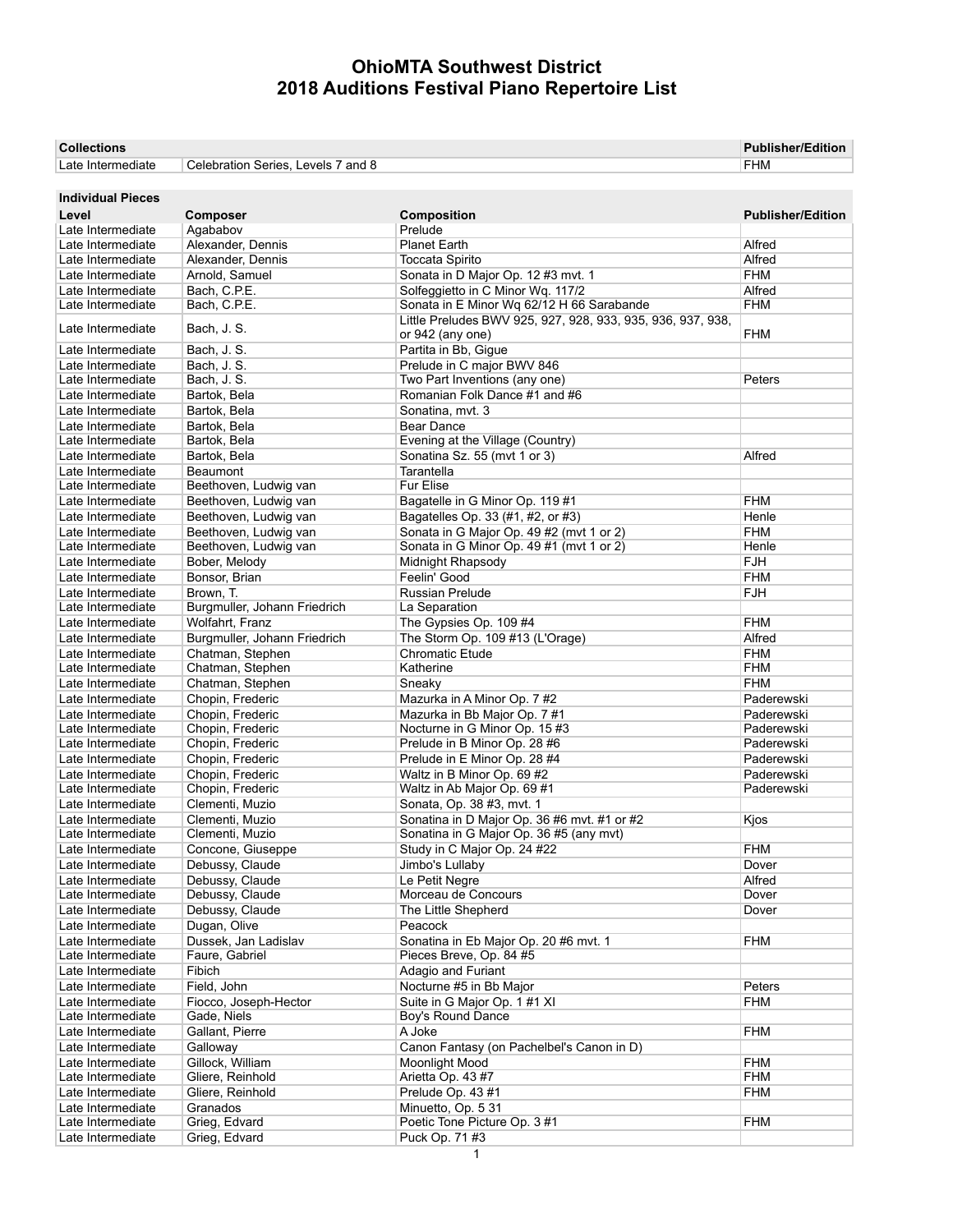| Late Intermediate | Grovlez, Gabriel               | Petites litanies de Jesus                        | FHM        |
|-------------------|--------------------------------|--------------------------------------------------|------------|
| Late Intermediate | Gurlitt, Cornelius             | Scherzo in D Minor                               |            |
| Late Intermediate | Handel, George Frederic        | Allemande in A Minor, HWV 478                    |            |
| Late Intermediate | Handel, George Frederic        | Suite #7 in G Minor HWV 432 V: Gigue             | <b>FHM</b> |
| Late Intermediate | Handel, George Frederic        | Suite #8 in G Major HWV 441 - Aria               | FHM        |
| Late Intermediate | Haydn, Franz Joseph            | Sonata in Bb Major Hob. XVI:2 (mvt 1)            | Henle      |
| Late Intermediate | Haydn, Franz Joseph            | Sonata in D Major Hob. XVII:D1 Finale            | <b>FHM</b> |
|                   |                                |                                                  |            |
| Late Intermediate | Haydn, Franz Joseph            | Sonata in E Major Hob. XVI:13 (mvt 1 or 3)       | Henle      |
| Late Intermediate | Haydn, Franz Joseph            | Sonata in G Major Hob. XVI:27 (any one movement) | Henle      |
| Late Intermediate | Haydn, Franz Joseph            | Sonata in G Major Hob. XVI:39 mvt. 1             | FHM        |
| Late Intermediate | Heller, Stephen                | Etude in D Minor Op. 45 #15                      | FHM        |
| Late Intermediate | Hofmann, Heinrich              | Elegie Op. 77 #2                                 | <b>FHM</b> |
| Late Intermediate | Hofmann, Heinrich              | Go tl Sleep! Op. 77 #9                           | FHM        |
| Late Intermediate | Hofmann, Heinrich              | Lyric Song Op. 88 #7                             | FHM        |
| Late Intermediate | Hofmann, Heinrich              | Nocture Op. 88 #3                                | FHM        |
| Late Intermediate | Ibert, Jacques                 | Serenade sur l'eau                               | FHM        |
| Late Intermediate | Jaque, Rhene                   | Lutin                                            | FHM        |
| Late Intermediate | Kabalevsky, Dmitri             | Dance Op. 27 #27                                 | <b>FHM</b> |
| Late Intermediate | Kabalevsky, Dmitri             | Early Morning Exercises Op 3/86 #2               | FHM        |
| Late Intermediate | Kabalevsky, Dmitri             | Etude Op. 27 #24                                 | <b>FHM</b> |
| Late Intermediate | Kabalevsky, Dmitri             | Rondo-March Op. 60 #1                            | FHM        |
| Late Intermediate | Kabalevsky, Dmitri             | Rondo-Toccata Op.60 #4                           | <b>FHM</b> |
|                   |                                |                                                  |            |
| Late Intermediate | Kabalevsky, Dmitri             | Who'll Win the Argument? Op. 88 #2               | <b>FHM</b> |
| Late Intermediate | Kalinnikov, Vasili Sergeievich | Chanson Triste                                   | <b>FHM</b> |
| Late Intermediate | Khachaturian, Aram             | Two Gossiping Old Women                          | Schirmer   |
| Late Intermediate | Kirnberger, Johann Philipp     | Passepied in D Major (Play Repeats)              | FHM        |
| Late Intermediate | Koelling, Carl                 | Flying Leaves, op. 147 (any one of three pieces) |            |
| Late Intermediate | Kossenko, Viktor               | Waltz                                            | FHM        |
| Late Intermediate | Krebs, Johann Ludwig           | Sonatina #4 in Bb Major mvt. III                 | <b>FHM</b> |
| Late Intermediate | Krebs, Johann Ludwig           | Suite #1 in D Major VIII: Gigue                  | FHM        |
| Late Intermediate | Kuhlau, Friedrich              | Sonatina in C, Op. 55 #3, mvt. 3                 |            |
| Late Intermediate | Kuhlau, Friedrich              | Sonatina in A Major Op. 59 #1 (mvt. 2)           | FHM        |
| Late Intermediate | Kuhlau, Friedrich              | Sonatina in C Major Op. 55 #3 mvt 1              | <b>FHM</b> |
| Late Intermediate | Kuhlau, Friedrich              | Sonatina in A Minor Op. 88 #3, Allegro burlesco  |            |
| Late Intermediate | Kuhlau, Friedrich              | Sonatina in F Major Op. 88 #4, mvt 3             |            |
| Late Intermediate | Kuzmenko, Larysa               | Mysterious Summer's Night                        | <b>FHM</b> |
| Late Intermediate | Liebermann, Lowell             | Album for the Young - Toccata                    | Pressor    |
| Late Intermediate | Loeschhorn, Carl Albert        | Song of the Waterfall                            | FHM        |
|                   |                                | O Moon                                           |            |
| Late Intermediate | Louie, Alexina                 |                                                  | FHM        |
| Late Intermediate | M. Nyman                       | <b>Heart Asks Pleasure First</b>                 |            |
| Late Intermediate | MacDowell, Edward              | Alla Tarantella Op.39 #2                         | Alfred     |
| Late Intermediate | MacDowell, Edward              | Woodland Sketches Op. 51, In Autumn              | Alfred     |
| Late Intermediate | Maikapar, Samuel               | Toccatina Op. 8 #1                               | FHM        |
| Late Intermediate | Manzano, Miguel                | Decadent Sentimental Song                        | FHM        |
| Late Intermediate | Mendelssohn, Felix             | Song Without Words, Op. 102 #3                   |            |
| Late Intermediate | Mendelssohn, Felix             | Venetian Boat Song Op. 19 #6 G Minor             |            |
| Late Intermediate | Mendelssohn, Felix             | Andante sostenuto Op. 72 #2                      | FHM        |
| Late Intermediate | Mendelssohn, Felix             | Song Without Words Op. 102 #3                    |            |
| Late Intermediate | Mendelssohn, Felix             | Song Without Words Op. 102 #6                    |            |
| Late Intermediate | Mendelssohn, Felix             | Song Without Words Op. 19#2                      | Schirmer   |
| Late Intermediate | Mendelssohn, Felix             | Song Without Words Op. 53 #4                     | Schirmer   |
| Late Intermediate | Mendelssohn, Felix             | Venetian Boat Song Op. 30 #6 F# Minor            | FHM        |
| Late Intermediate | Mier, Martha                   | Piano Jazz Rags and Blues Level 4                | <b>FJH</b> |
| Late Intermediate | Mozart, Wolfgang Amadeus       | Sonata in C Major K. 545 (any one myt)           | Henle      |
| Late Intermediate | Mozkowski                      | Scherzino, Op. 18 #2                             |            |
| Late Intermediate | Nakada, Yoshinao               | Etude Allegro                                    | FHM        |
|                   |                                |                                                  |            |
| Late Intermediate | Nakada, Yoshinao               | Hanging Gardens                                  |            |
| Late Intermediate | Norton, Christopher            | Jane's Song                                      | FHM        |
| Late Intermediate | Norton, Christopher            | Wound Up                                         | <b>FHM</b> |
| Late Intermediate | Olson, Kevin                   | Sonatina in Flight (any one mvt)                 | <b>FJH</b> |
| Late Intermediate | Papp, Lajos                    | Song and Dance                                   | <b>FHM</b> |
| Late Intermediate | Peterson, Oscar                | Jazz Exercise #2                                 | <b>FHM</b> |
| Late Intermediate |                                |                                                  |            |
|                   | Peterson, Oscar                | Jazz Exercise #3                                 | FHM        |
| Late Intermediate | Piazzolla, Astor               | Milonga de angel                                 | <b>FHM</b> |
| Late Intermediate | Pieczonka, Albert              | Tarantella                                       | Alfred     |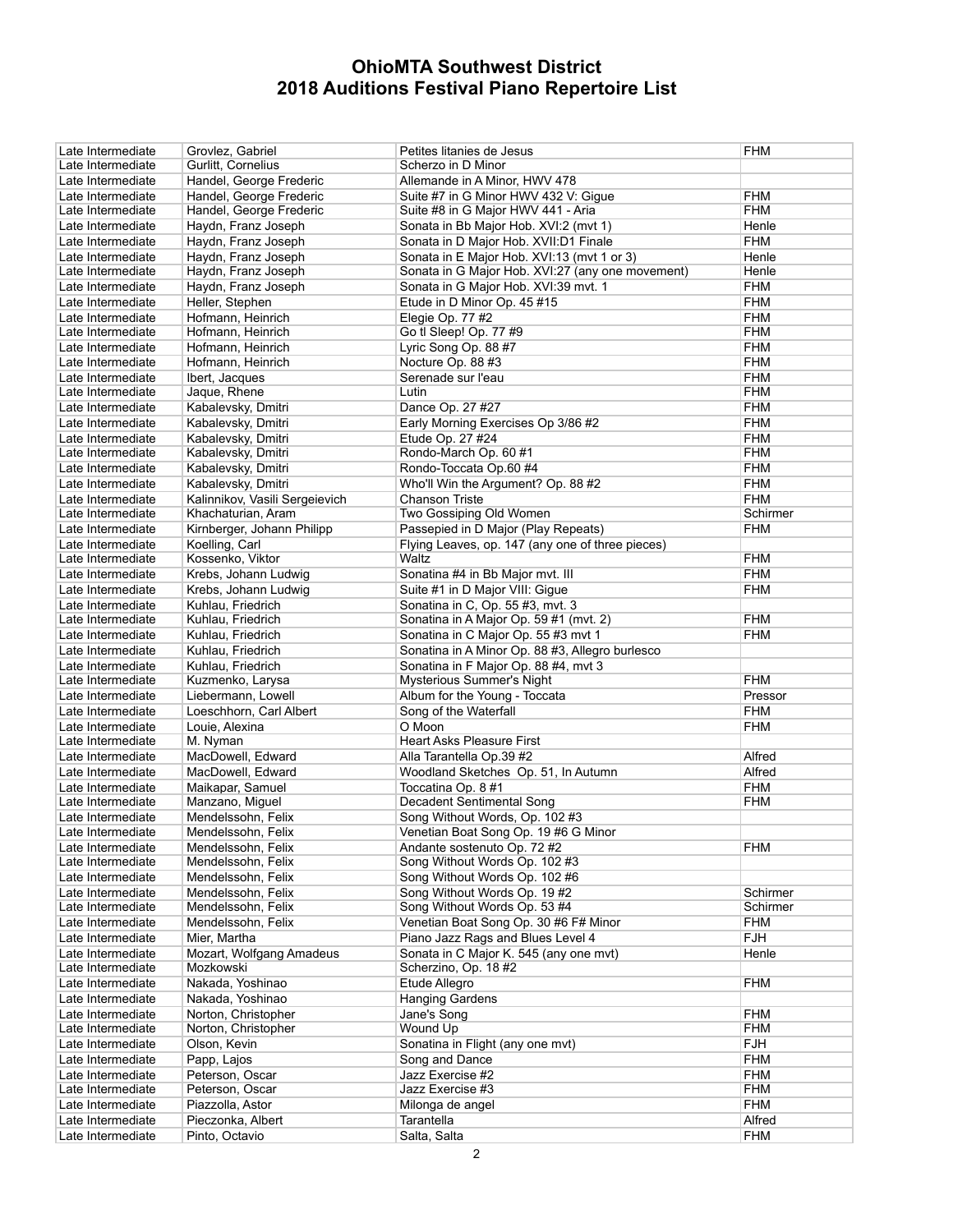| Late Intermediate | Pinto, Octavio              | Scenas infantis (any one myt)                   | Hal Leon   |
|-------------------|-----------------------------|-------------------------------------------------|------------|
| Late Intermediate | Previn, Andre               | In Perpetual Motion                             | <b>FHM</b> |
| Late Intermediate | Rebikov, Vladimir Ivanovich | Waltz                                           | <b>FHM</b> |
| Late Intermediate | Rowley, Alec                | Lied Op. 42 #13                                 | <b>FHM</b> |
| Late Intermediate | Scarlatti, Domenico         | Sonata in D Minor, K64, L58, Gavotte            |            |
| Late Intermediate | Scarlatti, Domenico         | Sonata in A Minor K. 149, L. 93                 | Alfred     |
| Late Intermediate | Scarlatti, Domenico         | Sonata in G Major K. 391, L. 79                 | Alfred     |
| Late Intermediate | Schoenmehl, Mike            | <b>Classical Pop Tune</b>                       | <b>FHM</b> |
| Late Intermediate | Schubert, Franz             | Scherzo in Bb Major                             |            |
| Late Intermediate | Schumann, Robert            | Kinderscenen Op. 15 (any two)                   | Alfred     |
| Late Intermediate | Schumann, Robert            | Scenes from Childhood Op. 15 #6 Important Event | <b>FHM</b> |
| Late Intermediate | Stamaty, Camille Marie      | Etude in F Major Op. 38 #2                      | <b>FHM</b> |
| Late Intermediate | Starer, Robert              | At Home Alone (any two contrasting myts)        | Hal Leon   |
| Late Intermediate | Storace, Stephen            | Sonatina #5 in D Major                          | <b>FHM</b> |
| Late Intermediate | Swinstead, Felix            | Study in D Major                                | <b>FHM</b> |
| Late Intermediate | Takacs. Jeno                | In a Great Hurry Op. 95 #3                      | <b>FHM</b> |
| Late Intermediate | Takacs, Jeno                | Toccatina Op. 95 #12                            | <b>FHM</b> |
| Late Intermediate | Tarenghi, Mario             | Dance of the Marionettes                        | <b>FHM</b> |
| Late Intermediate | Tchaikovsky, Pyotr II'yich  | <b>Chanson Triste</b>                           |            |
| Late Intermediate | Tchaikovsky, Pyotr Il'yich  | Song of the Lark, op. 39 #22                    |            |
| Late Intermediate | Tcherepnin, Alexander       | Bagatelle Op. 5#1                               | <b>FHM</b> |
| Late Intermediate | Tcherepnin, Alexander       | Bagatelle Op. 5#9                               | <b>FHM</b> |
| Late Intermediate | Telemann, Georg Philipp     | Fantasia in D Minor TWV 33:2                    | <b>FHM</b> |
| Late Intermediate | Telemann, Georg Philipp     | Solo in F Major TWV 32:4 II Bouree              | <b>FHM</b> |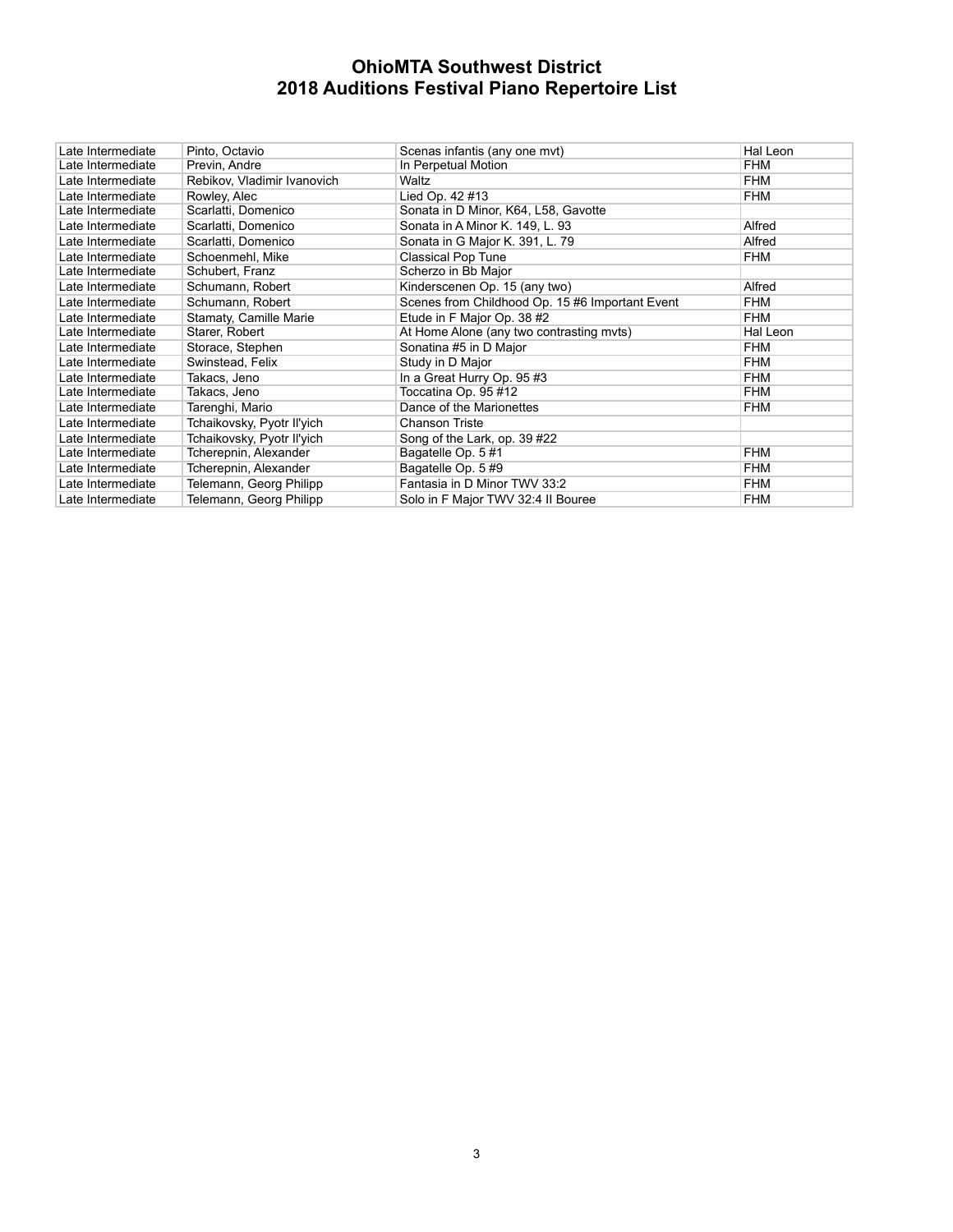| <b>Collections</b>               |                                      | <b>Publisher/Edition</b>                          |                          |
|----------------------------------|--------------------------------------|---------------------------------------------------|--------------------------|
| Early Advanced                   | Celebration Series, Level 9          |                                                   | FHM                      |
|                                  |                                      |                                                   |                          |
| <b>Individual Pieces</b>         |                                      |                                                   |                          |
| Level                            |                                      | Composition                                       | <b>Publisher/Edition</b> |
| Early Advanced                   | Composer<br>Alkan, Charles-Valentine | La voix de l'instrument                           | FHM                      |
| Early Advanced                   | Arlen, Harold Arr. Shearing          | Over the Rainbow                                  | FHM                      |
| Early Advanced                   | Bach, C.P.E.                         | Sonata in C Minor Wq/4, H27 3rd mvt.              | FHM                      |
| Early Advanced                   | Bach, J. S.                          | Prelude and Fugue in C Minor WTC I BWV 847        | Henle                    |
| Early Advanced                   | Bach, J. S.                          | Sinfonias (any one)                               | Henle                    |
| Early Advanced                   | Bartok, Bela                         | Bagatelle Op. 6 #2                                | FHM                      |
| Early Advanced                   | Bartok, Bela                         | Bagatelle Op. 6 #5                                | FHM                      |
| Early Advanced                   | Bartok, Bela                         | Rondo Op. 84 #1                                   | FHM                      |
| Early Advanced                   | Bartok. Bela                         | Sonatina (any one mvt)                            | Kjos                     |
| Early Advanced                   | Beethoven, Ludwig van                | Rondo in C Major Op. 51#1                         | FHM                      |
| Early Advanced                   | Beethoven, Ludwig van                | Six Easy Variations on a Original Theme WoO 77    | FHM                      |
| Early Advanced                   | Beethoven, Ludwig van                | Six Variations on Nel Cor piu non Mi Sento WoO 70 | Schirmer                 |
| Early Advanced                   | Beethoven, Ludwig van                | Sonata in E Major Op. 14 #1 (mvt 2)               | FHM                      |
| Early Advanced                   | Beethoven, Ludwig van                | Sonata in G Major Op. 79, mvt 1                   | Henle                    |
| Early Advanced                   | Beethoven, Ludwig van                | Sonata in G Major Op. 79, mvt 2 and 3             | Henle                    |
| Early Advanced                   | Berens, Hermann                      | Study in A Minor Op. 61 #13                       | FHM                      |
| Early Advanced                   | Bilotti, A.                          | Spanish Dance                                     |                          |
| Early Advanced                   | Brahms, Johannes                     | Intermezzo in A Minor Op. 76 #7                   | FHM                      |
| Early Advanced                   | Chaminade                            | Arlequinne, Op. 53                                |                          |
| Early Advanced                   | Chopin, Frederic                     | Nocturne in B Major, Op. 32 #1                    | Paderewski               |
| Early Advanced                   | Chopin, Frederic                     | Nocturne in C Sharp Minor Op. Posth./ KK IVa 16   | Paderewski               |
| Early Advanced                   | Chopin, Frederic                     | Nocturne in Eb Major Op. 9 #2                     | Paderewski               |
| Early Advanced                   | Chopin, Frederic                     | Nocturne in G Minor Op. 37 #1                     | Paderewski               |
| Early Advanced                   | Chopin, Frederic                     | Prelude in Db Major Op. 28 #15                    | Paderewski               |
| Early Advanced                   | Chopin, Frederic                     | Waltz in A Minor Op. 34 #2                        | Paderewski               |
| Early Advanced                   | Chopin, Frederic                     | Waltz in C# Minor Op. 64 #2                       | Paderewski               |
| Early Advanced                   | Chopin, Frederic                     | Waltz in Db Major Op. 64 #1                       | Paderewski               |
| Early Advanced                   | Chopin, Frederic                     | Waltz in Db Major Op. 70 #3                       | Paderewski               |
| Early Advanced                   | Chopin, Frederic                     | Waltz in F Minor Op. 70 #2                        | Paderewski               |
| Early Advanced                   | Chopin, Frederic                     | Waltz in Gb Major Op. 70 #1                       | Paderewski               |
| Early Advanced                   | Concone, Giuseppe                    | Study in C Major Op. 30 #20                       | FHM                      |
| Early Advanced                   | Copland, Aaron                       | Four Piano Blues (any one)                        | Boosey                   |
| Early Advanced                   | Cramer, Johann Baptist               | Study in E Minor Bk. 1#2                          | FHM                      |
| Early Advanced                   | Czerny, Carl                         | Study in A Minor Op. 740 #41                      | FHM                      |
| Early Advanced                   | Czerny, Carl                         | Study in C Major Op. 553 #1                       | FHM                      |
| Early Advanced                   | Daquin, Louis-Claude                 | Le coucou (Rondeau)                               | <b>FHM</b>               |
| Early Advanced                   | Debussy, Claude                      | Golliwogg's Cake Walk                             | Dover                    |
| Early Advanced                   | Debussy, Claude                      | La fille aux cheveax de lin (Prelude Book 1, #8)  | FHM                      |
| Early Advanced                   | Debussy, Claude                      | Canope (Prelude Book 2, #10)                      | Alfred                   |
| Early Advanced                   | Debussy, Claude                      | Reverie                                           | Dover                    |
| Early Advanced                   | Duvernoy, Jean-Baptiste              | Study in C Major Op. 120 #10                      | <b>FHM</b>               |
| Early Advanced                   | Faure, Gabriel                       | Romance sans paroles Op. 17 #3                    | FHM                      |
| Early Advanced                   | Gade. Niels<br>Gershwin, George      | Scherzo Op. 19#2<br>Prelude #2                    | <b>FHM</b><br>Alfred     |
| Early Advanced<br>Early Advanced | Ginastera, Alberto                   | Danzas Argentinas #2                              |                          |
| Early Advanced                   | Granados, Enrique                    | Valses Poeticos #2, #3, #4                        | Durand<br>Int            |
|                                  | Grieg, Edvard                        | March of the Dwarfs Op. 54 #3                     |                          |
| Early Advanced<br>Early Advanced | Grieg, Edvard                        | Notturno Op. 54 #4                                | Alfred<br>FHM            |
| Early Advanced                   | Grieg, Edvard                        | Papillon, Op. 43 #1                               |                          |
| Early Advanced                   | Handel, George Frederic              | Harmonious Blacksmith                             |                          |
| Early Advanced                   | Haydn, Franz Joseph                  | Sonata in F Major Hob. XVI:23 mvt 3               |                          |
| Early Advanced                   | Haydn, Franz Joseph                  | Sonata in E Minor Hob. XVI:34 mvt. 2              | <b>FHM</b>               |
| Early Advanced                   | Haydn, Franz Joseph                  | Sonata in D Major Hob. XVI:37 (mvt 1 or 3)        | Henle                    |
| Early Advanced                   | Haydn, Franz Joseph                  | Sonata in G Major Hob. XVI:40 mvt 2               | Henle                    |
| Early Advanced                   | Haydn, Franz Joseph                  | Sonata in C Major Hob. XVI:48 mvt 2               | Henle                    |
| Early Advanced                   | Heller, Stephen                      | Etude in G Major Op. 47 #24                       | FHM                      |
| Early Advanced                   | Heller, Stephen                      | Through the Wind & Rain, Op. 45 #23               |                          |
| Early Advanced                   | Henderson, Ruth Watson               | Ocean Vista                                       | FHM                      |
| Early Advanced                   | Hofmann, Heinrich                    | To the Lute Op. 37 Bk2 #1                         | <b>FHM</b>               |
| Early Advanced                   | Ibert, Jacques                       | La promenade en traineau                          | <b>FHM</b>               |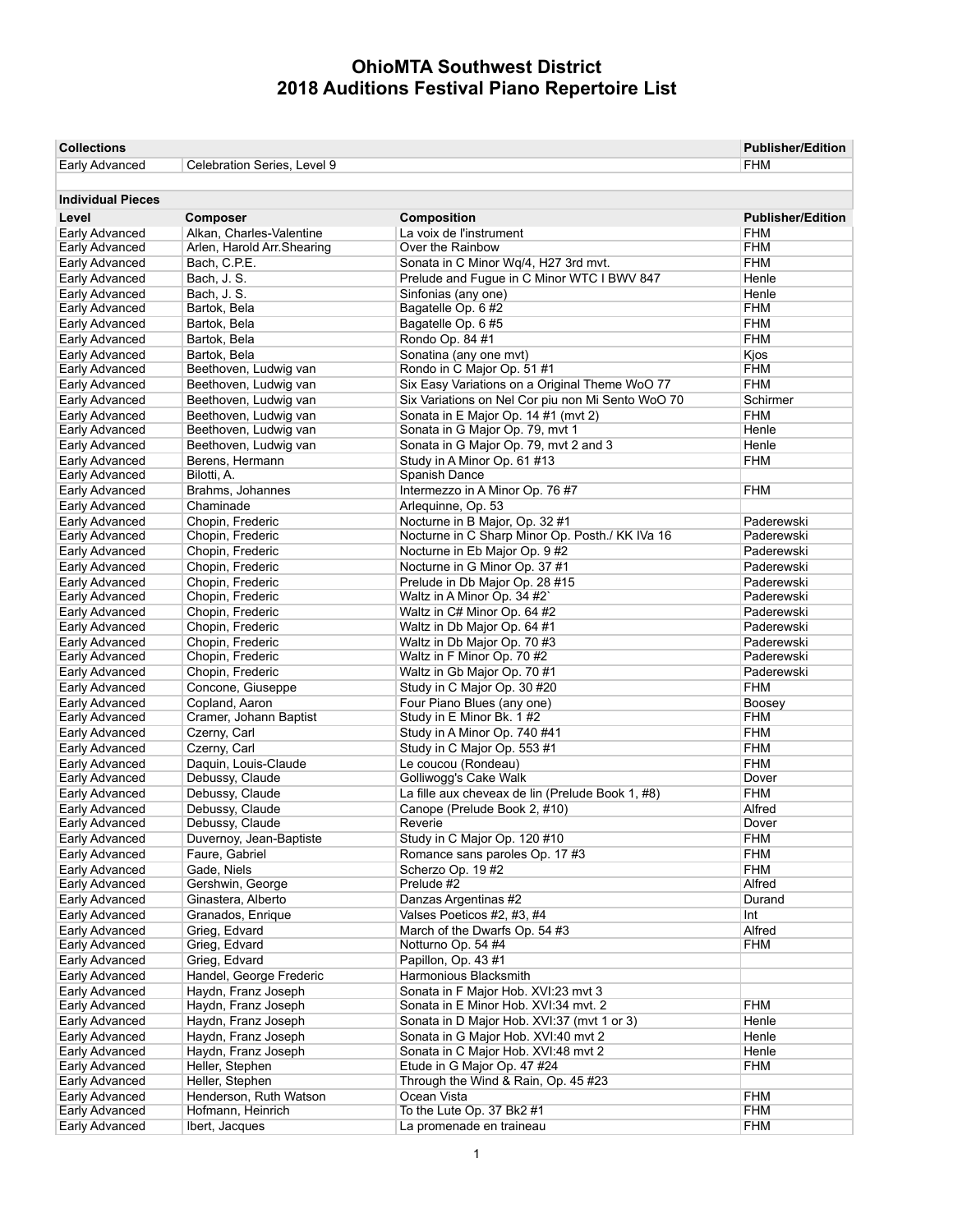| Early Advanced | Ibert, Jacques             | The Little White Donkey                      | Alfred     |
|----------------|----------------------------|----------------------------------------------|------------|
| Early Advanced | Kabalevsky, Dmitri         | Dreams Op. 88 #1                             | <b>FHM</b> |
| Early Advanced | Kabalevsky, Dmitri         | Prelude, Op. 38 #8                           |            |
| Early Advanced | Kabalevsky, Dmitri         | Sonatina in C, Op. 13#1 mvt. 1 or 3          |            |
| Early Advanced | Khachaturian, Aram         | Toccata from Children's Album                |            |
| Early Advanced | Khachaturian, Aram         | Sonatina (mvt 1, 2, or 3)                    | Alfred     |
| Early Advanced | Koelling, Carl             | Rhapsodie Mignonne                           |            |
| Early Advanced | Krebs, Johann Ludwig       | Suite #3 in Eb Major X: Gigue                | FHM        |
| Early Advanced | Liszt, Franz               | Consolation #3                               | <b>FHM</b> |
| Early Advanced | Loeschhorn, Carl Albert    | Etude in E Minor Op. 67 #5                   | <b>FHM</b> |
| Early Advanced | Louie, Alexina             | <b>Distant Memories</b>                      | <b>FHM</b> |
| Early Advanced | Lyadov, Anatol K.          | A Trifle Op. 2 #12                           | <b>FHM</b> |
| Early Advanced | MacDowell, Edward          | Hungarian                                    |            |
| Early Advanced | MacDowell, Edward          | Scotch Poem Op. 31 #2                        | Schirmer   |
| Early Advanced | Mendelssohn, Felix         | Song Without Words, Op. 38 #2                |            |
| Early Advanced | Mendelssohn, Felix         | Song Without Words Op. 19#1                  |            |
| Early Advanced | Mendelssohn, Felix         | Song Without Words Op. 30 #1                 | <b>FHM</b> |
| Early Advanced | Moszkowski, Moritz         | Study in Eb Major Op. 91#17                  | <b>FHM</b> |
| Early Advanced | Mozart, Wolfgang Amadeus   | Fantasia in D Minor K. 397                   | <b>FHM</b> |
| Early Advanced | Mozart, Wolfgang Amadeus   | Sonata in Bb Major K. 570 mvt 1              | Henle      |
| Early Advanced | Mozart, Wolfgang Amadeus   | Sonata in C Major K. 330 mvt. 2              | <b>FHM</b> |
| Early Advanced | Mozart, Wolfgang Amadeus   | Sonata in G Major K. 283 (any one movement)  | Henle      |
| Early Advanced | Mozart, Wolfgang Amadeus   | Sonata, K. 331: Rondo alla Turca             |            |
| Early Advanced | Prokofiev, Sergei          | Prelude op. 12#7                             |            |
| Early Advanced | Rachmaninoff, Sergei       | Prelude Op. 32 #11                           | Schirmer   |
| Early Advanced | Rheinhold                  | Impromptu, Op. 28 #3                         |            |
| Early Advanced | Scarlatti, Domenico        | Sonata in C Major K. 159, L. 104             | Alfred     |
| Early Advanced | Scarlatti, Domenico        | Sonata in D Major L 463/K 430                | <b>FHM</b> |
| Early Advanced | Scarlatti, Domenico        | Sonata in F Minor L.187/K.481                | <b>FHM</b> |
| Early Advanced | Schubert, Franz            | Impromptu in Ab Major Op. 142 #2             | Peters     |
| Early Advanced | Schubert, Franz            | Moment Musicaux (#2, #3, or #5)              | Peters     |
| Early Advanced | Schumann, Robert           | Fantasiestucke Op. 12 #1 Des Abends          | Henle      |
| Early Advanced | Schumann, Robert           | Schlummerlied Op. 124 #16                    | <b>FHM</b> |
| Early Advanced | Schytte, Ludwig            | Study in A Major Op. 68 #7                   | <b>FHM</b> |
| Early Advanced | Shchedrin, Rodion K.       | Humoreske                                    | <b>FHM</b> |
| Early Advanced | Takacs, Jeno               | Merry Andrew                                 | <b>FHM</b> |
| Early Advanced | Takacs, Jeno               | When the Frog Goes Wandring                  | FHM        |
| Early Advanced | Tauriello                  | Toccata                                      |            |
| Early Advanced | Tchaikovsky, Pyotr II'yich | Seasons, April                               |            |
| Early Advanced | Tchaikovsky, Pyotr II'yich | Seasons, February                            |            |
| Early Advanced | Tchaikovsky, Pyotr II'yich | Seasons, June                                |            |
| Early Advanced | Tchaikovsky, Pyotr II'yich | Seasons, October                             |            |
| Early Advanced | Tchaikovsky, Pyotr II'yich | Seasons, December                            |            |
| Early Advanced | Tcherepnin, Alexander      | Bagatelles Op. 5 (#3 and #6) or (#7 and #10) | Alfred     |
| Early Advanced | Turina, Joaquin            | "Trumpeteria & Payasos" from El Circo        |            |
| Early Advanced | Turina, Joaquin            | 8 Minatures (any two)                        | Schott     |
| Early Advanced | Turina, Joaquin            | Circus Suite (any two)                       | Schott     |
| Early Advanced | Turina, Joaquin            | Sacro-Monte Op. 55 #3                        | <b>FHM</b> |
| Early Advanced | Villa-Lobos, Heitor        | O Policinelo                                 | Alfred     |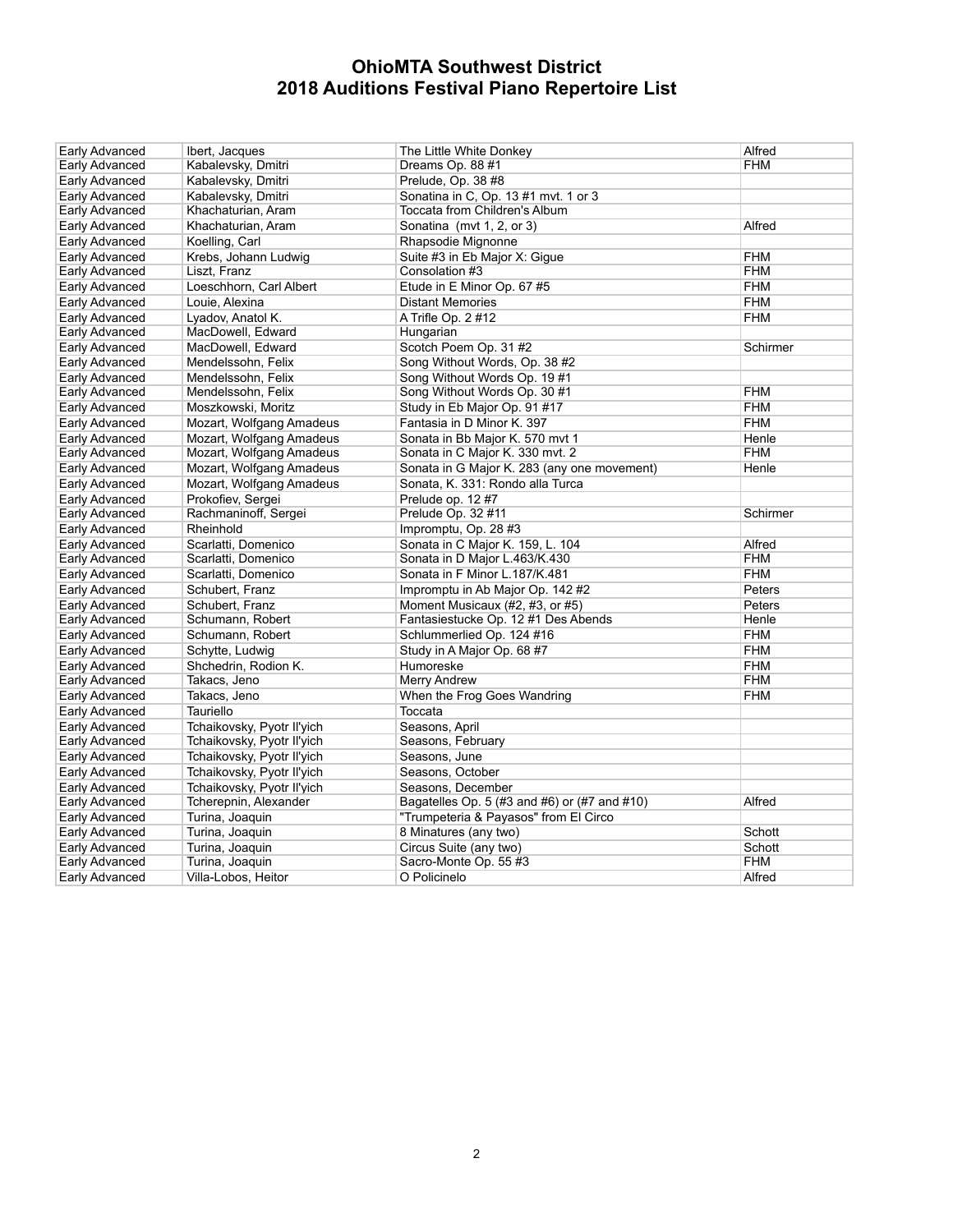| <b>Collections</b>       |                                                     |                                                | <b>Publisher/Edition</b> |
|--------------------------|-----------------------------------------------------|------------------------------------------------|--------------------------|
| Advanced I               | Celebration Series, Level 10 (refer to time limits) |                                                | <b>FHM</b>               |
|                          |                                                     |                                                |                          |
| <b>Individual Pieces</b> |                                                     |                                                |                          |
| Level                    | <b>Composer</b>                                     | <b>Composition</b>                             | <b>Publisher/Edition</b> |
| Advanced I               | Albeniz, Isaac                                      | Cantos de Espana, Prelude, Op. 232 #1          |                          |
| Advanced I               | Albeniz, Isaac                                      | Cantos de Espana, Cordoba Op. 232 #4           |                          |
| Advanced I               | Albeniz, Isaac                                      | Cantos de Espana, Sequidillas, Op. 232 #5      |                          |
| Advanced I               | Bach, J. S.                                         | Fantasia in C Minor BWV 906                    | <b>FHM</b>               |
| Advanced I               | Bach, J. S.                                         | French Suite #5. BWV 816 (Allemande and Gique) | <b>FHM</b>               |
| Advanced I               | Bach, J. S.                                         | Italian Concerto BWV 971, any one movement     | Henle                    |
| Advanced I               | Bach, J. S.                                         | Partita in G. Preambulam                       | Henle                    |
| Advanced I               | Bach, J. S.                                         | Prelude and Fugue in C Major WTC I BWV 846     | Henle                    |
| Advanced I               | Bach. J. S.                                         | Prelude and Fugue in D Major WTC I BWV 850     | Henle                    |
| Advanced I               | Bach, J. S.                                         | Prelude and Fugue in D Minor WTC I BWV 851     | Henle                    |
| Advanced I               | Bach, J. S.                                         | Prelude and Fugue in E Major WTC I BWV 854     | Henle                    |
| Advanced I               | Bach, J. S.                                         | Prelude and Fugue in E Minor WTC I BWV 855     | Henle                    |
| Advanced I               | Bach, J. S.                                         | Prelude and Fugue in F Major WTC I BWV 856     | Henle                    |
| Advanced I               | Bach, J. S.                                         | Prelude and Fugue in F# Major WTC I BWV 858    | Henle                    |
| Advanced I               | Bach, J. S.                                         | Prelude and Fugue in F# Minor WTC I BWV 859    | Henle                    |
| Advanced I               | Bach, J. S.                                         | Prelude and Fugue in G Minor WTC I BWV 861     | Henle                    |
| Advanced I               | Bach, J. S.                                         | Prelude and Fugue in Ab Major WTC I BWV 862    | Henle                    |
| Advanced I               | Bach, J. S.                                         | Prelude and Fugue in G# Minor WTC I BWV 863    | Henle                    |
| Advanced I               | Bach, J. S.                                         | Prelude and Fugue in Bb Major WTC I BWV 866    | Henle                    |
| Advanced I               | Bach, J. S.                                         | Prelude and Fugue in B Major WTC I BWV 868     | Henle                    |

Advanced I Bach, J. S. Prelude and Fugue in C Major WTC II BWV 870 Henle Advanced I Bach, J. S. Prelude and Fugue in C Minor WTC II BWV 871 Henle Advanced I Bach, J. S. Prelude and Fugue in C# Major WTC II BWV 872 Henle Advanced I Bach, J. S. Prelude and Fugue in D Minor WTC II BWV 875 Henle Advanced I Bach, J. S. Prelude and Fugue in Eb Major WTC II BWV 876 Henle Advanced I Bach, J. S. Prelude and Fugue in D# Minor WTC II BWV 877 Henle<br>Advanced I Bach, J. S. Prelude and Fugue in E Major WTC II BWV 878 Henle Advanced I Bach, J. S. Prelude and Fugue in E Major WTC II BWV 878 Henle<br>Advanced I Bach, J. S. Prelude and Fugue in E Minor WTC II BWV 879 Henle Advanced I Bach, J. S. Prelude and Fugue in E Minor WTC II BWV 879 Henle<br>Advanced I Bach, J. S. Prelude and Fugue in F Minor WTC II BWV 881 Henle

Advanced I Bach, J. S. Prelude and Fugue in G Major WTC II BWV 884 Henle<br>Advanced I Bach, J. S. Prelude and Fugue in A Major WTC II BWV 888 Henle Advanced I Bach, J. S. **Prelude and Fugue in A Major WTC II BWV 888** Henle Advanced I Bach, J. S. Prelude and Fugue in A Minor WTC II BWV 889 Henle Advanced I Bach, J. S. **Prelude and Fugue in B Minor WTC II BWV 893** Henle

Advanced I Barber, Samuel Pas de deux (from Souvenirs) FHM Advanced I Barber, Samuel Excursions Op. 20 #1, #2, or #4 Schirmer

Advanced I Beethoven, Ludwig van Sonata in C Minor Op. 13 mvt 2 or 3 Henle Advanced I Beethoven, Ludwig van Sonata in E Major Op. 14 #1 (mvt 1 or 3) Henle Advanced I Beethoven, Ludwig van Sonata in F Minor Op. 2 #1 mvt 1 Henle<br>Advanced I Beethoven, Ludwig van Sonata in G Major Op 14 #2 (mvt. 1 or 3) Henle

Advanced I Brahms, Johannes Intermezzo Op. 119 #2<br>Advanced I Chabrier Scherzo-Valse

Advanced I | Chopin, Frederic | Etude in Ab Major (Nouvelle Etude) | Paderewski<br>| Chopin, Frederic | Etude in F Minor Op. 25 #2

Advanced I Chopin, Frederic Impromptu in Ab Major, op.29 Paderewski<br>Advanced I Chopin, Frederic Mazurka in A Minor Op. 17 #4 Paderewski

Advanced I Chopin, Frederic **Mazurka in Ab Major Op. 59 #2** Paderewski Advanced I Chopin, Frederic Nocturne in Bb Minor Op. 9 #1 Paderewski<br>Advanced I Chopin, Frederic Nocturne in F Major Op. 15 #1 Paderewski

Advanced I Chopin, Frederic Nocturne in F sharp Major Op. 15 #2 Paderewski

Advanced I Balakirev Balakirev L'Alouette

Advanced I Bartok, Bela Romanian Folk Dances

Advanced I Bolcum, William Graceful Ghost Rag Advanced I Brahms, Johannes Ballade Op. 10 #1<br>Advanced I Brahms Johannes Ballade Op. 118 # ende I Brahms, Johannes Ballade Op. 118 #3<br>Advanced I Brahms, Johannes I Bremezzi Op. 117

Advanced I Bartok, Bela Suite Op.14 #1, #2, #3 any one<br>Advanced I Beethoven, Ludwig van Sonata in C Minor Op. 10 #1 (a

Advanced I Brahms, Johannes Intermezzo in A Major Op. 118 #2

Advanced I Chopin, Frederic Etude in F Minor Op. 25 #2

Advanced I Chopin, Frederic Mazurka in B Minor Op. 33 #4

Chabrier **Chabrier** Scherzo-Valse<br>
Chopin, Frederic **I Chapter Chapter Scherzo-Valse** 

Advanced I Bartok, Bela Six Dances in Bulgarian Rhythm (choose one)

Prelude and Fugue in F Minor WTC II BWV 881 Henle

Sonata in C Minor Op. 10 #1 (any mvt) Henle

Sonata in G Major Op 14 #2 (mvt. 1 or 3)

Nocturne in F Major Op. 15 #1

Chopin, Frederic **Chopin, Frederic Mazurka in A Minor Op. 17 #4** Paderewski<br>Chopin, Frederic **Mazurka in B Minor Op. 33 #4** Paderewski

Inermezzi Op. 117 (any one)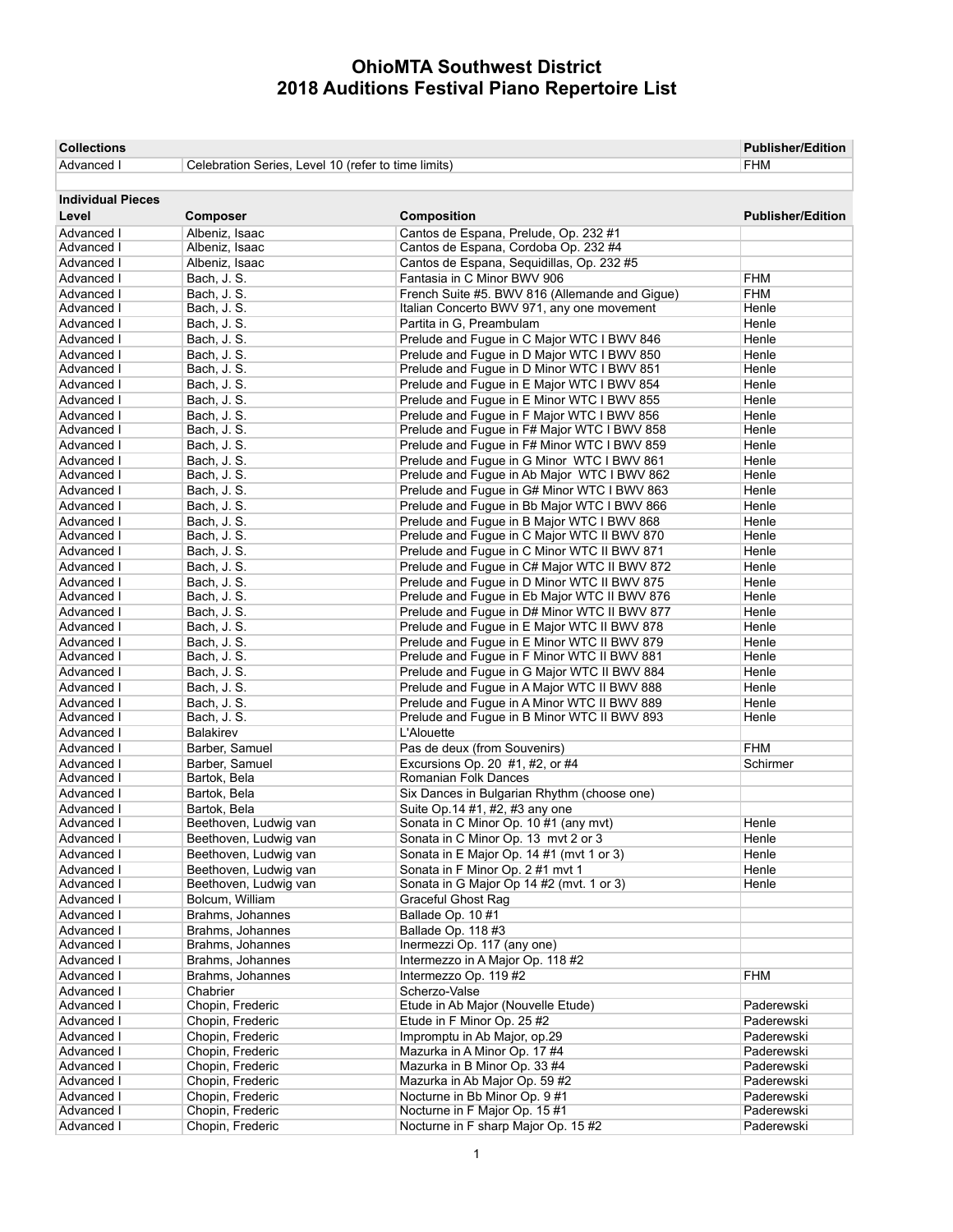| Advanced I               | Chopin, Frederic     | Nocturne in Ab Major Op. 32 #2                             | Paderewski           |
|--------------------------|----------------------|------------------------------------------------------------|----------------------|
| Advanced I               | Chopin, Frederic     | Nocturne in F# Minor, Op. 48 #2                            | Paderewski           |
| Advanced I               | Chopin, Frederic     | Nocturne in F Minor Op. 55#1                               | Paderewski           |
| Advanced I               | Chopin. Frederic     | Nocturne in E Minor Op. 72#1                               | Paderewski           |
| Advanced I               | Chopin, Frederic     | Polonaise in C sharp Minor Op. 26 #1 (no repeats)          | Paderewski           |
| Advanced I               | Chopin, Frederic     | Polonaise in A Major Op. 40 #1 (no repeats)                | Paderewski           |
| Advanced I               | Chopin, Frederic     | Polonaise in C Minor Op. 40 #2                             | Paderewski           |
| Advanced I               | Chopin, Frederic     | Preludes Op. 28 #1 and #2                                  | Paderewski           |
| Advanced I               | Chopin, Frederic     | Preludes Op. 28 #3 and #4                                  | Paderewski           |
| Advanced I               | Chopin, Frederic     | Preludes Op. 28 #5 and #6                                  | Paderewski           |
| Advanced I               | Chopin, Frederic     | Preludes Op. 28 #9 and #10                                 | Paderewski           |
| Advanced I               | Chopin, Frederic     | Preludes Op. 28 #10 and #18                                | Paderewski           |
| Advanced I               | Chopin, Frederic     | Preludes Op. 28 #11 and #12                                | Paderewski           |
| Advanced I               | Chopin, Frederic     | Preludes Op. 28 #13 and #14                                | Paderewski           |
|                          |                      | Waltz in Ab Major Op. 34 #1                                | Paderewski           |
| Advanced I               | Chopin, Frederic     |                                                            |                      |
| Advanced I               | Chopin, Frederic     | Waltz in F Major Op. 34 #3                                 | Paderewski           |
| Advanced I               | Chopin, Frederic     | Waltz in Ab Major Op. 42                                   | Paderewski           |
| Advanced I               | Chopin, Frederic     | Waltz in Ab Major Op. 64 #3                                | Paderewski           |
| Advanced I               | Chopin, Frederic     | Waltz in E Minor Op. Posthumous                            | Paderewski           |
| Advanced I               | Concone, Giuseppe    | Study in Ab Major Op. 30 #19                               | <b>FHM</b>           |
| Advanced I               | Copland, Aaron       | The Cat and the Mouse                                      | Alfred               |
| Advanced I               | de Falla, Manuel     | Danse du meunier                                           | <b>FHM</b>           |
| Advanced I               | Debussy, Claude      | Arabesque #1 or #2                                         | Dover                |
| Advanced I               | Debussy, Claude      | Claire de lune (orginal arrangement only)                  | Dover                |
| Advanced I               | Debussy, Claude      | Doctor Gradus ad Parnassum                                 | Dover                |
| Advanced I               | Debussy, Claude      | Hommage a Haydn                                            | Dover                |
| Advanced I               | Debussy, Claude      | La plus que lente                                          | Dover                |
| <b>Advanced I</b>        | Debussy, Claude      | Preludes Book   #1, #2, #4, #5, #6, #9, #10, #12 (any one) | Alfred               |
| Advanced I               | Debussy, Claude      | Preludes Book II #1, #2, #5, #6, #9, #11 (any one)         | Alfred               |
| Advanced I               | Debussy, Claude      | Serenade of the Doll                                       | Dover                |
| Advanced I               | Debussy, Claude      | Suite Bergamasque (any one mvt)                            | Dover                |
| Advanced I               | Debussy, Claude      | Suite pour le Piano mvt. 1 or 2                            | Dover                |
| Advanced I               | Debussy, Claude      | The Snow is Dancing                                        | Dover                |
| Advanced I               | Deshevov, Vladmir M. | The Rails Op. 16                                           | <b>FHM</b>           |
| Advanced I               | Dohnanyi, Erno       | Postludium                                                 |                      |
| Advanced I               | Faure, Gabriel       | Barcarolle in A Minor, op. 26                              |                      |
|                          |                      |                                                            |                      |
| Advanced I               | Faure, Gabriel       | Barcarolle no. 4 in Ab Major Op. 44                        | <b>FHM</b>           |
| Advanced I               | Faure, Gabriel       | Impromptu in F Minor/Major, Op. 31                         |                      |
| Advanced I               | Gallant, Pierre      | Six Variations on "Land of the Silver Birch"               | <b>FHM</b>           |
| Advanced I               | Gardiner, Mary       | Synergy                                                    | <b>FHM</b>           |
| Advanced I               | Gershwin, George     | I Got Rhythm                                               |                      |
| Advanced I               | Gershwin, George     | Prelude #1                                                 |                      |
| Advanced I               | Gershwin, George     | Prelude #3                                                 | Alfred               |
| Advanced I               | Ginastera, Alberto   | Danzas Argentinas #1                                       | Durand               |
| Advanced I               | Ginastera. Alberto   | Rondo on Argentine Children's Folk Dance Op. 19            |                      |
| Advanced I               | Glinka/Balakirev     | The Lark                                                   |                      |
| Advanced I               | Grieg, Edvard        | Wedding Day at Troldhaugen Op. 65 #6                       | Alfred               |
| Advanced I               | Haberbier, Ernst     | Serenade Op. 53 #5                                         | <b>FHM</b>           |
| Advanced I               | Haydn, Franz Joseph  | Fanatsia in C Major Hob. XVII:4                            | Henle                |
| Advanced I               | Haydn, Franz Joseph  | Sonata in C Major Hob. XVI:48, mvt 1                       | Henle                |
| Advanced I               | Haydn, Franz Joseph  | Sonata in C# Minor Hob XVI:36, mvt. 1                      | Henle                |
| Advanced I               | Haydn, Franz Joseph  | Sonata in D Major Hob. XVI:33 (Any mvt.)                   | Henle                |
| Advanced I               | Haydn, Franz Joseph  | Sonata in D Major Hob. XVI:51 mvt. 1 only                  | Henle                |
| Advanced I               | Haydn, Franz Joseph  | Sonata in E Minor Hob. XVI:34 (myt. 1 or 3)                | Henle                |
| Advanced I               | Haydn, Franz Joseph  | Sonata in F Major Hob. XVI:23 (mvt 1 or 2)                 | Henle                |
| Advanced I               | Haydn, Franz Joseph  | Sonata in G Major Hob XVI: 40, mvt 1                       | Henle                |
| Advanced I               | Haydn, Franz Joseph  | Sonata in G Minor Hob. XVI: 44, (mvt. 1 or 2, no repeats)  | Henle                |
| Advanced I               | Heller, Stephen      | Prelude in C sharp Minor Op. 81 #10                        | <b>FHM</b>           |
| Advanced I               | Hofmann, Heinrich    | By the Mountain Torrent Op.37 #2                           | <b>FHM</b>           |
| Advanced I               | Hofmann, Josef       | Berceuse Op. 20 #5                                         | <b>FHM</b>           |
| Advanced I               | Joplin, Scott        | Peacherine Rag                                             | Original             |
|                          |                      |                                                            |                      |
| Advanced I<br>Advanced I | Joplin, Scott        | Raq-Time Dance<br>The Maple Leaf Rag                       | Original<br>Original |
|                          | Joplin, Scott        |                                                            |                      |
| Advanced I               | Kabalevsky, Dmitri   | Variations in A Minor Op. 40 #2                            | <b>FHM</b>           |
| Advanced I               | Khachaturian, Aram   | Toccata in Eb Minor                                        | Original             |
| Advanced I               | Liszt, Franz         | Liebestraum $#1, #2,$ or $#3$                              | Original             |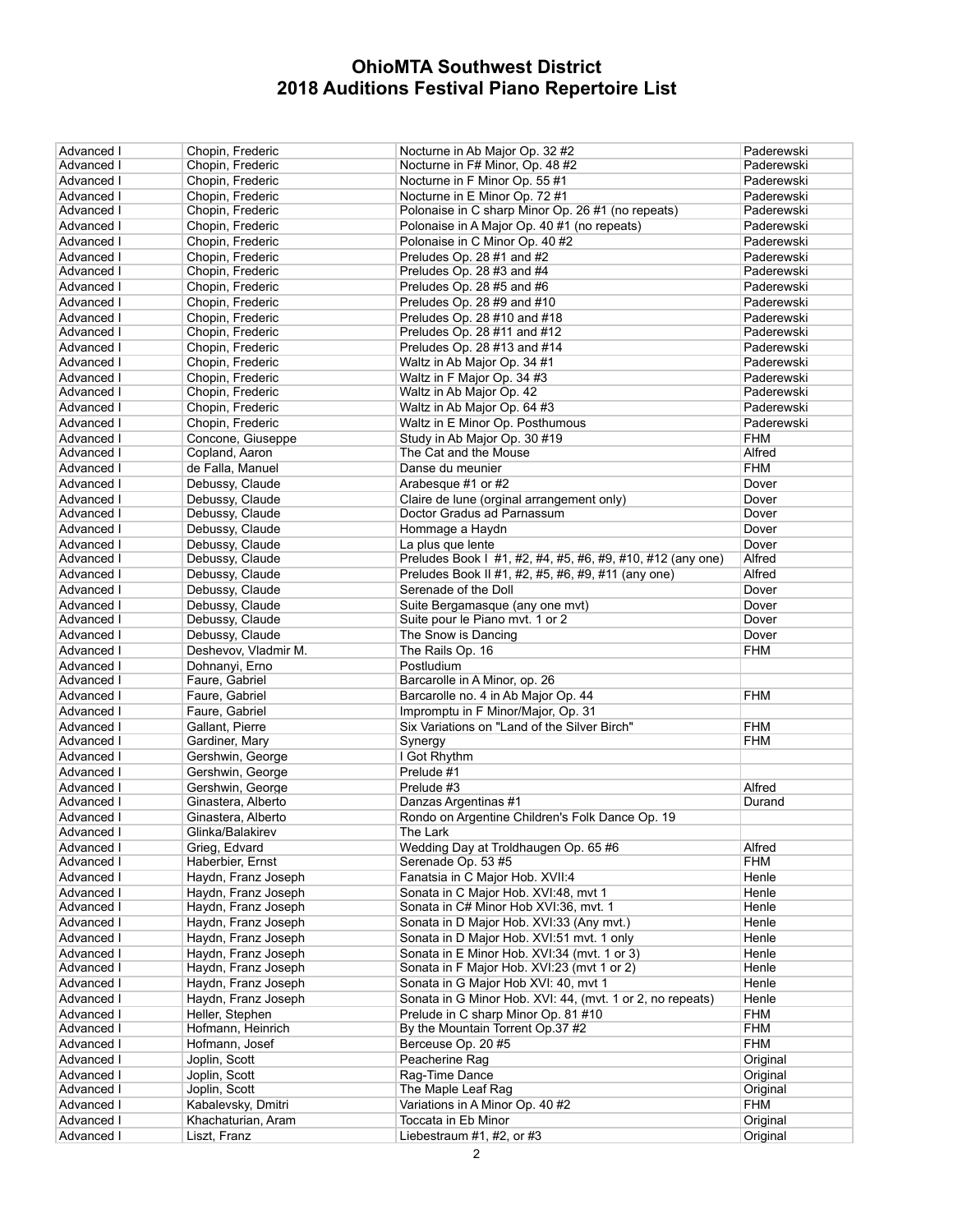| Advanced I | Liszt, Franz               | Valse Oubliee                                                                                 |            |
|------------|----------------------------|-----------------------------------------------------------------------------------------------|------------|
| Advanced I | Liszt, Franz               | Widmung                                                                                       |            |
| Advanced I | Liszt/Schubert             | Soirees de Vienne #6                                                                          |            |
| Advanced I | Mendelssohn, Felix         | Song Without Words Op. 19#3                                                                   |            |
| Advanced I | Mendelssohn, Felix         | Song Without Words Op. 19#5                                                                   |            |
| Advanced I | Mendelssohn, Felix         | Song Without Words Op. 53 #3                                                                  |            |
| Advanced I | Mendelssohn, Felix         | Song Without Words Op. 62 #2                                                                  |            |
| Advanced I | Mendelssohn, Felix         | Song Without Words Op. 62 #6                                                                  |            |
| Advanced I | Mendelssohn, Felix         | Song Without Words Op. 67 #2                                                                  |            |
| Advanced I | Mendelssohn, Felix         | Song Without Words Op. 67 #4                                                                  |            |
| Advanced I | Moszkowski, Moritz         | Zwiegesang Op. 52 #3                                                                          | <b>FHM</b> |
| Advanced I | Mozart, Wolfgang Amadeus   | Sonata in Bb Maior K. 281 (myt 1 or 3)                                                        | Henle      |
| Advanced I | Mozart, Wolfgang Amadeus   | Sonata in C Major K. 279 (mvt 1 or 3)                                                         | Henle      |
| Advanced I | Mozart, Wolfgang Amadeus   | Sonata in C Major K. 309, (mvt 1 or 3)                                                        | Henle      |
| Advanced I | Mozart, Wolfgang Amadeus   | Sonata in C Major K. 330 (mvt 1 or 3)                                                         | Henle      |
| Advanced I | Mozart, Wolfgang Amadeus   | Sonata in D Major K. 284, (mvt 1)                                                             | Henle      |
| Advanced I | Mozart, Wolfgang Amadeus   | Sonata in Eb Major K. 282, (mvt 1)                                                            | Henle      |
| Advanced I | Mozart, Wolfgang Amadeus   | Sonata in Eb Major K. 282, (mvt 2 and 3)                                                      | Henle      |
| Advanced I | Mozart, Wolfgang Amadeus   | Sonata in F Major K. 280 (mvt 1 or 3)                                                         | Henle      |
| Advanced I | Mozart, Wolfgang Amadeus   | Sonata in F Major K. 332 (any one mvt)                                                        | Henle      |
| Advanced I | Mozart, Wolfgang Amadeus   | Sonata in F Major K. 533, (mvt 1 or 3)                                                        | Henle      |
| Advanced I | Muczynski, Robert          | Six Preludes for Piano Op. 6 (any two)                                                        |            |
| Advanced I | Pepin, Clermont            | Trois pieces pour la legende doree (Play all three)                                           | <b>FHM</b> |
| Advanced I | Poulenc, Francis           | Mouvements Perpetuels (play all three)                                                        | Chester    |
| Advanced I | Poulenc, Francis           | Novellettes (any one)                                                                         | Chester    |
| Advanced I | Prokofiev, Sergei          | Vision Fugutives (any two contrasting movements)                                              | Boosey     |
| Advanced I | Rachmaninoff, Sergei       | Melodie, op.3 #3                                                                              |            |
| Advanced I | Rachmaninoff, Sergei       | Polichinelle                                                                                  |            |
| Advanced I | Rachmaninoff, Sergei       | Elegie Op.3 #1                                                                                | <b>FHM</b> |
| Advanced I | Rachmaninoff, Sergei       | Etude-Tableau Op. 33 #8                                                                       | <b>FHM</b> |
| Advanced I | Rachmaninoff, Sergei       | Preludes Op. 23 #1, #3, #4, #5, #6, #10                                                       | Schirmer   |
| Advanced I | Rachmaninoff, Sergei       | Preludes Op. 3#2                                                                              |            |
| Advanced I | Rachmaninoff, Sergei       | Preludes Op. 32 #1, #5, #6, #7, #8,                                                           | Schirmer   |
| Advanced I | Ravel, Maurice             | Le Tombeau de Couperin (any one mvt. except the Toccata)                                      | Dover      |
| Advanced I | Ravel, Maurice             | Sonatine (mvt. 2)                                                                             | Dover      |
| Advanced I | Scarlatti, Domenico        | Sonata in D Major K. 96, L. 465                                                               | Alfred     |
| Advanced I | Scarlatti, Domenico        | Sonata in E Major K. 380, L. 23                                                               | Alfred     |
| Advanced I | Schubert, Franz            | Impromptu Op. 142 #3 (no repeats)                                                             | Henle      |
| Advanced I | Schubert, Franz            | Impromptu in F Minor, Op. 142 #4                                                              | Henle      |
| Advanced I | Schubert, Franz            | Impromptus Op. 90 #2, #3, or #4                                                               | Henle      |
| Advanced I | Schubert, Franz            | Moment musical Op. 94 #2 D 780                                                                | <b>FHM</b> |
| Advanced I | Schumann, Robert           | Arabesque Op. 18                                                                              | Henle      |
| Advanced I | Schumann, Robert           | Fantasiestucke Op. 12 #2 Aufschwung                                                           | Dover      |
| Advanced I | Schumann, Robert           | Fantasiestucke Op. 12 #4 Grillen                                                              | Dover      |
| Advanced I | Schumann, Robert           | Fantasiestucke Op. 12 #6 Fabel                                                                | Dover      |
| Advanced I | Schumann, Robert           | Fantasiestucke Op. 12 #8 Ende vom Lied                                                        | Dover      |
| Advanced I | Scriabin, Alexander        | Etude Op. 2#1                                                                                 |            |
| Advanced I | Shostakovich, Dmitri       | Prelude and Fugue #1, #2, #3, #5, #7, #9, #11, #15, #17,<br>#18, #19, #21, #22, #23 (any one) |            |
| Advanced I | Sibelius, Jean             | Romance Op. 24 #9                                                                             | <b>FHM</b> |
| Advanced I | Soler, Antonio             | Sonata #84 in D Major                                                                         | Alfred     |
| Advanced I | Somers, Harry              | <b>Strangeness of Heart</b>                                                                   | <b>FHM</b> |
| Advanced I | Takacs, Jeno               | Toccata Op. 54                                                                                | <b>FHM</b> |
| Advanced I | Tchaikovsky, Pyotr II'vich | Seasons, pick from January, March, May, July, August,<br>September, or November               |            |
| Advanced I | Tsitsaros, Christos        | Gallop                                                                                        | <b>FHM</b> |
| Advanced I | Tsitsaros, Christos        | Snow Games                                                                                    | <b>FHM</b> |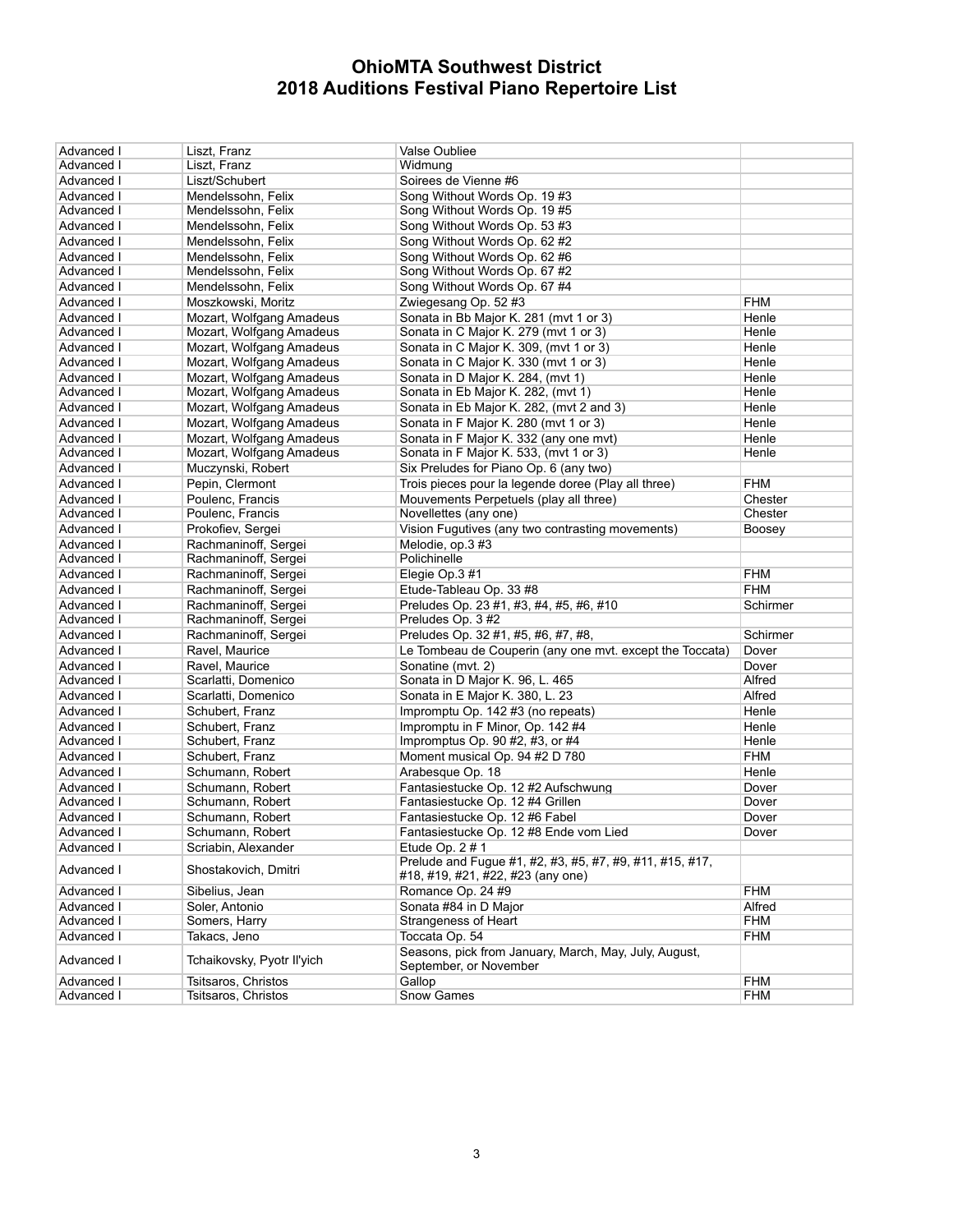| <b>Collections</b>         |                                                       |                                                                                   | <b>Publisher/Edition</b> |
|----------------------------|-------------------------------------------------------|-----------------------------------------------------------------------------------|--------------------------|
| Advanced II                | Celebration Series, Level ARCT (refer to time limits) |                                                                                   | <b>FHM</b>               |
|                            |                                                       |                                                                                   |                          |
| <b>Individual Pieces</b>   |                                                       |                                                                                   |                          |
| Level                      | Composer                                              | Composition                                                                       | <b>Publisher/Edition</b> |
| Advanced II                | Albeniz, Isaac                                        | Iberia (any one mvt.)                                                             | Dover                    |
| Advanced II                | Bach, J. S.                                           | Prelude and Fugue in C# Major WTC I BWV 848                                       | Henle                    |
| Advanced II                | Bach, J. S.                                           | Prelude and Fugue in C# Minor WTC I BWV 849                                       | Henle                    |
| Advanced II                | Bach, J. S.                                           | Prelude and Fugue in Eb Major WTC I BWV 852                                       | Henle                    |
| Advanced II                | Bach, J. S.                                           | Prelude and Fugue in Eb Minor WTC I BWV 853                                       | Henle                    |
| Advanced II                | Bach, J. S.                                           | Prelude and Fugue in F Minor WTC I BWV 857                                        | Henle                    |
| Advanced II                | Bach, J. S.                                           | Prelude and Fugue in G Major WTC I BWV 860                                        | Henle                    |
| Advanced II                | Bach, J. S.                                           | Prelude and Fugue in A Major WTC I BWV 864                                        | Henle                    |
| Advanced II                | Bach, J. S.                                           | Prelude and Fugue in A Minor WTC I BWV 865                                        | Henle                    |
| Advanced II                | Bach, J. S.                                           | Prelude and Fugue in Bb Minor WTC I BWV 867                                       | Henle                    |
| Advanced II                | Bach, J. S.                                           | Prelude and Fugue in B Minor WTC I BWV 869                                        | Henle                    |
| Advanced II                | Bach, J. S.                                           | Prelude and Fugue in C# Minor WTC II BWV 873                                      | Henle                    |
| Advanced II                | Bach, J. S.                                           | Prelude and Fugue in D Major WTC II BWV 874                                       | Henle                    |
| Advanced II                | Bach, J. S.                                           | Prelude and Fugue in F Major WTC II BWV 880                                       | Henle                    |
| Advanced II                | Bach, J. S.                                           | Prelude and Fugue in F# Major WTC II BWV 882                                      | Henle                    |
| Advanced II                | Bach, J. S.                                           | Prelude and Fugue in F# Minor WTC II BWV 883                                      | Henle                    |
| Advanced II                | Bach, J. S.                                           | Prelude and Fugue in G Minor WTC II BWV 885                                       | Henle                    |
| Advanced II                | Bach, J. S.                                           | Prelude and Fugue in Ab Major WTC II BWV 886                                      | Henle                    |
| Advanced II                | Bach, J. S.                                           | Prelude and Fugue in G# Minor WTC II BWV 887                                      | Henle                    |
| Advanced II                | Bach, J. S.                                           | Prelude and Fugue in Bb Major WTC II BWV 890                                      | Henle                    |
| Advanced II                | Bach, J. S.<br>Bach, J. S.                            | Prelude and Fugue in Bb Minor WTC II BWV 891                                      | Henle                    |
| Advanced II                |                                                       | Prelude and Fugue in B Major WTC II BWV 892<br>Toccata (any one from BWV 910-916) | Henle                    |
| Advanced II                | Bach, J. S.                                           |                                                                                   | Henle                    |
| Advanced II<br>Advanced II | Barber, Samuel<br>Barber, Samuel                      | <b>Ballade</b><br>Excursions Op. 20 #3                                            | Schirmer<br>Schirmer     |
| Advanced II                | Barber, Samuel                                        | Nocturne                                                                          | Schirmer                 |
| Advanced II                | Bartok, Bela                                          | Allegro Barbaro                                                                   |                          |
|                            |                                                       |                                                                                   | Boosey                   |
| Advanced II<br>Advanced II | Bartok, Bela<br>Beethoven, Ludwig van                 | Two Roumanian Dances (pick one)<br>Sonata in Ab Major Op. 26, mvt 1 or 4          | Boosey<br>Henle          |
| Advanced II                | Beethoven, Ludwig van                                 | Sonata in Ab Major Op. 110 mvt 1                                                  | Henle                    |
| Advanced II                | Beethoven, Ludwig van                                 | Sonata in A Major Op. 101, mvt 2                                                  | Henle                    |
| Advanced II                | Beethoven, Ludwig van                                 | Sonata in A Major Op. 2 #2, mvt 1 or 4 (no repeats)                               | Henle                    |
| Advanced II                | Beethoven, Ludwig van                                 | Sonata in Bb Major Op. 22, mvt 1 or 4 (no repeats)                                | Henle                    |
| Advanced II                | Beethoven, Ludwig van                                 | Sonata in C Major Op. 2 #3, mvt 1 or 4 (no repeats)                               | Henle                    |
| Advanced II                | Beethoven, Ludwig van                                 | Sonata in C Minor Op. 13 mvt 1 (no repeats)                                       | Henle                    |
| Advanced II                | Beethoven, Ludwig van                                 | Sonata in C# Minor Op. 27 #2, mvt 3 (no repeats)                                  | Henle                    |
| Advanced II                | Beethoven, Ludwig van                                 | Sonata in D Major Op. 10 #3, mvt 1 or 4 (no repeats)                              | Henle                    |
| Advanced II                | Beethoven, Ludwig van                                 | Sonata in D Major Op. 28, mvt 1 or 4 (no repeats)                                 | Henle                    |
| Advanced II                | Beethoven, Ludwig van                                 | Sonata in D Minor Op. 31 #2, any one mvt. (no repeats)                            | Henle                    |
| Advanced II                | Beethoven, Ludwig van                                 | Sonata in Eb Major Op. 27 #1, mvt. 3 and 4 (no repeats)                           | Henle                    |
| Advanced II                | Beethoven, Ludwig van                                 | Sonata in Eb Major Op. 7, mvt 1 or 4 (no repeats)                                 | Henle                    |
| Advanced II                | Beethoven, Ludwig van                                 | Sonata in Eb Major Op. 81a, mvt 1                                                 | Henle                    |
| Advanced II                | Beethoven, Ludwig van                                 | Sonata in Eb Major Op. 31 #3, mvt 1, 2, or 4 (no repeats)                         | Henle                    |
| Advanced II                | Beethoven, Ludwig van                                 | Sonata in E Major Op. 109, mvt 1 and 2                                            | Henle                    |
| Advanced II                | Beethoven, Ludwig van                                 | Sonata in E Minor Op. 90, mvt 1 or 2                                              | Henle                    |
| Advanced II                | Beethoven, Ludwig van                                 | Sonata in F#Major Op. 78, mvt 1 or 2                                              | Henle                    |
| Advanced II                | Beethoven, Ludwig van                                 | Sonata in G Major Op. 31 #1, (any one mvt, no repeats)                            | Henle                    |
| Advanced II                | Brahms, Johannes                                      | Rhapsody in B Minor Op. 79 #1 (no repeats)                                        |                          |
| Advanced II                | Brahms, Johannes                                      | Rhapsody in Eb Major Op. 119 #4                                                   |                          |
| Advanced II                | Brahms, Johannes                                      | Rhapsody in G Minor Op., 79 #2                                                    |                          |
| Advanced II                | Chopin, Frederic                                      | Ballade in Ab Major Op. 47                                                        | Paderewski               |
| Advanced II                | Chopin, Frederic                                      | Ballade in F Major Op. 38                                                         | Paderewski               |
| Advanced II                | Chopin, Frederic                                      | Etudes Op. 10 (any one)                                                           | Paderewski               |
| Advanced II                | Chopin, Frederic                                      | Etudes Op. 25 (any one except #2)                                                 | Paderewski               |
| Advanced II                | Chopin, Frederic                                      | Fantasie-Impromptu Op. 66                                                         | Paderewski               |
| Advanced II                | Chopin, Frederic                                      | Nocturne in B Major, Op. 9 #3                                                     | Paderewski               |
| Advanced II                | Chopin, Frederic                                      | Nocturne in C# Minor, Op. 27 #1                                                   | Paderewski               |
| Advanced II                | Chopin, Frederic                                      | Nocturne in Db Major, Op. 27 #2                                                   | Paderewski               |
| Advanced II                | Chopin, Frederic                                      | Nocturne in G Major, Op. 37 #2                                                    | Paderewski               |
| Advanced II                | Chopin, Frederic                                      | Nocturne in C Minor Op. 48 #2                                                     | Paderewski               |
| Advanced II                | Chopin, Frederic                                      | Nocturne in Eb Major, Op. 55 #2                                                   | Paderewski               |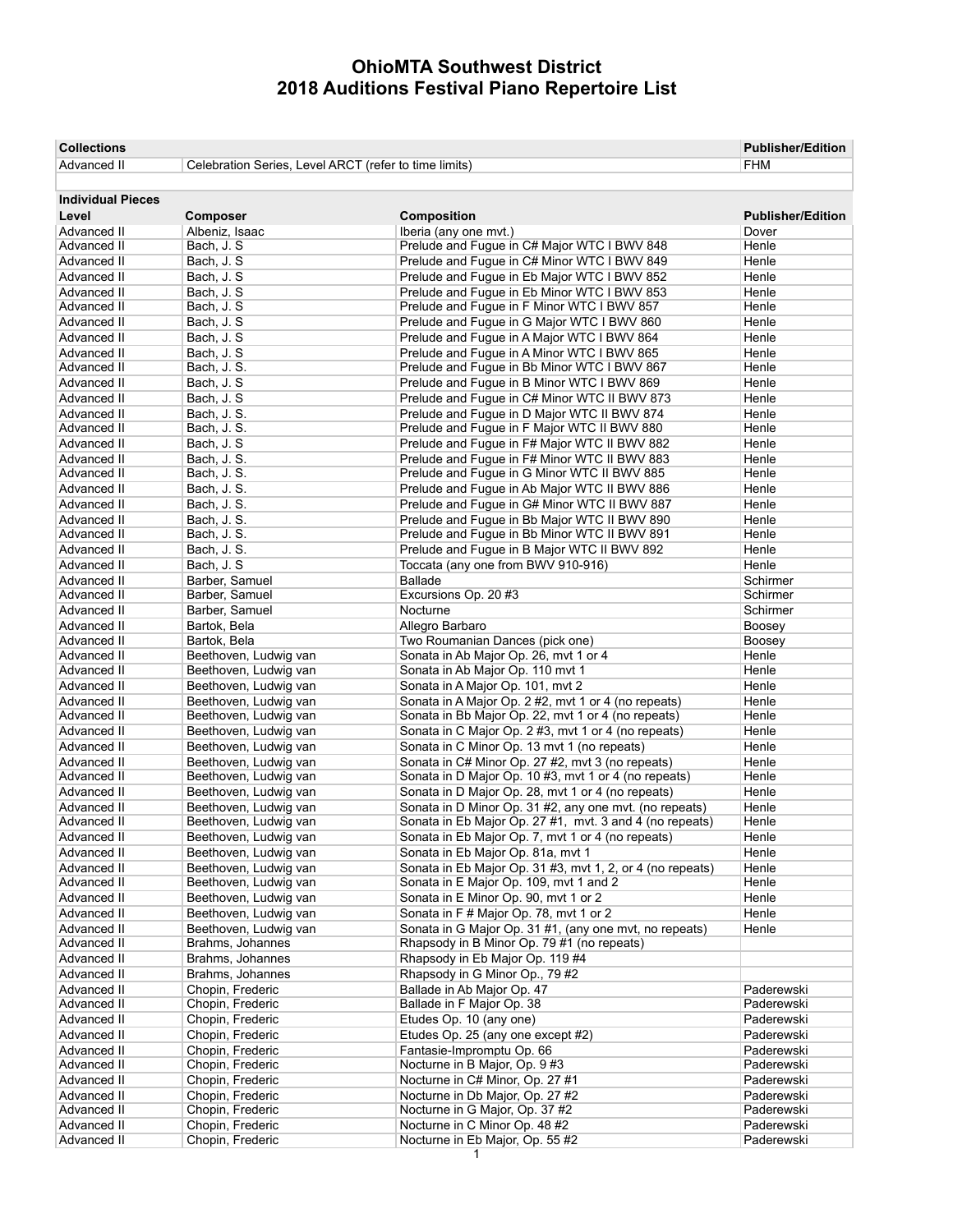| Advanced II                | Chopin, Frederic                       | Nocturne in B Major, Op. 62#1                                             | Paderewski |
|----------------------------|----------------------------------------|---------------------------------------------------------------------------|------------|
| Advanced II                | Chopin, Frederic                       | Nocturne in E Major Op. 62 #2                                             | Paderewski |
| Advanced II                | Chopin, Frederic                       | Polonaise in Eb Minor, Op. 26 #1                                          | Paderewski |
| Advanced II                | Chopin. Frederic                       | Polonaise in Ab Major Op. 53                                              | Paderewski |
| Advanced II                | Chopin, Frederic                       | Preludes Op. 28 #7 and #8                                                 | Paderewski |
| Advanced II                | Chopin, Frederic                       | Preludes Op. 28 #15 and #16                                               | Paderewski |
| Advanced II                | Chopin, Frederic                       | Preludes Op. 28 #17 and #18                                               | Paderewski |
| Advanced II                | Chopin, Frederic                       | Preludes Op. 28 #19 and #20                                               | Paderewski |
| Advanced II                | Chopin, Frederic                       | Preludes Op. 28 #21 and #22                                               | Paderewski |
| Advanced II                | Chopin, Frederic                       | Preludes Op. 28 #23 and #24                                               | Paderewski |
| Advanced II                | Chopin, Frederic                       | Scherzo in B Minor Op. 20 (without repeats)                               | Paderewski |
| Advanced II                | Chopin, Frederic                       | Scherzo in C# Minor Op. 39                                                | Paderewski |
| Advanced II                | Chopin, Frederic                       | Sonata #3, Op. 58, mvt 4                                                  | Paderewski |
| Advanced II                | Chopin, Frederic                       | Waltz in Eb Major Op. 18                                                  | Paderewski |
| Advanced II                | Copland, Aaron                         | Passacaglia                                                               |            |
| Advanced II                | Debussy, Claude                        | 12 Etudes (any one)                                                       | Dover      |
| Advanced II                | Debussy, Claude                        | Estampes (any single movement)                                            | Dover      |
| Advanced II                | Debussy, Claude                        | Images - any one from Book 1 or Book 2                                    | Dover      |
| Advanced II                | Debussy, Claude                        | Jardins sous la pluie                                                     | Dover      |
| Advanced II                | Debussy, Claude                        | L'isle Joyeause                                                           | Dover      |
| Advanced II                | Debussy, Claude                        | Masques                                                                   | Dover      |
| Advanced II                | Debussy, Claude                        | Nocturne                                                                  | Dover      |
| Advanced II                | Debussy, Claude                        | Preludes Book I #3, #7, #11 (any one)                                     | Alfred     |
| Advanced II                | Debussy, Claude                        | Preludes Book II #3, #4, #7, #8, #12 (any one)                            | Alfred     |
| Advanced II                | Debussy, Claude                        | Suite pour le Piano mvt. 3 Toccata                                        | Dover      |
| Advanced II                | Faure, Gabriel                         | Nocturne in Eb Minor                                                      | Dover      |
| Advanced II                | Ginastera, Alberto                     | Danzas Argentinas #3                                                      | Durand     |
| Advanced II                | Ginastera, Alberto                     | Suite de Danza Criollas (complete)                                        | Hal Leon   |
| Advanced II                | Granados, Enrique                      | Goyescas (any one mvt)                                                    | Kalmus     |
| Advanced II                | Griffes, Charles                       | Barcarolle Op. 6 #1                                                       | Dover      |
| Advanced II                | Griffes, Charles                       | Notturno Op. 6 #2                                                         | Dover      |
| Advanced II                | Griffes, Charles                       | Scherzo Op. 6 #3                                                          | Dover      |
| Advanced II                | Griffes, Charles                       | The White Peacock                                                         |            |
| Advanced II                | Haydn, Franz Joseph                    | Fantasia in C                                                             | Henle      |
| Advanced II                | Haydn, Franz Joseph                    | Sonata in C Major Hob XVI:50 (mvt 1 - no repeats)                         | Henle      |
| Advanced II                | Haydn, Franz Joseph                    | Sonata in C Minor Hob. XVI: 20, mvt 1 or 3                                | Henle      |
| Advanced II                | Haydn, Franz Joseph                    | Sonata in Eb Major Hob. XVI: 52 (mvt 1 or 3)                              | Henle      |
| Advanced II                | Kabalevsky, Dmitri                     | Sonata in F op. 46, mvt 1                                                 |            |
| Advanced II                | Kabalevsky, Dmitri                     | Rondo, Op. 59                                                             |            |
| Advanced II                | Lees, Benjamin                         | Fantasia                                                                  | Boosey     |
| Advanced II                | Liebermann                             | Gargoyles (Any one Movement)                                              | Presser    |
| Advanced II                | Liszt, Franz                           | Etudes d'execution transcendante (any one)                                |            |
| Advanced II                | Liszt, Franz                           | Trois Études de concert S. 144 (any one)                                  |            |
| Advanced II                | Liszt, Franz                           | Gnomenreigen                                                              |            |
| Advanced II                | Liszt, Franz                           | Niccolo Paganini Caprice #24                                              |            |
| Advanced II                | Mendelssohn, Felix                     | Rondo Capriccioso, Op. 14                                                 |            |
| Advanced II                | Mozart, Wolfgang Amadeus               | Sonata in A Minor K. 310, mvt 1                                           | Henle      |
| Advanced II                | Mozart, Wolfgang Amadeus               | Sonata in Bb Major K. 333 (any one mvt)                                   | Henle      |
| Advanced II                | Mozart, Wolfgang Amadeus               | Sonata in C Minor K. 457 (any one myt)                                    | Henle      |
| Advanced II                | Mozart, Wolfgang Amadeus               | Sonata in D Major K. 576, (mvt 1 or 3)                                    | Henle      |
| Advanced II<br>Advanced II | Muczynski, Robert<br>Poulenc, Francis  | Toccata<br>Toccata (from "Trois Pieces")                                  | Schirmer   |
| <b>Advanced II</b>         |                                        | Sonata #1 in F Minor Op. 1                                                |            |
| Advanced II                | Prokofiev, Sergei<br>Prokofiev. Sergei |                                                                           | Int        |
| Advanced II                | Prokofiev, Sergei                      | Sonata #2 in D Minor Op. 14 (Any one mvt.)<br>Sonata #3 in A Minor Op. 28 | Int<br>Int |
| Advanced II                | Prokofiev, Sergei                      | Sonata #4 in C Minor Op. 29 (mvt 3)                                       | Int        |
| <b>Advanced II</b>         | Prokofiev, Sergei                      | Toccata                                                                   | Int        |
| Advanced II                | Rachmaninoff, Sergei                   | Etude-Tableau (any one excepct Op. 33 #8)                                 | Schirmer   |
| Advanced II                | Rachmaninoff, Sergei                   | Preludes Op. 23 #2, #7, #8, #9                                            | Schirmer   |
| Advanced II                | Rachmaninoff, Sergei                   | Preludes Op. 32 #2, #3, #4, #9, #10, #13                                  | Schirmer   |
| Advanced II                | Ravel, Maurice                         | Jeax D'eau                                                                | Dover      |
| Advanced II                | Ravel, Maurice                         | Le Tombeau de Couperin (Toccata only)                                     | Dover      |
| Advanced II                |                                        |                                                                           |            |
|                            |                                        |                                                                           |            |
|                            | Ravel, Maurice                         | <b>Minuet Antique</b>                                                     | Dover      |
| Advanced II                | Ravel, Maurice                         | Sonatine (mvt.1 or 3)                                                     | Dover      |
| Advanced II<br>Advanced II | Rorem, Ned<br>Saint-Saens, Camille     | Barcarolle #3<br>Allegro Appassionato, op. 70                             |            |